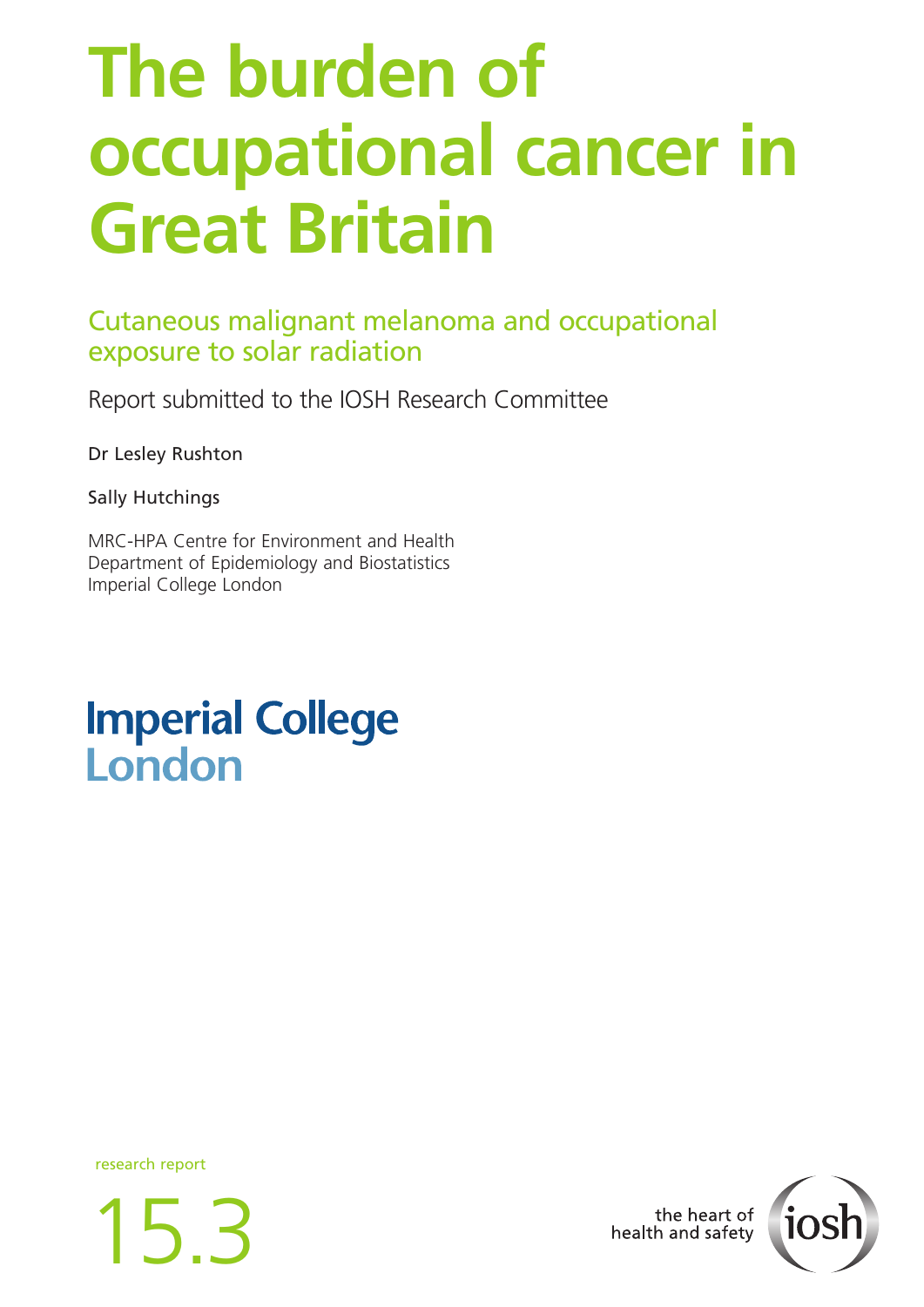IOSH, the Chartered body for safety and health professionals, is committed to evidencebased practice in workplace safety and health. We maintain a Research and Development Fund to support research and inspire innovation as part of our work as a 'thought leader' in safety and health.

All recipients of funding from our Research and Development Fund are asked to compile a comprehensive research report of their findings, which is subject to peer review.

For more information on how to apply for grants from the Fund, visit www.iosh.co.uk/getfunding, or contact:

Jane White Head of Research and Information Services jane.white@iosh.co.uk

Mary Ogungbeje Research and Development Adviser mary.ogungbeje@iosh.co.uk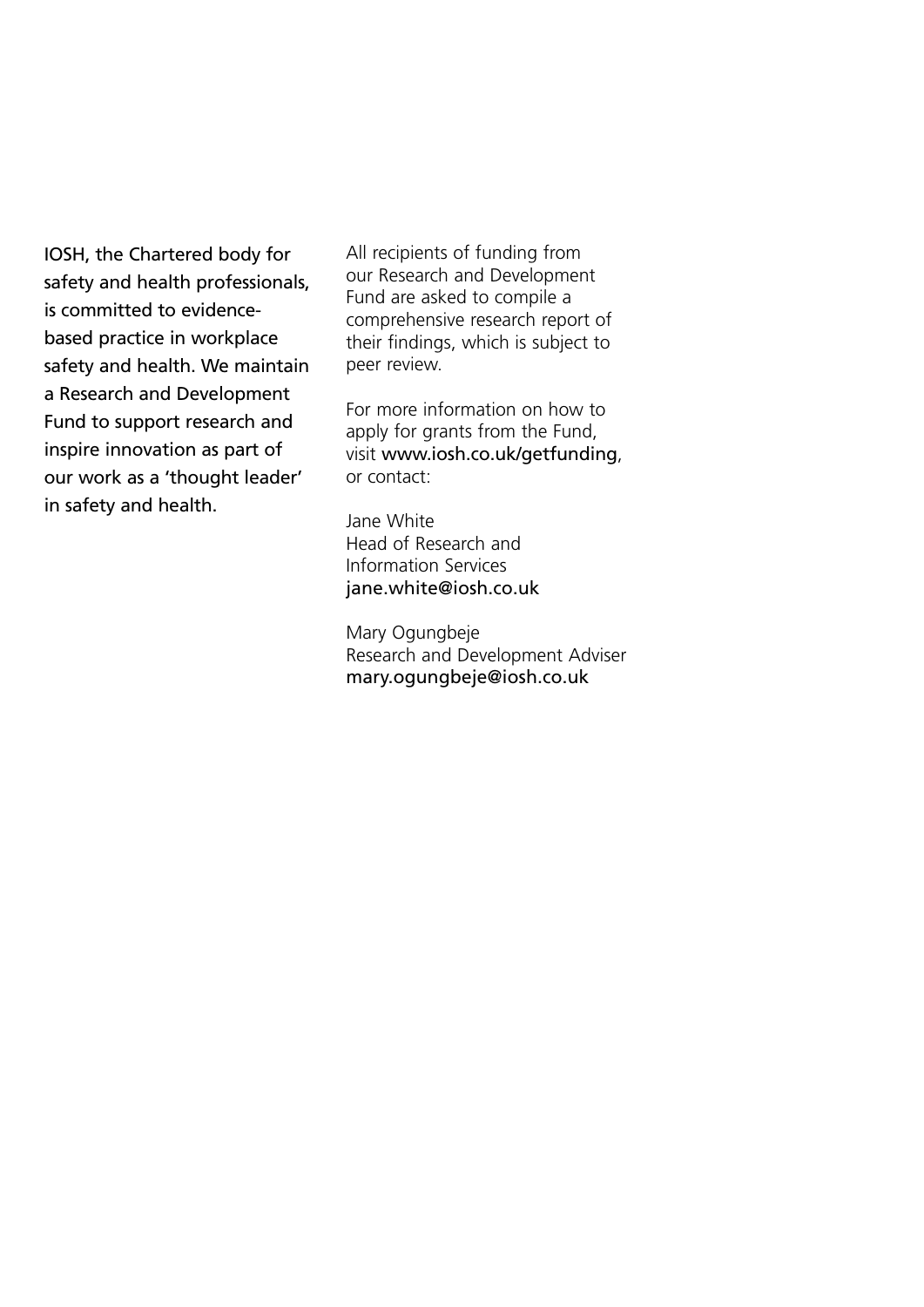# **The burden of occupational cancer in Great Britain**

Cutaneous malignant melanoma and occupational exposure to solar radiation

Report submitted to the IOSH Research Committee

Dr Lesley Rushton

Sally Hutchings

MRC-HPA Centre for Environment and Health Department of Epidemiology and Biostatistics Imperial College London Faculty of Medicine Norfolk Place London W2 1PG

## **Imperial College** London

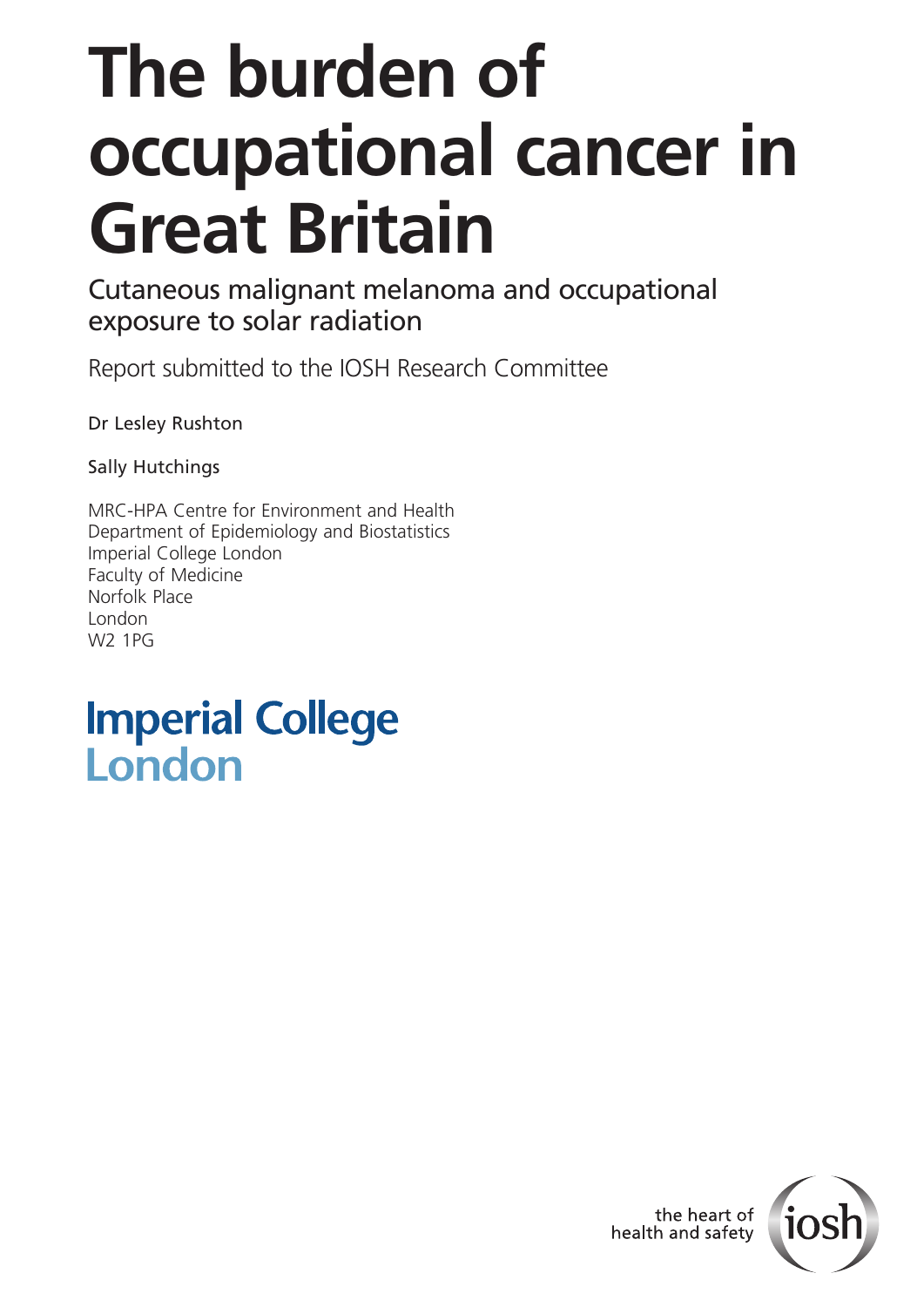All rights reserved. No part of this publication may be reproduced in any material form (including photocopying or storing it in any medium by electronic or photographic means and whether or not transiently or incidentally to some other use of this publication) without written permission of IOSH, the copyright owner. Applications for written permission to reproduce any part of this publication should be addressed to the publisher.

While this paper reports on research that was funded by IOSH, the contents of the document reflect the views of the authors, who are solely responsible for the facts and accuracy of the data presented. IOSH has not edited the text in any way, except for essential formatting requirements. The contents do not necessarily reflect the views or policies of IOSH. All web addresses are current at the time of going to press. The publisher takes no responsibility for subsequent changes.

Warning: The doing of an unauthorised act in relation to a copyright work may result in both a civil claim for damages and criminal prosecution.

This report is printed on chlorine-free, acid-free stock produced from woodpulp originating from managed, sustainable plantations. The paper is recyclable and biodegradable.

© IOSH 2015 Published by IOSH The Grange Highfield Drive **Wigston** Leicestershire LE18 1NN UK t +44 (0)116 257 3100, f +44 (0)116 257 3101 www.iosh.co.uk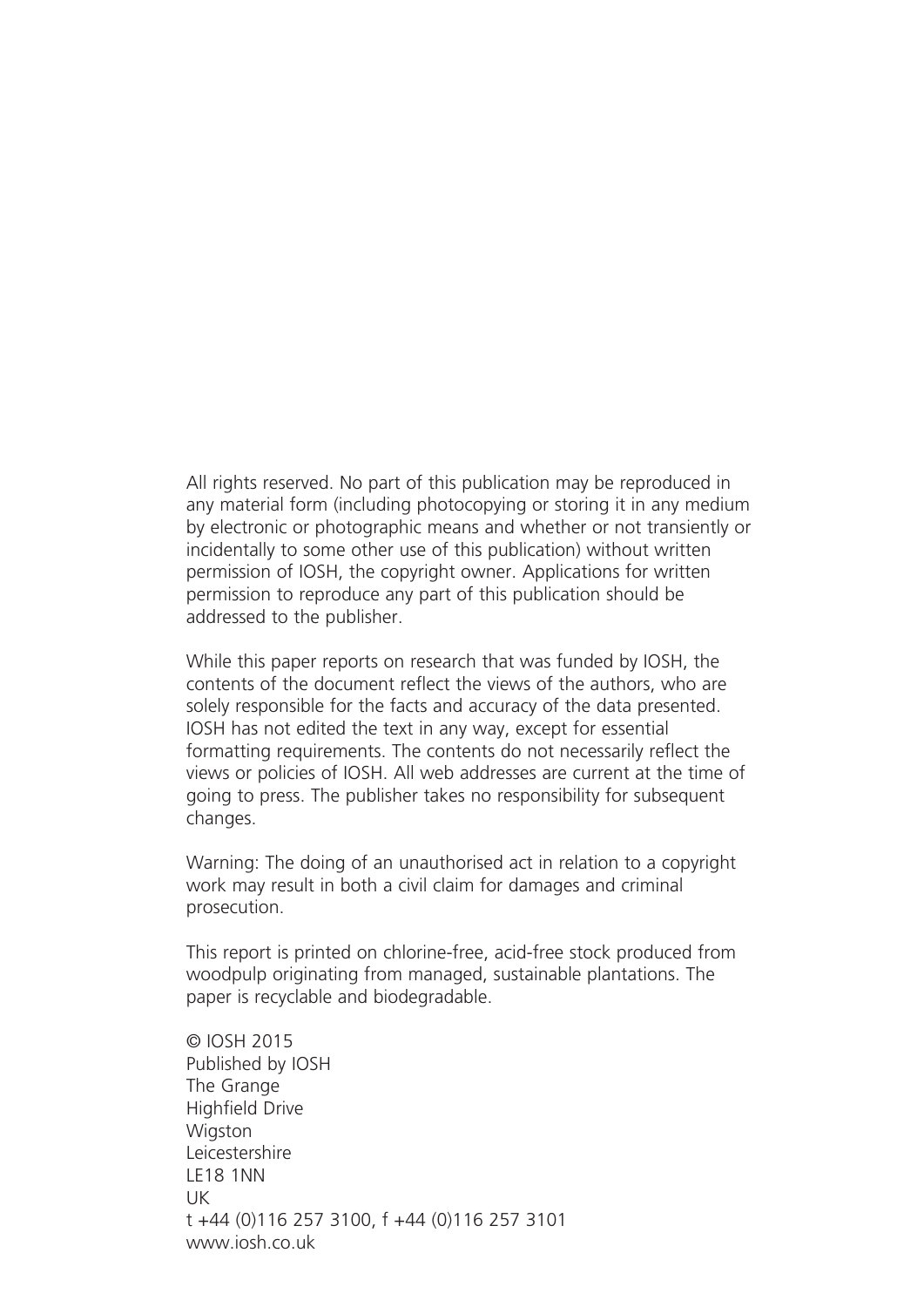#### **Contents**

| 1. | <b>INTRODUCTION</b>                                                       | 1              |
|----|---------------------------------------------------------------------------|----------------|
| 2. | <b>INCIDENCE AND TRENDS</b>                                               | $\overline{2}$ |
| 3. | <b>OVERVIEW OF AETIOLOGY</b>                                              | 4              |
|    | 3.1 Cutaneous Malignant Melanoma and Solar Radiation                      | 6              |
| 4. | <b>ATTRIBUTABLE FRACTION ESTIMATION</b>                                   | 14             |
|    | 4.1 General Considerations<br>4.2 Solar Radiation<br>4.3 Industry Results | 14<br>16<br>21 |
| 5. | <b>DISCUSSION</b>                                                         | 22             |
| 6. | <b>BIBLIOGRAPHY</b>                                                       | 24             |
| 7. | <b>STATISTICAL APPENDIX</b>                                               | 28             |
| 8. | <b>SUPPLEMENTARY TABLE</b>                                                | 30             |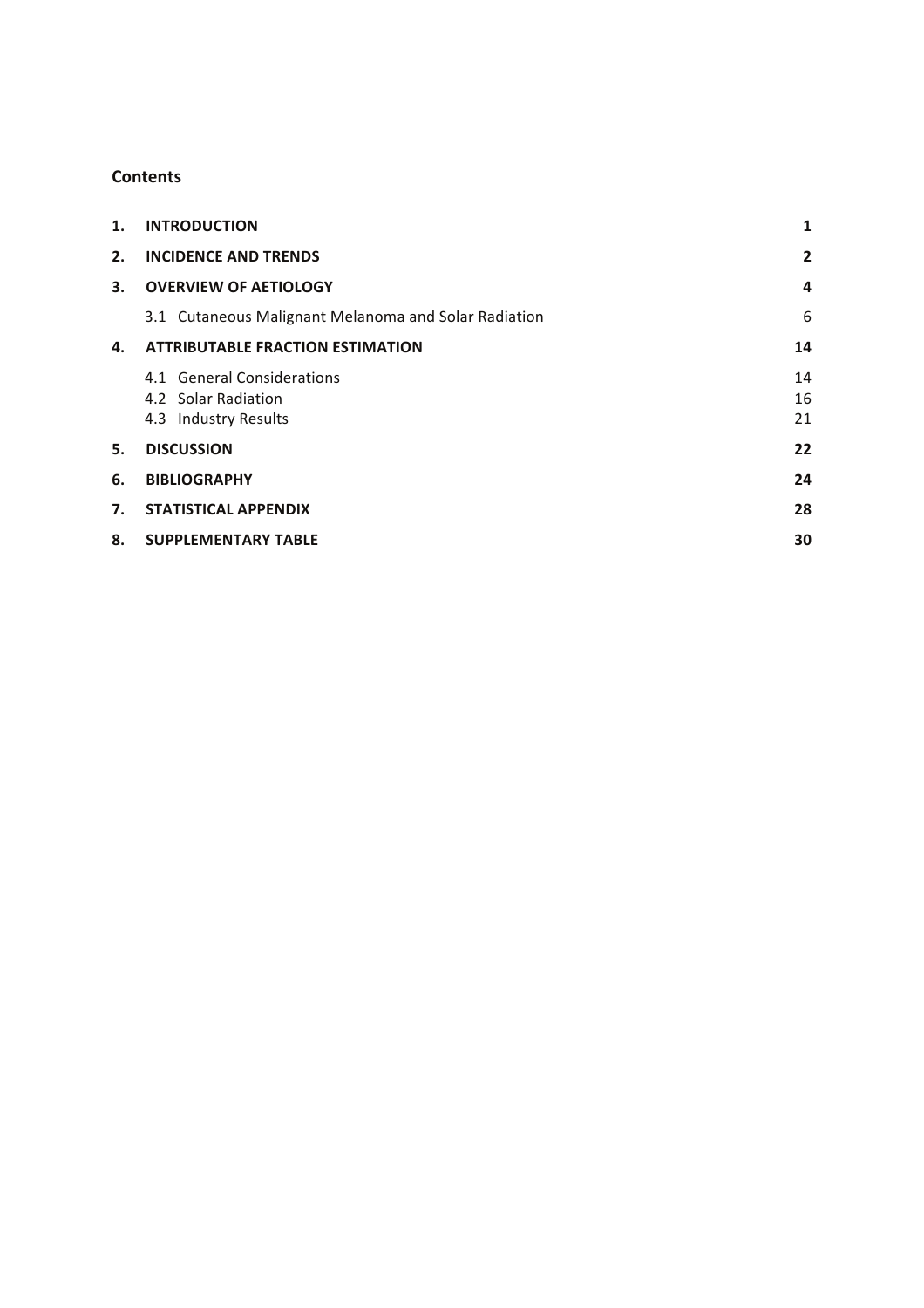### **Acknowledgements**

Funding was obtained from the Institution of Occupational Safety and Health (IOSH).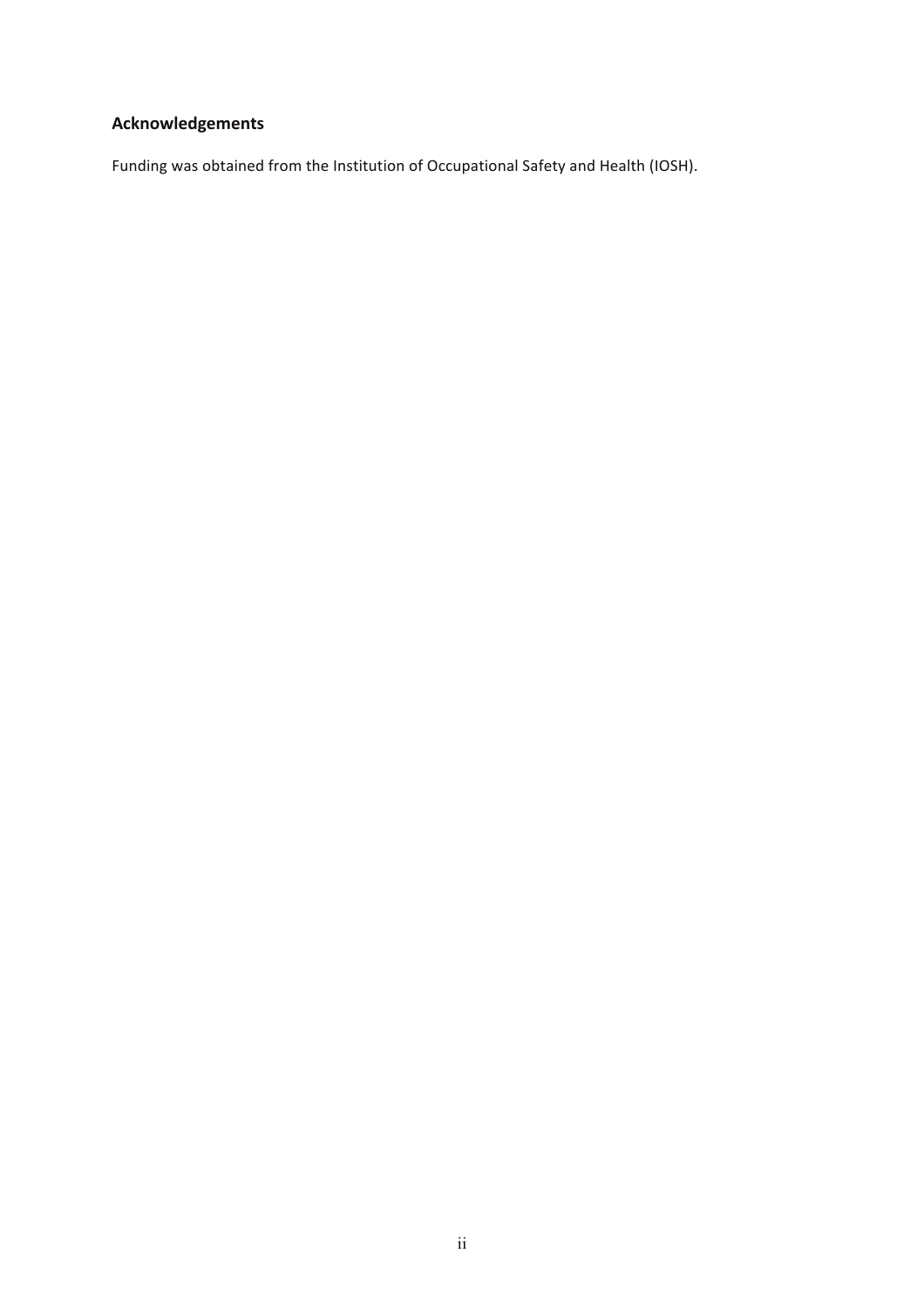#### **Executive summary**

The aim of the overall project was to produce an updated estimate of the current burden of cancer for Great Britain resulting from occupational exposure to carcinogenic agents or exposure circumstances. The primary measure of the burden of cancer used in this project was the attributable fraction (AF) i.e. the proportion of cases that would not have occurred in the absence of exposure; this was then used to estimate the attributable numbers. This involved obtaining data on the risk of the disease due to the exposure of interest, taking into account confounding factors and overlapping exposures, and the proportion of the target population exposed over the period in which relevant exposure occurred. Estimation was carried out for carcinogenic agents or exposure circumstances classified by the International Agency for Research on Cancer (IARC) as definite (Group 1) or probable (Group 2A) human carcinogens. Here, we present estimates for **cutaneous malignant melanoma** that have been derived using incidence data for calendar year 2011, and mortality data for calendar year 2012.

Solar radiation has been classified by the IARC as a definite human carcinogen for cutaneous malignant melanoma. The risk for cutaneous malignant melanoma caused by occupational exposure to solar radiation is difficult to estimate because everyone at some time in their life is exposed to sunlight at a greater or lesser degree depending on residential location and leisure time activities. Some studies suggest that intermittent, relatively high exposure is likely to be important in occupational studies. Occupational exposure to solar radiation is usually measured via exposure categorisation (recreational or occupational) or job categorisation (indoor or outdoor). Outdoor work and farming has been associated with increased risk for cutaneous malignant melanoma, particularly in areas of relatively low sunlight, such as Britain.

Due to assumptions made about cancer latency and working age range, only cancers in ages 25+ in 2012/2011 could be attributable to occupation. For Great Britain in 2012, there were 1219 total deaths in men aged 25+ and 882 in women aged 25+ from cutaneous malignant melanoma. In 2011 there were 5800 total registrations for cutaneous malignant melanoma in men aged 25+ and 6159 in women aged 25+.

The estimated total (male and female) attributable fraction for cutaneous malignant melanoma is 2.01% (95%Confidence Interval (CI)=1.40%-2.72%), which equates to 48 (95%CI=33-64) deaths and 241 (95%CI=168-325) registrations attributable to occupational exposure to solar radiation. The estimated AF for men is 3.17% (95CI=2.18%-4.28) resulting in 39 (95%CI=27-52) and 184 (95%CI=127-248) attributable deaths and registrations respectively. For women the estimated AF is 0.92% (95%CI=0.71-1.32%) resulting in 8 (95%CI=6-12) attributable deaths and 57 (95%CI=41-77) attributable registrations. The main industries of concern are construction, agriculture, public administration and defence, and land transport.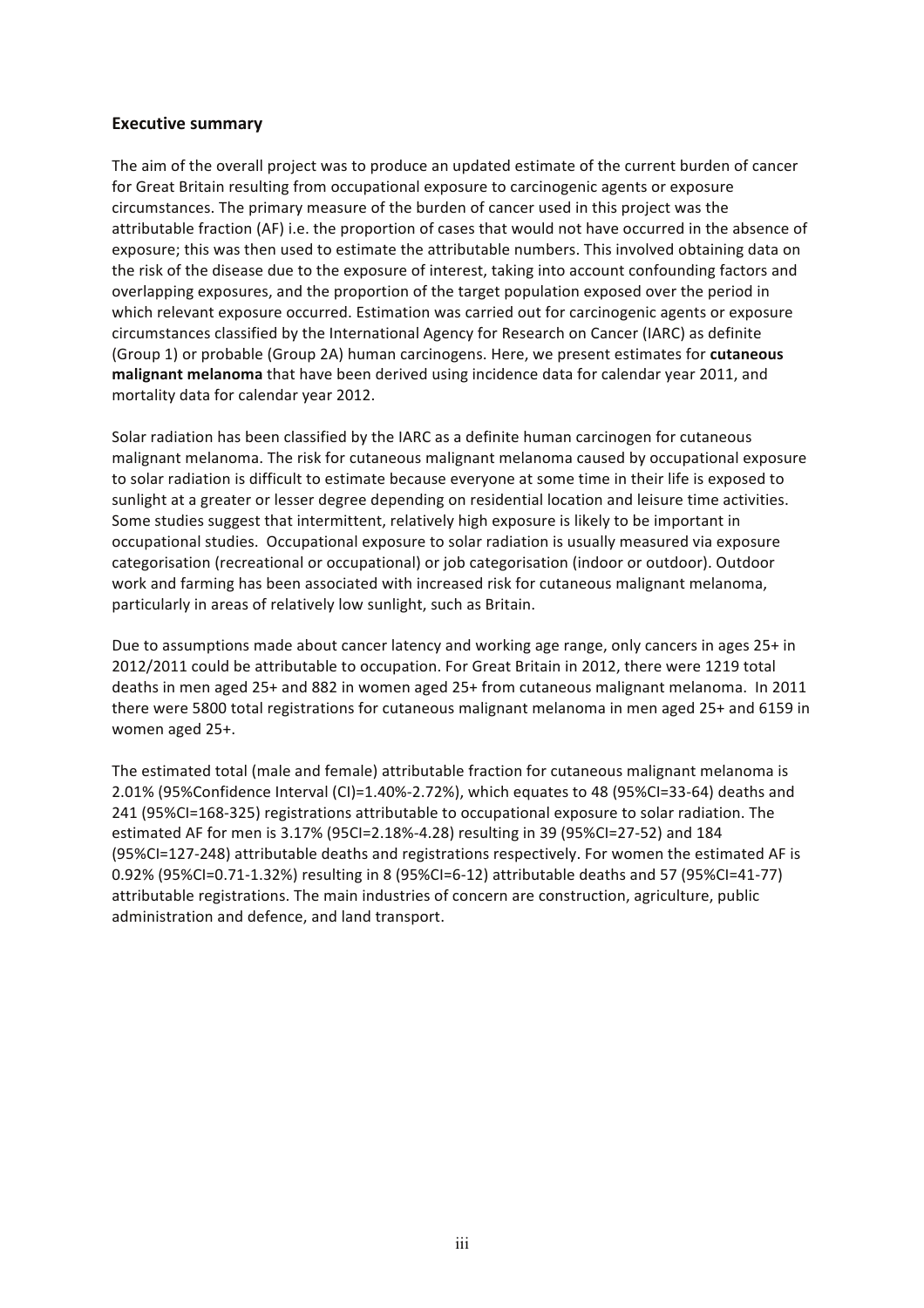#### **1. Introduction**

Doll and Peto (1981) estimated the proportion of cancer deaths in Britain due to occupational causes as 4% (with an uncertainty range from 2% to 8%), which equates to approximately 6,000 deaths per annum (with a range of 3,000 to 12,000). The aim of this project was to update the estimate of the burden of cancer in Britain due to occupation. This involved estimating the current overall attributable fractions (AF) and numbers of cancers due to occupation and the relative contribution of occupational carcinogens and carcinogenic processes. Evaluation was carried out for all carcinogenic agents and occupations classified by the International Agency for Research on Cancer (IARC) as a Group 1 (established) or 2A (probable) human carcinogens.

Results for over 20 cancer sites have been published previously in published papers including a dedicated supplement (Rushton *et al*, 2010; Rushton *et al* 2012) and full technical reports are available on the Health and Safety Executive (HSE) website (http://www.hse.gov.uk/cancer/).

This report extends the previous British study to estimate the burden of occupational cancer (Rushton 2012) and focuses on cutaneous malignant melanoma (CMM) (International Code of Diseases (ICD) version 10 code C43). The review does not cover ocular melanoma which has been associated with an increased risk in welders due to occupational exposure to artificial sources of ultraviolet radiation nor does it cover non-melanoma skin cancers (Young et al 2012; HSE 2012a,b).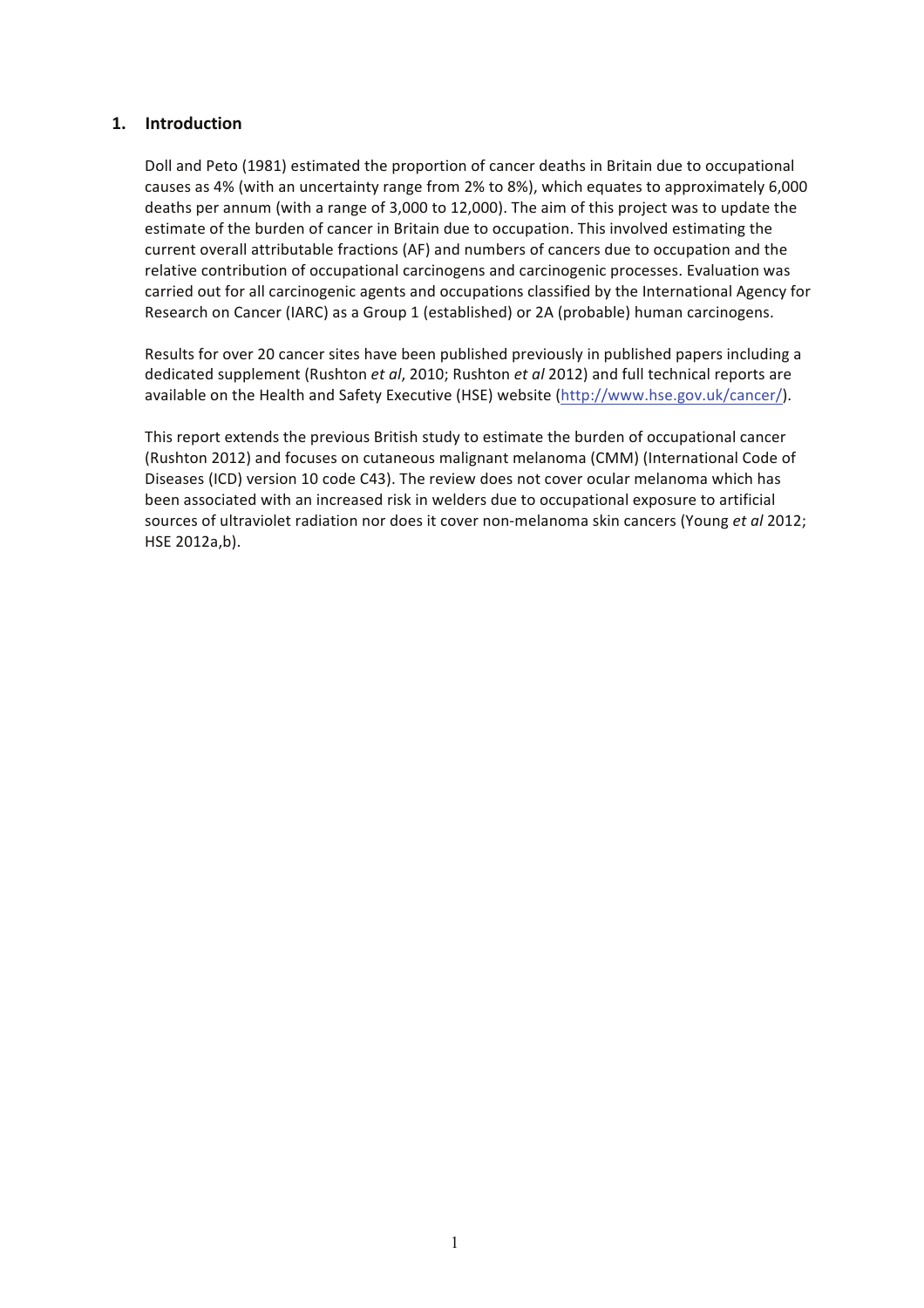#### **2. Incidence and trends**

This chapter briefly defines melanoma and its subtypes and describes trends in deaths and cancer registrations in Britain.

The cells that become cancerous in melanoma are called 'melanocytes' (Cancer Research UK 2014). They are mainly found between the dermis and epidermis, but are also found in many other places, including the hair and the lining of internal organs, such as the eye. The melanocytes produce a dark-coloured pigment called melanin, which is responsible for the colouring of the skin. The pigment helps to protect the body from the ultraviolet (UV) light of the sun, which can cause burns.

There are four main types of cutaneous melanoma: superficial spreading melanoma, nodular melanoma, lentigo maligna melanoma and acral lentiginous melanoma (Cancer Research UK 2008). Superficial spreading melanoma is the most common, accounting for about 70% of cases. This type of melanoma tends to grow outwards initially, then downward into the deeper layers of the skin. Approximately 25% of UK melanomas are nodular. These develop quickly and grow down into the skin, usually on infrequently exposed parts of the body. Lentigo maligna melanoma appears in areas of skin that get a lot of sun exposure and is largely restricted to the head and neck, especially the face. Acral lentiginous melanoma, by definition, is found on the skin of the palms of the hands and more commonly on the soles of the feet. Melanoma of the skin arises in different anatomic sites in men and women. The trunk (back, abdomen and chest) is the most common in men, accounting for 38%. Melanoma is most commonly found on the legs (including the hips and thighs) in women, accounting for 42%.

Sun exposure is the main cause of cutaneous melanoma, or more specifically solar UV radiation (Gruber and Armstrong 2006). Benign acquired nevi (those that develop after 6 months of age) and atypical nevi are also well-established risk factors for melanoma of the skin. Nevi are most likely to be associated with superficial spreading melanoma rather than other types. Congenital nevi (those present immediately at birth) are categorised by size, which corresponds to the malignant potential, thus cutaneous melanoma arising in small congenital nevi is rare.

Over 13000 newly diagnosed cases (cancer registrations) of CMM occur each year in the UK and approximately 2000 deaths. Numbers of deaths and newly diagnosed melanomas have increased steadily over the last decade (Tables 1 and 2). CMM survival rates have been improving over the past 25 years. Generally, the five-year relative survival rate varies between 20% and 90% depending on the stage of disease, thickness of the tumour and age at diagnosis (Cancer Research UK 2008).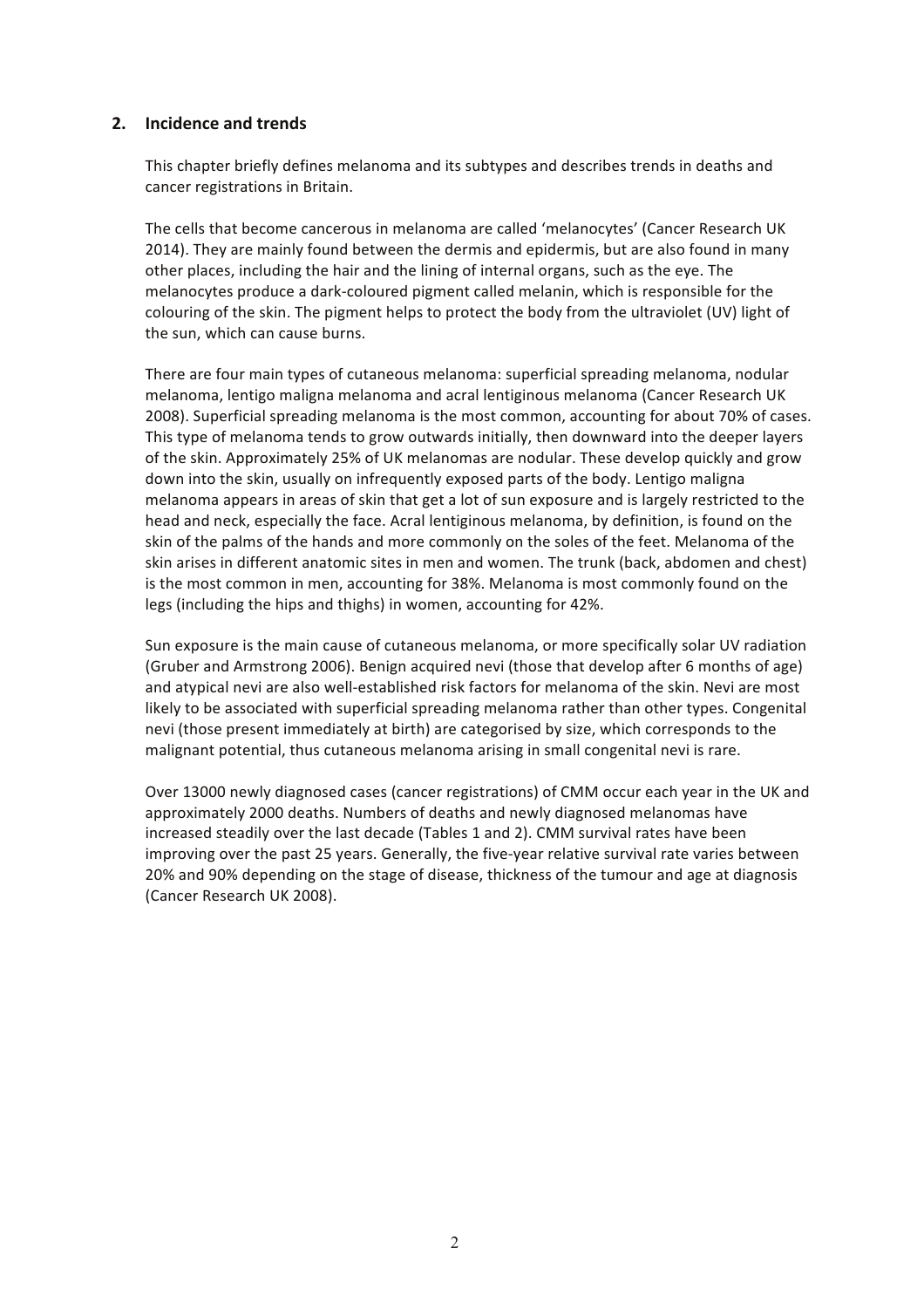|      |                | <b>Men</b>   |                 | Women          |              |                 |  |
|------|----------------|--------------|-----------------|----------------|--------------|-----------------|--|
| Year | <b>England</b> | <b>Wales</b> | <b>Scotland</b> | <b>England</b> | <b>Wales</b> | <b>Scotland</b> |  |
| 1995 | 1833           | 104          | 245             | 2744           | 132          | 399             |  |
| 1996 | 1840           | 104          | 280             | 2647           | 125          | 414             |  |
| 1997 | 1998           | 113          | 278             | 2705           | 157          | 423             |  |
| 1998 | 2149           | 141          | 278             | 2851           | 182          | 355             |  |
| 1999 | 2161           | 137          | 289             | 2880           | 151          | 383             |  |
| 2000 | 2541           | 184          | 281             | 3280           | 211          | 378             |  |
| 2001 | 2638           | 185          | 315             | 3424           | 218          | 400             |  |
| 2002 | 2832           | 193          | 356             | 3584           | 270          | 499             |  |
| 2003 | 2971           | 199          | 343             | 3718           | 245          | 475             |  |
| 2004 | 3307           | 208          | 400             | 4056           | 250          | 497             |  |
| 2005 | 3663           | 215          | 401             | 4362           | 268          | 461             |  |
| 2006 | 4009           | 250          | 448             | 4649           | 266          | 547             |  |
| 2007 | 4148           | 285          | 461             | 4661           | 267          | 638             |  |
| 2008 | 4622           | 312          | 527             | 5073           | 303          | 660             |  |
| 2009 | 4707           | 310          | 538             | 5064           | 336          | 654             |  |
| 2010 | 5151           | 408          | 524             | 5505           | 330          | 621             |  |
| 2011 | 5,440          | 359          | 574             | 5681           | 382          | 630             |  |
| 2012 |                | 366          | 549             |                | 327          | 628             |  |

Table 1 Number of malignant melanoma of the skin registrations in England, Wales and Scotland for 1995–2012

Source: ONS MB1 Series Table 1 (ONS 2014a), Welsh Cancer Intelligence & Surveillance Unit (WCISU 2014), Information Services Division (ISD 2014)

| Table 2 Number of deaths from malignant melanoma of the skin in England, Wales and Scotland |  |  |
|---------------------------------------------------------------------------------------------|--|--|
| 1999–2012                                                                                   |  |  |

| Year | Men                      |                 | Women                    |                 |  |
|------|--------------------------|-----------------|--------------------------|-----------------|--|
|      | <b>England and Wales</b> | <b>Scotland</b> | <b>England and Wales</b> | <b>Scotland</b> |  |
| 1999 | 762                      | 71              | 714                      | 60              |  |
| 2000 | 793                      | 56              | 743                      | 59              |  |
| 2001 | 758                      | 79              | 712                      | 66              |  |
| 2002 | 784                      | 73              | 696                      | 59              |  |
| 2003 | 837                      | 78              | 748                      | 68              |  |
| 2004 | 890                      | 93              | 707                      | 58              |  |
| 2005 | 855                      | 87              | 767                      | 71              |  |
| 2006 | 949                      | 90              | 700                      | 68              |  |
| 2007 | 988                      | 94              | 837                      | 70              |  |
| 2008 | 1008                     | 93              | 839                      | 78              |  |
| 2009 | 1044                     | 101             | 814                      | 84              |  |
| 2010 | 1115                     | 114             | 832                      | 81              |  |
| 2011 | 1167                     | 105             | 832                      | 71              |  |
| 2012 | 1110                     | 115             | 810                      | 75              |  |

Source: ONS DR Series Table 5.2 from 2006, DH2 Series Table 2.2 to 2005 (ONS 2014b), Information Services Division (ISD 2014)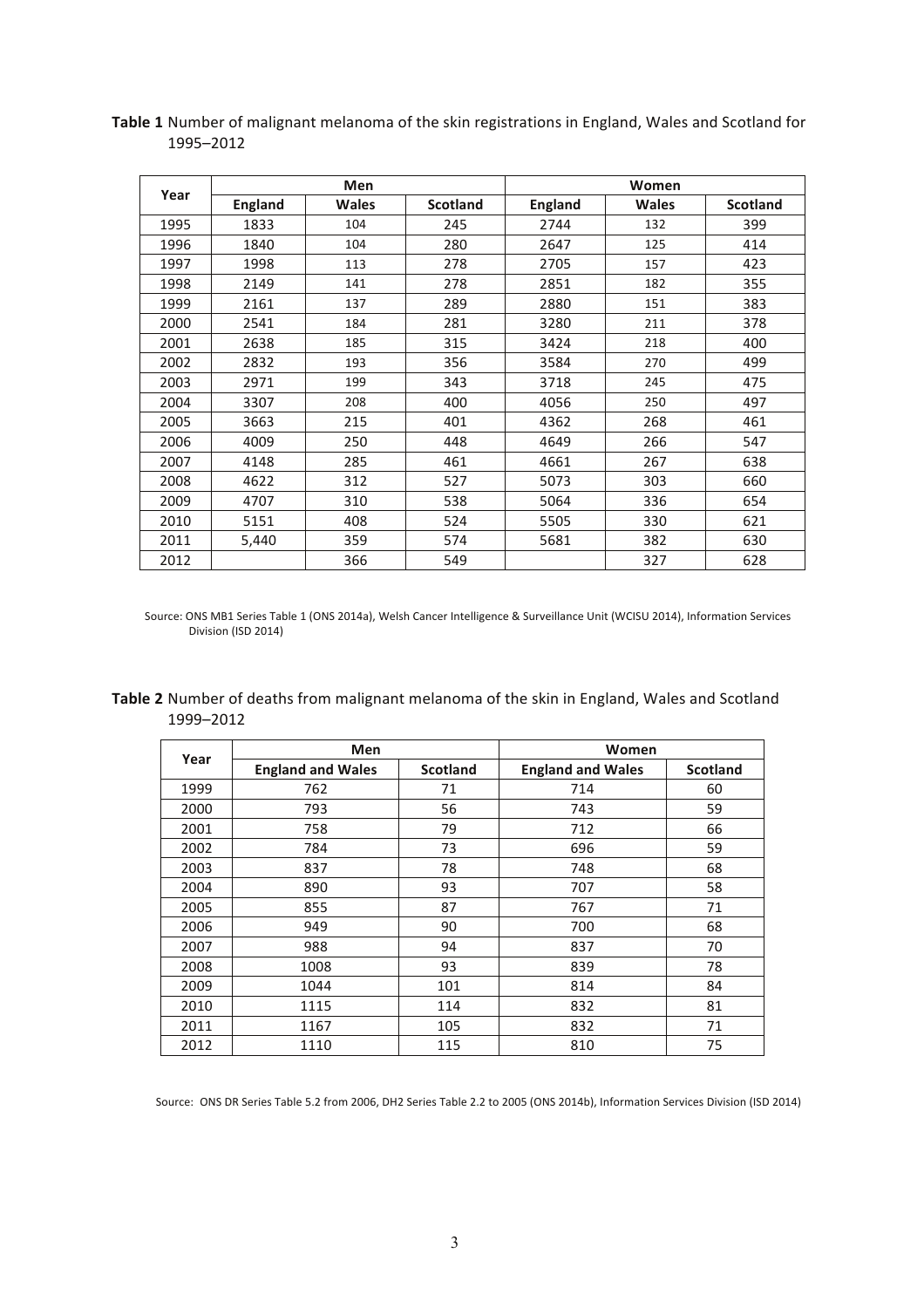#### **3. Overview of aetiology**

This chapter gives an overview of the main risk factors for CMM and findings from the Occupational Health Decennial Supplement for England regarding occupations with high levels of CMM.

The main risk factor for CMM is excess exposure to ultraviolet radiation, the principle source of which is the sun, particularly for Caucasians (Cancer Research UK 2008). Increased risk is most strongly linked to intermittent exposure to high-intensity sunlight (usually recreational and often resulting in sunburn), rather than chronic exposure, typical of outdoor occupations (Diepgen and Mahler 2002; Gruber and Armstrong 2006) although outdoor workers who have sustained repeated episodes of severe sunburn might be at increased risk (Gawkrodger 2004). Artificial UV radiation sources, such as sunbeds and sunlamps are also linked to an increased risk (Gallagher and Lee 2006) and sunbeds have recently been classified by the International Agency for Research on Cancer as carcinogenic to humans (Group 1) (El Gissassi et al 2009).

Individual susceptibility to solar radiation is influenced by skin pigmentation. A tendency to burn rather than tan consistently increases risk (Dubi 1986, Elwood *et al* 1986, Osterlind *et al* 1988, Gallagher et al 1986). Individuals with light hair, eye colour and skin are at increased risk (Elwood and Jopson 1997) as are those where freckles or acquired moles (melanocytic nevi) are present (Elwood et al 1984, Holman and Armstrong 1984).

The latest information relating occupation at the 2001 census and mortality is given in the Occupational Health Decennial Supplement for the period 1991-2000 in men and women aged 20–74 years in England (Table 3). For melanoma of the skin it was observed that the risk was greatest in compositors for men, and, architects and surveyors for women. In comparison to the previous supplement, sales managers, school teachers and aircraft flight deck officers are the only occupations that re-appear, with lower PMRs in male sales managers and school teachers and higher PMRs in male aircraft flight deck officers and female school teachers. In the recent Occupational Health Decennial Supplement various predominantly outdoor occupations do appear with significantly elevated PMRs, including professional athletes, sports officials, police officers and builders, building contractors (Coggon et al 2009).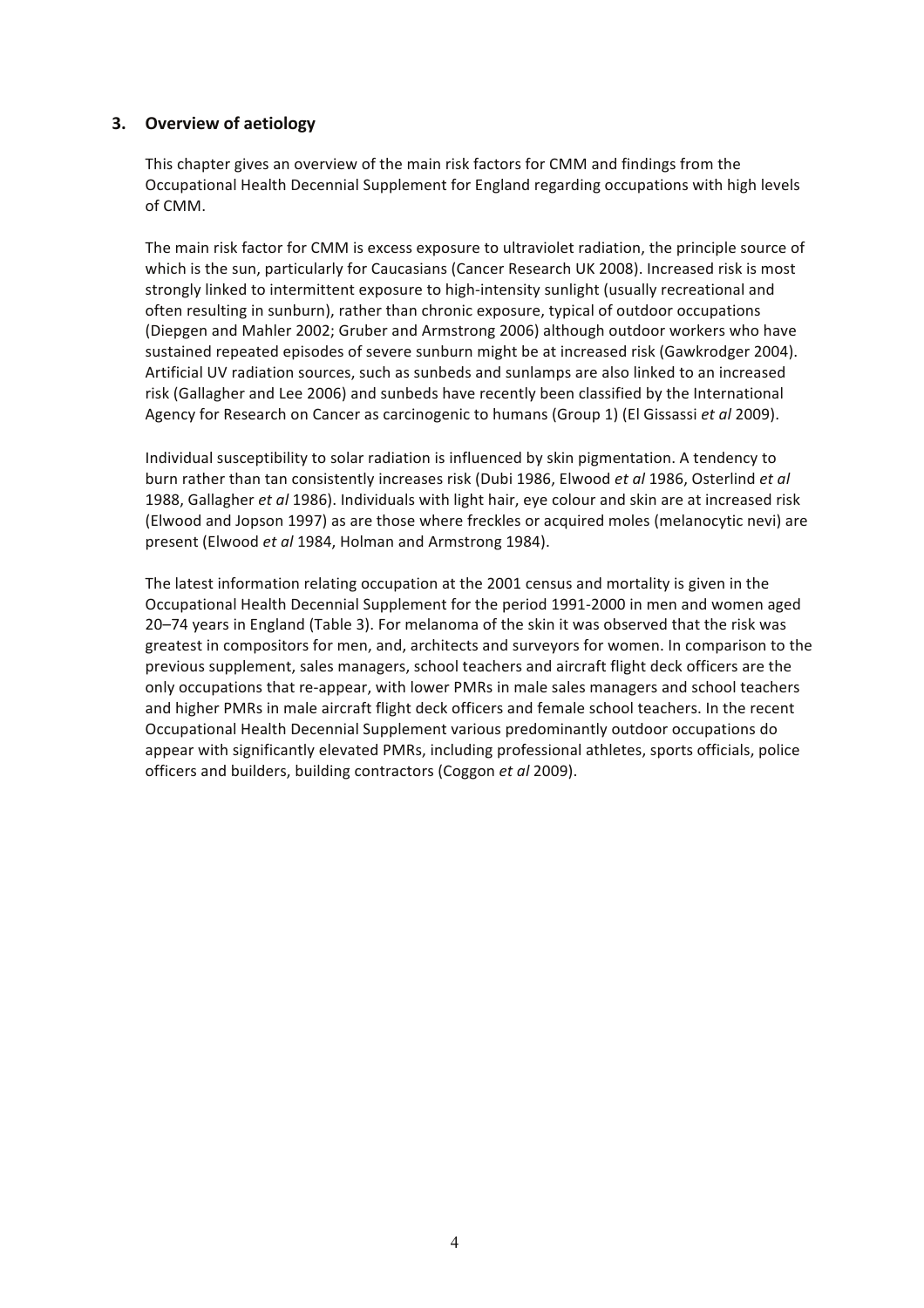Table 3 Job codes with significantly high PMRs for melanoma of the skin. Men and women aged 20-74 years, England 1991–2000

| <b>Job Group</b> |                                           | <b>Deaths</b> | <b>Expected</b><br>deaths | <b>PMR</b> | Lower  | Upper 95% |
|------------------|-------------------------------------------|---------------|---------------------------|------------|--------|-----------|
| <b>SIC</b>       |                                           |               |                           |            | 95% CI | <b>CI</b> |
| code             | <b>Description</b>                        |               |                           | 1991-2000  |        |           |
|                  |                                           |               |                           |            |        |           |
|                  |                                           | Men           |                           |            |        |           |
| 006              | Sales Managers etc.                       | 115           | 92.4                      | 124.5      | 102.7  | 149.4     |
| 011              | <b>School Teachers</b>                    | 106           | 72.8                      | 145.5      | 119.1  | 176.0     |
|                  | Professional athletes, sports             |               |                           |            |        |           |
| 025              | officials                                 | 9             | 3.8                       | 234.3      | 107.1  | 444.8     |
| 033              | <b>Architects and Surveyors</b>           | 76            | 58.0                      | 131.1      | 103.3  | 164.1     |
| 034              | <b>Aircraft Flight Deck Officers</b>      | 12            | 4.9                       | 245.4      | 126.8  | 428.7     |
| 041              | General and office managers               | 105           | 80.6                      | 130.3      | 106.6  | 157.8     |
| 049              | Police                                    | 53            | 38.5                      | 137.6      | 103.0  | 179.9     |
| 054              | Postal Workers, Mail Sorters              | 51            | 35.1                      | 145.4      | 108.2  | 191.2     |
| 094              | Compositors                               | 13            | 4.4                       | 296.8      | 158.1  | 507.6     |
|                  | <b>Other Electrical/Electronic Trades</b> |               |                           |            |        |           |
| 142              | nes                                       | 59            | 36.9                      | 159.7      | 121.6  | 206.0     |
|                  | <b>Electrical Engineers (not</b>          |               |                           |            |        |           |
| 143              | professional)                             | 38            | 23.5                      | 161.6      | 114.4  | 221.8     |
| 169              | <b>Builders, Building Contractors</b>     | 107           | 78.0                      | 137.1      | 112.4  | 165.7     |
| 191              | <b>Dockers and Goods Porters</b>          | 26            | 15.4                      | 168.9      | 110.4  | 247.5     |
| 192              | Refuse & Salvage Collectors               | 14            | 7.4                       | 188.8      | 103.2  | 316.7     |
|                  |                                           | Women         |                           |            |        |           |
| 011              | <b>School Teachers</b>                    | 205           | 142.9                     | 143.4      | 124    | 164.5     |
|                  | <b>Vocational Trainers, Social</b>        |               |                           |            |        |           |
| 012              | Scientists etc.                           | 33            | 21.1                      | 156.4      | 108    | 219.7     |
| 033              | <b>Architects and Surveyors</b>           | 6             | 2.1                       | 291.2      | 107    | 633.9     |
| 060              | <b>Other Service Personnel</b>            | 224           | 193.3                     | 115.9      | 101    | 132.1     |

Source: Coggon et al. (2009) Occupational mortality in England and Wales, 1991-2000

IARC have assessed the carcinogenicity of a number of chemicals and those classified as causing melanoma (Group 1), or possibly causing melanoma (Group 2A), are given in Table 4. From the information included in the IARC assessments Siemiatycki et al (2004) further classified the evidence as strong or suggestive, which can also be found in Table 4. There is strong evidence that solar radiation and UV-emitting tanning devices such as sunbeds are associated with melanoma and suggestive evidence for ultraviolet radiation from artificial sources.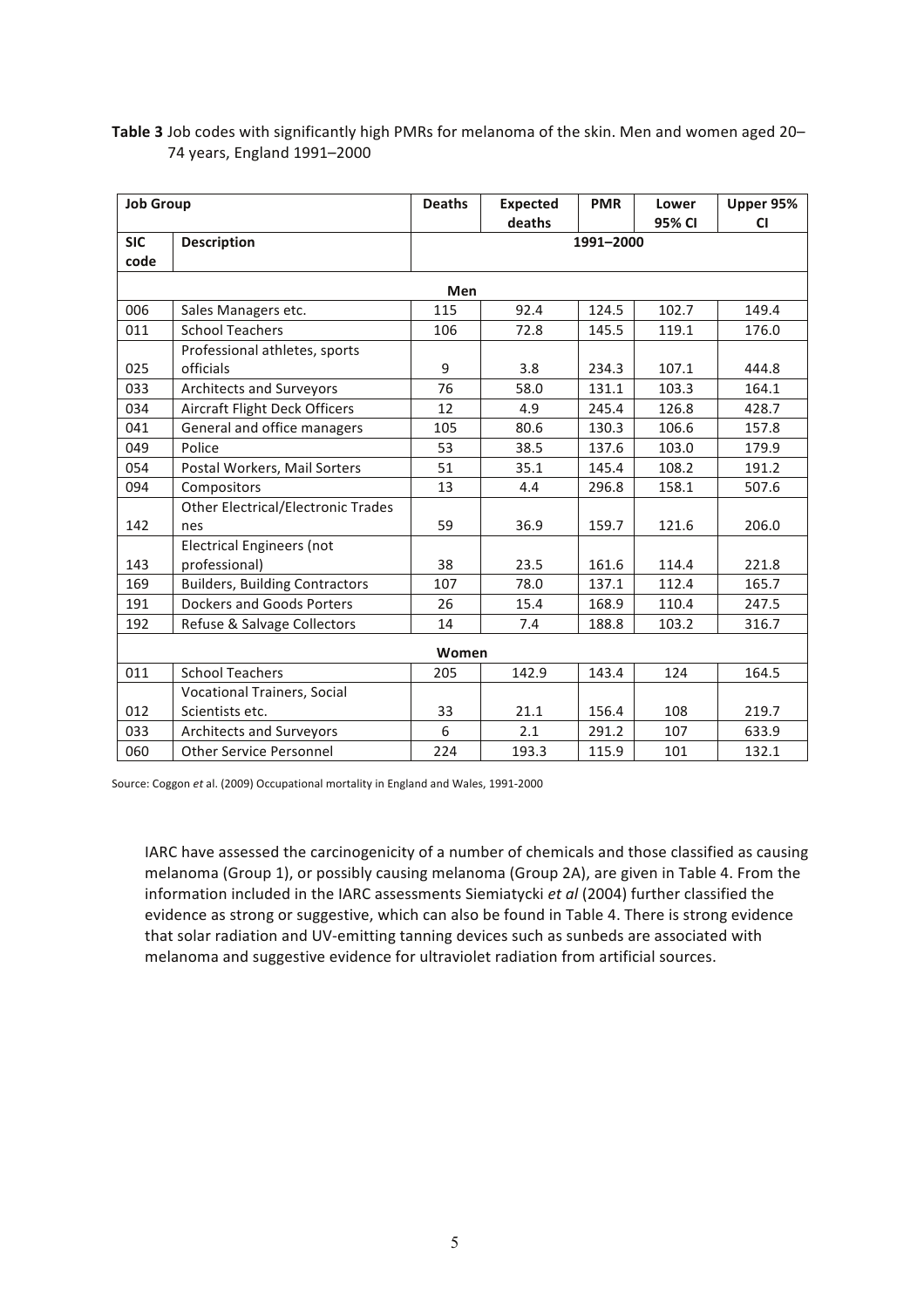**Table 4** Occupational agents, groups of agents, mixtures, and exposure circumstances classified by the IARC Monographs, Volume 100D (IARC, 2012), into Groups 1 and 2A, which have the cutaneous malignant melanoma as the target organ

| Agents, Mixture,<br><b>Circumstance</b> | Main industry, Use                        | Evidence of<br>carcinogenicity<br>in humans* | Strength<br>οf<br>evidence <sup>5</sup> | Other<br>target<br>organs |
|-----------------------------------------|-------------------------------------------|----------------------------------------------|-----------------------------------------|---------------------------|
|                                         | <b>Group 1: Carcinogenic to humans</b>    |                                              |                                         |                           |
| Agents, groups of agents                |                                           |                                              |                                         |                           |
| Solar radiation                         | Outdoor workers                           | Sufficient                                   | Strong                                  | Melanoma                  |
| <b>Exposure circumstances</b>           |                                           |                                              |                                         |                           |
| UV-emitting tanning                     |                                           | Sufficient                                   | Strong                                  | Melanoma                  |
| devices                                 |                                           |                                              |                                         |                           |
|                                         | Group 2A: Probably carcinogenic to humans |                                              |                                         |                           |
| <b>Agents &amp; groups of agents</b>    |                                           |                                              |                                         |                           |
| Ultraviolet radiation                   | Arc welding; industrial                   | Inadequate                                   | Suggestive                              | Ocular                    |
| (A, B and C) from                       | photoprocesses; sterilisation             |                                              |                                         | melanoma in               |
| artificial sources                      | and disinfection;                         |                                              |                                         | welders**                 |
|                                         | phototherapy; operating                   |                                              |                                         |                           |
|                                         | theatres; laboratories;                   |                                              |                                         |                           |
|                                         | ultraviolet fluorescence in               |                                              |                                         |                           |
|                                         | food industry; insect traps               |                                              |                                         |                           |
| <b>Exposure circumstances</b>           |                                           |                                              |                                         |                           |
| None identified                         |                                           |                                              |                                         |                           |

\* Evidence according to the IARC monograph evaluation

<sup>\$</sup> taken from Siemiatycki et al (2004)

\*\* See Young et al (2012)

#### 3.1 Cutaneous malignant melanoma and solar radiation

An overview of the ley literature on CMM resulting from exposure to solar radiation is given below.

Solar radiation is the combination of ultraviolet (UV) radiation and visible light that manages to reach the earth's surface (wavelengths greater than 280nm). UVB (280 to 315nm) is much more effective at producing cancer in animals, sunburn in humans, and DNA damage, than UVA (315) to 400nm) (De Fabo et al 2004). Exposure to the individual varies according to (i) environmental conditions such as the time of day, latitude, altitude and weather conditions and (ii) cultural and behavioural factors such as clothing preferences.

#### **Reviews of occupational sun exposure**

There have been a number of reviews assessing the association between exposure to solar radiation including during occupation, and CMM. Elwood and Jopson (1997), in a systematic review of published case-control studies of melanoma and sun exposure, classified exposure as relating to intermittent, occupational or total sun exposure and compared the highest reported exposure category to the lowest exposure category. Where possible, estimates were adjusted for demographic factors, such as age and sex, and susceptibility characteristics, such as ethnic origin and skin pigmentation. Overall, 29 studies contributed data on sun exposure vielding a significant positive risk (Odds Ratio (OR)=1.71,  $95\%$ CI=1.54-1.90, 6,934 cases, 23 studies) for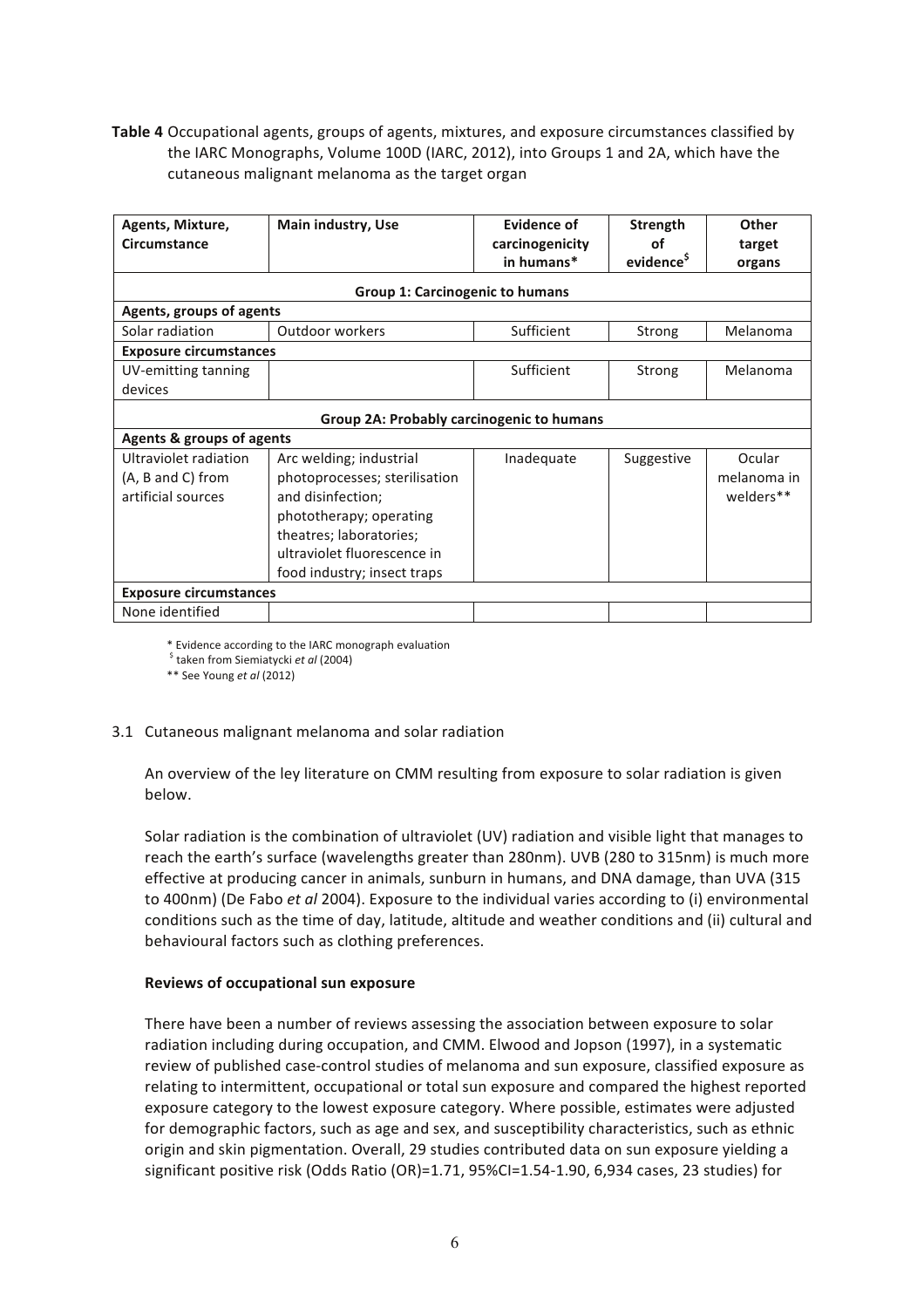intermittent exposure and a significantly reduced risk (OR=0.86, 95%CI=0.77-0.96, 6,517 cases, 20 studies) for heavy occupational exposure. However, results for the individual studies varied widely with eight showing increased risk and twelve showing a reduced risk. The authors surmise that the relationship between melanoma and occupational sun exposure may be nonlinear with an increased risk related to small amounts of exposure, possibly due to intermittent outdoor work, and a decrease in risk for continued long heavy exposure, possibly due to constant solar radiation exposure resulting in an adequate protection mechanism.

Ramirez et al. (2005) conducted a review on occupational skin cancer and ultraviolet and other forms of radiation from available published papers. They found an increased risk of skin cancer (including melanoma) amongst outdoor workers. In particular, deaths from melanoma were increased for non-white farmers (Proportional Mortality Ratio (PMR)=2.3, OR=6, n=6), police officers (Standardised Incidence Ratio (SIR)=1.37, 90%CI=1.08-1.72), physical education teachers (SIR=2.01) and pilots and cabin attendants (SIR varies between studies from 1.8 to 10.20). The authors noted a lack of available information on other professionals who spend time outside as part of their iob, such as professional cyclists.

A meta-analysis of 57 studies investigating sun exposure and cutaneous melanoma found a positive association for intermittent sun exposure, and, an inverse association with a high continuous pattern of sun exposure (Gandini et al 2005). Relative risks for sun exposure were extracted from fifty-seven studies published prior to September 2002, based on subjects aged over 20 years, of which forty-one were eligible for investigation of chronic (occupational) sun exposure. The majority of studies were carried out in European countries, with others being conducted in North America, Australia, New Zealand, Argentina, Brazil and Israel. There were several studies that presented risk estimates lower than one indicating an inverse association, the majority being non-significant. The pooled estimate showed a slight inverse association but was again non-significant (Relative Risk (RR)=0.95, 95%CI=0.87-1.04). On further investigation it was found that the variability between studies could be explained by "inclusion of controls with dermatological diseases" and "latitude". The pooled RR of the twenty-six studies that did not include dermatological diseased controls was  $0.87$  (95% CI=0.74-1.02), whereas the studies that did include them resulted in a significantly higher RR of 1.29 (95%CI=1.06-1.57). It was shown that living at higher latitudes gave a greater association between chronic sun exposure and melanoma. For the thirty-two studies that latitude was calculated, the pooled estimate was RR=0.98 (95%CI=0.85-1.12).

#### **Farmers**

In a meta-analysis by Acquavella *et al* (1998) a pooled estimate of 0.95 (95% CI=0.82-1.09) was found for white male farmers based on results from 21 studies. However, there was evidence of heterogeneity in the results for the different studies and the pooled estimates varied by the type of study design, RR=0.87 (95% CI=0.69-1.10), RR=0.94 (95% CI=0.84-1.04) and RR=1.14 (95%CI=0.74-1.47) for follow-up studies, PMR studies and case-control studies respectively.

Cerhan *et al* (1998) conducted a cancer mortality study on white male lowa farmers aged over 20 years in 1987 to 1993. The final cohort consisted of 88,090 white male farmers, using a reference group of all deaths of Iowa decedents who were white male non-farmers. Overall farmers had an excess of deaths due to melanoma of the skin (PMR=1.17, 85%CI=0.94-1.45). However, the excess was only significantly elevated for younger farmers, aged 20-64 years (PMR=1.60, 95% CI=1.07-2.38). All estimates were adjusted for age. The authors state that this excess was consistent with occupational exposure to ultraviolet light.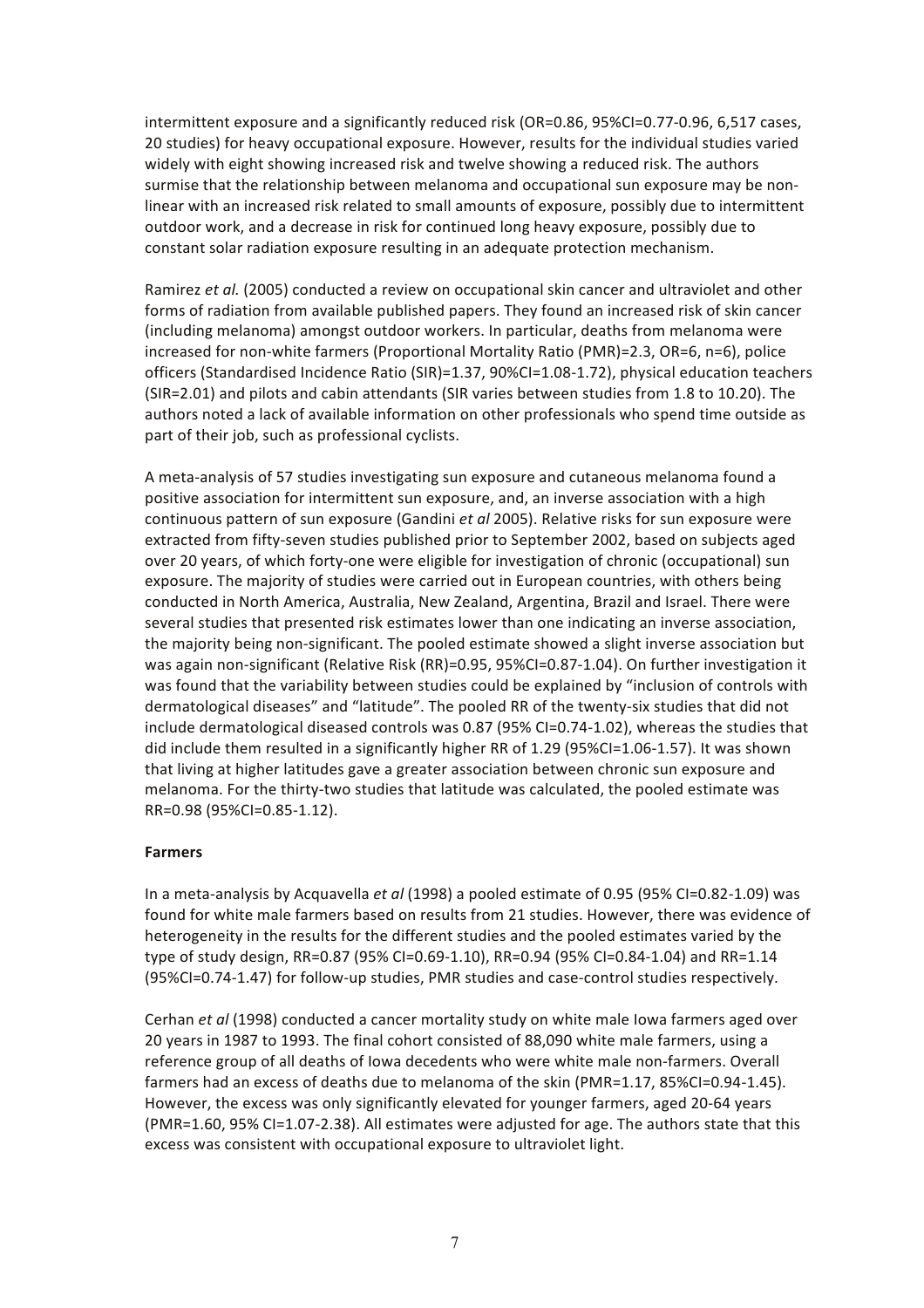A hospital based case-control study was conducted in five Italian rural areas to examine the association between cancer and farming among women (Settimi et al 1999). Altogether 1,044 newly diagnosed cancer cases, aged 20-75 years were ascertained from hospital records from March 1990 to September 1992, of which 26 were skin melanoma cases. The reference group was drawn from other cancer cases, excluding lung and non-melanoma skin cancer cases. All estimates were adjusted for age. Ever being employed as a farmer or farm labourer was associated with a statistically significant increased risk (OR=2.7, 95%CI=1.2-6.0, n=26), as did being engaged in agricultural jobs for 10-19 years (OR=6.6, 95%CI=2.2-19.0, n=5). Vine growing was non-significantly associated with an OR of 2.5 (95%CI= 0.4-14.8, n=8). Non-significant increases in risk were observed for length of employment of 1-9 years (OR=1.1, 95% CI=0.1-8.9) and over 20 years (OR=2.1, 95%CI=0.8-5.8). An excess risk was also found for growing vegetables  $(OR=1.4, 95\%CI= 0.3-5.9, n=3)$ . No associations were found for growing wheat or fruit-trees, 0.9 (95%CI= 0.2-5.4, n=7) and 0.7 (95%CI=0.1-5.2, n=1) respectively.

A case-control study in Ontario, Canada found that chronic exposure to solar UV radiation (indicated either by days of outdoor activity during adolescence (non-vacation and non-beach) or occupational outdoor hours in recent adult life) was associated with a significantly reduced risk of malignant melanoma (Walter *et al* 1999). For recent occupational exposure the adjusted OR was 0.78 (95% CI= 0.61-0.99) with similar results for location of the tumour, 0.82 (95% CI=0.60-1.12) and 0.74 (95% CI=0.56-0.99) for trunk and non-trunk respectively.

Lee *et al.* (2002) conducted a proportionate mortality analysis on 267,479 farmers from 26 states in the US who worked in the crop (n=222,549) or livestock (n=44,930) industry. Death certificate information was collected from the National Occupational Mortality Surveillance database for the years 1984-1993. The reference group was all deaths among decedents in the database. All estimates were age adjusted. For melanoma of the skin estimates were produced for white male farmers only which gave PMR=95 (95%CI= 87-105, n=459) and PMR=110 (95%CI=92-132) for crop and livestock farmers respectively. Investigating age revealed a significant increase in young (aged 15-64 years) livestock farmers with PMR=150 (95%CI=110-200, n=47). Young crop farmers also had an excess risk but this was non-significant (PMR=106, 95% CI=88-125, n=131). Older (over 65 years) farmers in both groups had non-significant decreased risks of 92 (95%CI=82-103, n=328) for crop farmers and 95 (95% CI=75-119, n=76) for livestock farmers. No combined estimates were given for all white male farmers or for all farmers (white male, non-white male, white female and non-white female).

Koutos *et al* (2010) reanalysed cancer incidence in the US Agricultural Health Study (AHS), a large prospective study of private and commercial licensed pesticide applicators and spouses of private applicators. A deficit of CMM was found for private applicators (SIR=0.89, 95%CI 0.76, 1.03) and slightly raised risk for public applicators (SIR=1.09, 95%CI 0.58, 1.86) and for spouses (SIR= 1.17 95%CI 0.94, 1.43). Relative to the overall deficit of cancers in the AHS study, among spouses a significant relative excess of melanoma RSIR= 1.64 (95% CI 1.33, 2.02) was found.

#### **Outdoor working**

Vågerö *et al* (1986) conducted an analysis based on cases diagnosed as malignant melanoma in Sweden between 1961 and 1979. The cancer cases were obtained from the extended Swedish Cancer Environment Registry and included all men and women who were born in the period 1896-1940 and were economically active at the Population Census of 1960. The population under study consisted of 2,630,458 individuals who were classified into three exposure groups: office workers, other indoor workers and outdoor workers, based on their occupation code and description. There were 4,706 cases of malignant melanoma. The entire working population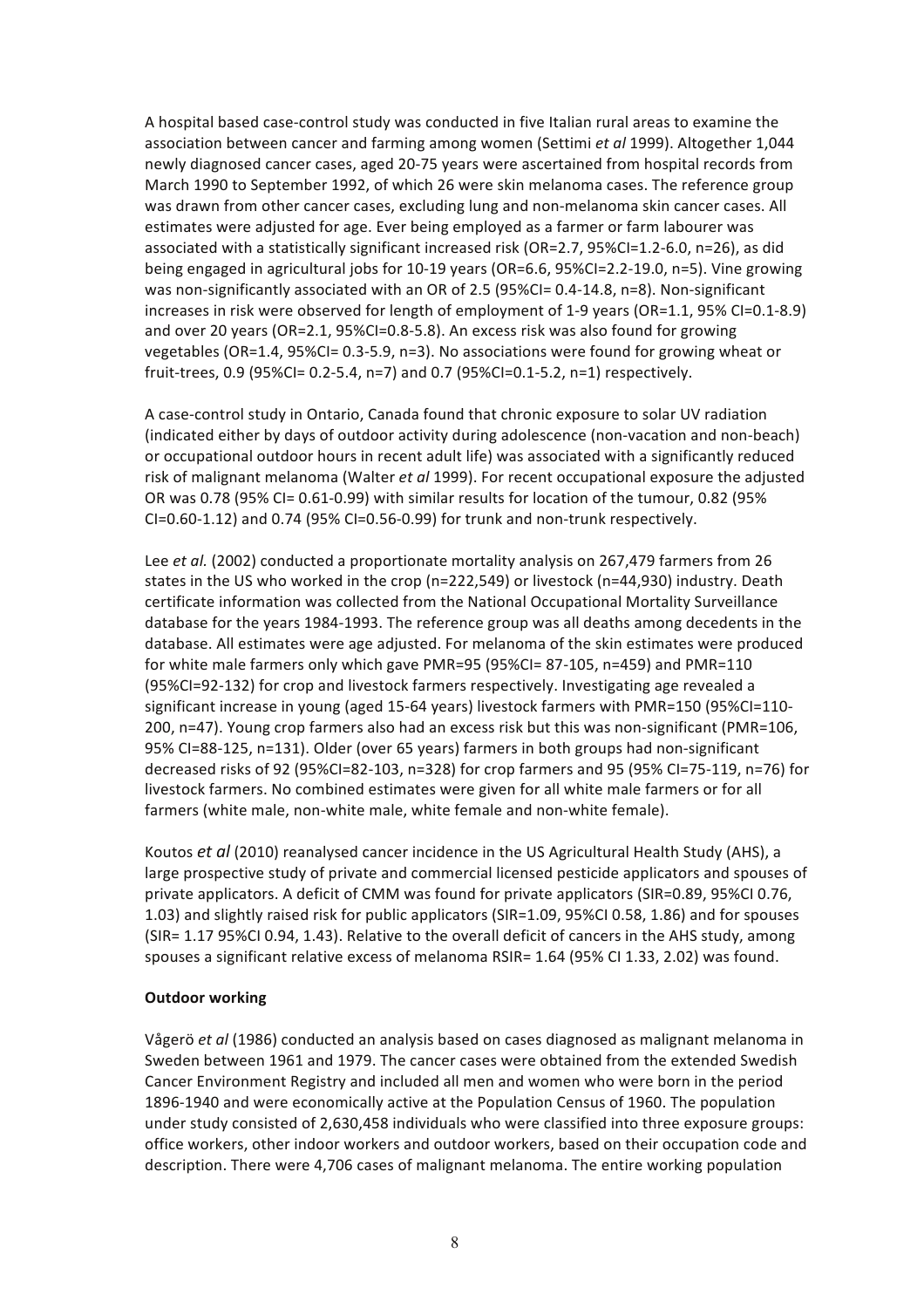was used for reference. Overall the morbidity ratios, standardised for age and county of residence (in 1960), showed a negative association between melanoma and outdoor workers (Standardised Mortality Ratio (SMR)=86, 95% CI=81-92) and indoor non-office workers (SMR=94, 95% CI=90-98). A significantly elevated risk was discovered for office workers (SMR=131, 95% CI=124-138). This trend remained present when the analysis considered only melanomas on covered parts of the body (trunk, upper limb and lower limb). However, when melanomas on uncovered parts of the body (evelids, ear/auricular canal, face and scalp/neck) were investigated there was an elevated risk for all outdoor workers (SMR=107, 95% CI=92-123). After adjusting for social class the risk of melanoma on uncovered parts of the body remained elevated (SMR=109, 95% CI=94-126), and the risk for covered parts slightly increased (SMR=90, 95%CI=83-97). The authors note that there is a possibility that within each social class the patterns of sunlight exposure are different for the three groups and this cannot be entirely ruled out.

Garland *et al* (1990) conducted a study investigating the association between occupational sunlight exposure and melanoma in the US Navy. A total of 176 cases of cutaneous melanoma were identified in active-duty white males enlisted as Navy personnel in the period 1974 to 1984. Based on a review of job descriptions, individuals were categorised as indoor, outdoor or indoor and outdoor workers. The US civilian population was used for reference. The SEER (Surveillance Epidemiology and End Results) average annual age-adjusted incident rate was 9.2 per 100,000. Outdoor workers had a slightly higher rate of 9.4 per 100,000 (indoor workers were higher at 10.6 per 100,000). For all workers combined, melanoma occurred most frequently on the trunk, this rate was significantly elevated for outdoor workers (3.9 per 100,000, p-value<0.05). In particular, two occupations yielded statistically significant increases in risk for melanoma. These were aircrew survival equipment men (SIR=6.8, 95% CI=2.5-14.7) and enginemen (SIR=2.8, 95% CI=1.3-5.1). However, these two occupations are carried out primarily indoors. Potential confounding genetic factors and recreational sun exposure were not taken into account in this study. The authors note that: "if persons genetically at higher risk of melanoma migrate into indoor occupations, then for this reason alone indoor occupations may appear to be at higher risk of melanoma than outdoor occupations".

A case-control analysis was conducted using data recorded by the Los Angeles County Cancer Surveillance program (Goodman et al 1995). Records were collected for all cancer cases among adult white males without Spanish surnames who were aged between 20 and 65 years in the period 1972 to 1990. In total there were 3,527 cutaneous melanoma cases and 53,129 other cancer cases used for reference. Among other aspects, exposure to sunlight during work was examined. Job titles were blindly categorised into three categories: mainly indoor (reference category), indoor/outdoor or mainly outdoor. For the two non-reference exposure categories, the age adjusted proportionate incidence odds ratios were close to that expected (OR=0.97 for indoor/outdoor and OR=0.78 for mainly outdoor). However, when the estimates were further adjusted to take into account birthplace (as a substitute for sun exposure in childhood and adolescence) and education, there were elevated risks for melanoma, 1.16 (95%CI=1.07-1.27) and 1.15 (95%CI=0.94-1.40) for indoor/outdoor and mainly outdoor respectively. On investigating anatomical location of the cases, there were slightly elevated ORs for face/head/neck and trunk for outdoor workers (OR=1.26, 95% CI=0.78-2.05 and OR=1.28, 95% CI=0.99-1.67). In terms of occupations for the non-reference groups, many had significantly elevated OR estimates, some of which include sign painter/letterer, surveyor and chemical engineer. The authors suggest that lifestyle factors associated with higher education levels may be more important than work environment on melanoma risk.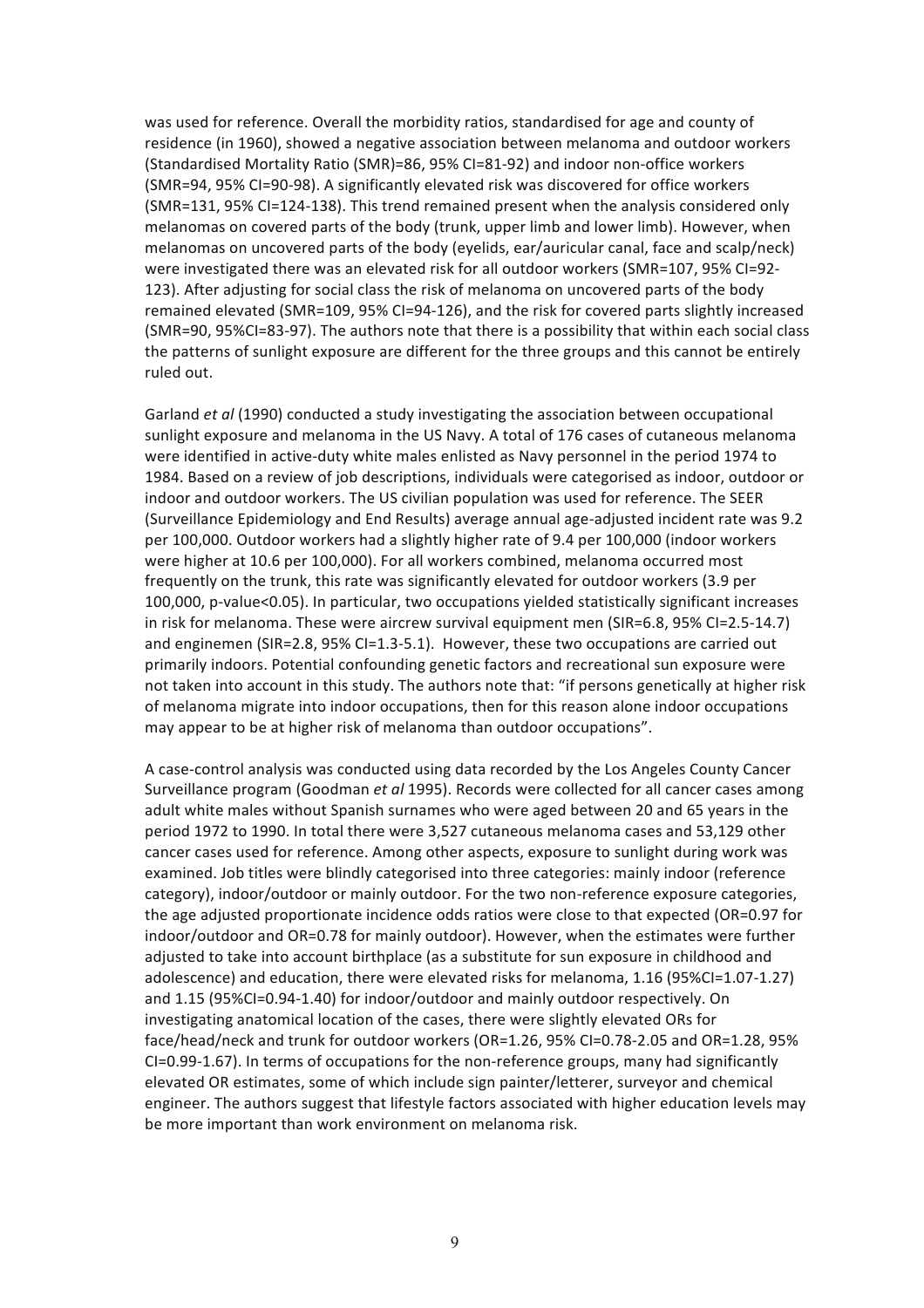Miller and Beaumont (1995) conducted a proportionate mortality study of various causes of deaths among California veterinarians from January 1960 through December 1992. Deceased veterinarians were identified from archived files from the California State Board of Examiners in Veterinary Medicine and a computerised list from the American Veterinary Medical Association. The study consisted of 450 veterinarians (430 white males, 6 non-white males and 14 white females). Mortality from malignant melanoma was significantly higher than expected  $(SPMR=3.25, 95\% CI=1.62-6.52, n=7)$ . The one observed death of cancer of the eye was also melanoma, which vielded a significant estimate  $(SPMR=12.41, 95\%C=2.70-56.96)$ . All the deaths due to malignant melanoma were in white males. Analyses by race and sex gave similar estimates (white males: SPMR=3.47,  $95\%$ CI=1.74-6.94; white total: SPMR=2.23,  $95\%$  CI=1.61-6.49 and males total: SPMR=3.46, 95%CI=1.73-6.92). Self-employed and employee veterinarians had significantly elevated mortality from malignant melanoma: SPMR=2.68 (95%CI=1.05-6.85, n=4) and SPMR=6.05 (95%CI=1.81-20.27, n=2) respectively. Deaths from malignant melanoma were significantly elevated in individuals who had been employed in the profession between 20-29 years (SPMR=4.48, 95%CI=1.27-15.78, n=2) and 30 or more years (SPMR=3.86, 95%CI=1.35-11.00, n=3).

All deaths from melanoma between 1984 and 1991 in 24 states in the US were analysed by Freedman *et al* (1997). Cases were from a 24 state mortality database, aged 20 and over and identified as either white or African American. Two controls were selected from non-cancer deaths in the database and matched by sex, race and age. Potential sunlight exposure was assessed by state of residence and usual occupation recorded on the death certificate. Mean residential sunlight exposure was collected from the United States Weather Bureau and each state was characterised as low sun, moderate sun or high sun exposure. Occupations were classified by an industrial hygienist into four categories: indoor work, combined indoor and outdoor work, outdoor work by non-farmers and farming. For non-farming occupational sunlight exposure, the risk of melanoma was close to that expected (OR=0.99, 95%CI=0.87-1.12), whereas farmers were at significantly increased risk compared to indoor workers  $(OR=1.31, 95\% CI=1.14-1.52)$ . The risk of melanoma was found to be elevated among outdoor workers with low and moderate residential sunlight exposure  $(OR=1.22, 95\% CI=0.99-1.50$  and OR=1.05, 95%CI=0.86-1.29 respectively). The estimates were adjusted for age, sex, race, residential sunlight exposure and socioeconomic status. There was no clear pattern of risk associated with occupational exposure across sex, race or age groups.

A case-control study in Ontario, Canada found that chronic exposure to solar UV radiation was associated with a significantly reduced risk of malignant melanoma (Walter et al 1999). Eligible cases were individuals who had been newly diagnosed with cutaneous melanoma, were 20-69 years of age at diagnosis, lived in one of six counties in southern Ontario and were diagnosed through one of the hospitals or a private pathology laboratory between 1984 and 1986. Controls were randomly selected from property tax assessment rolls and were matched to cases based on age, sex and residence. Non-whites and non-English speaking individuals were excluded from the study. Chronic exposure was indicated either by days of outdoor activity during adolescence (non-vacation and non-beach) or occupational outdoor hours in recent adult life. For recent occupational exposure the adjusted odds ratio was 0.78 (95%CI= 0.61-0.99). Investigating body location of the tumour gave similar results, 0.82 (95%CI=0.60-1.12) and 0.74 (95%CI=0.56-0.99) for trunk and non-trunk respectively. For the four tumour subtypes (superficial spreading/on situ, nodular, lentigo maligna and other/unclassifiable) the estimates varied from 0.49 to 0.86. The estimates were adjusted for age, sex and initial reaction to summer sun (burning or not burning). The authors conclude that their results provide qualified support that intermittent UV exposure may carry an elevation in melanoma risk and, conversely, that chronic exposure may provide some protection.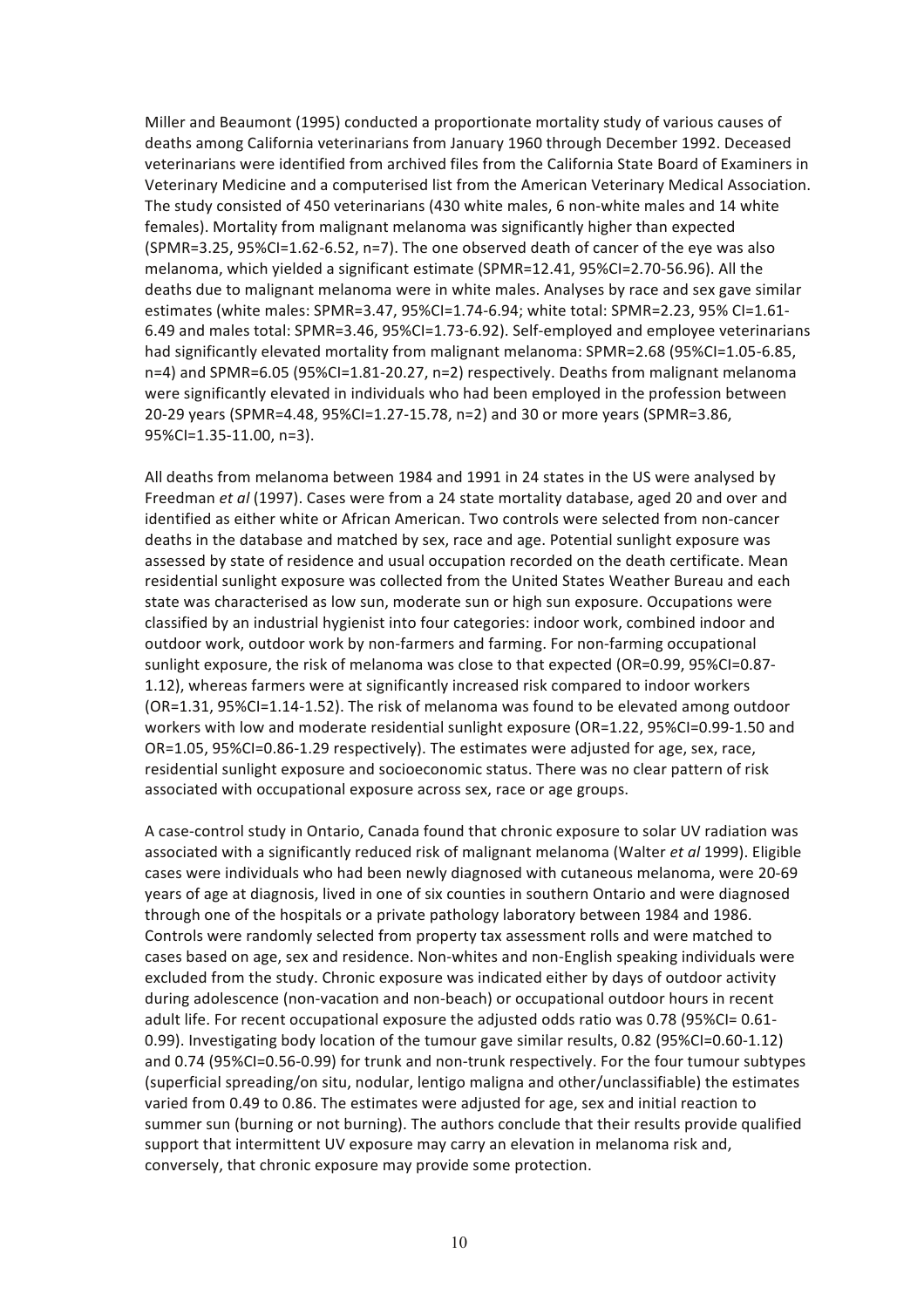Travier *et al* (2003) used the nationwide, Swedish Cancer Environment Registry III to compare cancer incidence among male veterinarians to that of the remaining active population (excluding other occupational groups that have extensive contact with animals, such as breeders, hunters and butchers). Individuals were followed for cancer incidence and mortality from January 1971 to December 1989, focusing on males who were employed as veterinarians or in veterinary medicine in either the 1960 or the 1970 census. A total of 1,178 male veterinarians were identified. Within the group individuals were categorised into one of three sub groups: veterinarians in the veterinary industry, veterinarians in other industries, workers other than veterinarians in the veterinary industry. However, when these three subgroups were analysed separately, any workers employed as a veterinarian in one census and as a nonveterinarian in the veterinarian industry in the other were excluded. For males identified as veterinarians or other workers of the veterinary industry a significant increase in risk was observed for melanoma of the skin (SIR=2.86, 95%CI=1.43-5.13, n=11) compared to the remaining active male population. For the subgroups an increased risk was observed in all three, veterinarians in the veterinary industry  $RR=2.77$  (95% CI=1.24-6.17, n=6) which mainly arose on the trunk (RR=4.80, 95%CI=1.99-11.55, n=5), veterinarians in other industries RR=1.84  $(95\%$ CI=0.26-13.08, n=1) and other workers in the veterinary industry RR=3.12  $(95\%$ CI=1.01-9.67, n=3). A significant increase was also found just for veterinarians employed at the 1960 or 1970 censuses (RR=2.33, 95%CI=1.16-4.67, n=8) when compared to the rest of the male employed population with the highest income and education. RRs were adjusted for age, calendar period, geographic region and urban setting. The authors conclude that the excesses observed for melanoma could not be explained by the high socio-economic status of veterinarians, as the excess remained when comparisons were made with other high socioeconomic groups. They also note that the results may reflect the carcinogenicity of occupational exposures including solar radiation.

Cancer incidence among indoor and outdoor working longshoremen in Genoa was retrospectively studied (Puntoni *et al* 2005). In total 4,993 longshoremen that were ever employed at the dock of Genoa between 1933 and 1980 were included in the study. They were employed at one of two dockyard trading companies: the "Stefano Canzio" and "San Giorgio". Cancer incidence was obtained from the Genova Cancer Registry for 1986–1996. According to their prevalent pattern of occupational sunlight exposure, eligible individuals were categorised as an indoor (n=2,451) or outdoor (n=2,101) worker. The male population of the City of Genova was used for reference and estimates were adjusted for age. A statistically significant excess risk of cutaneous melanoma was observed for outdoor workers (SIR=288, 95%CI=125-568, n=8). No excess was observed among indoor workers (SIR=97, 95% CI=20-284). When outdoor workers were compared to indoor workers, a higher incidence for melanoma was observed (RR=2.97, 95%CI=0.71-17.41) although this was non-significant. The authors note that the non-significance is due to similar exposures being shared by the two subgroups, and the lower statistical power obtained by using an internal rather than external reference group. The threefold increased risk detected only among outdoor workers supports the causal role of exposure to sunlight.

#### **Site of the melanoma**

More recently interest has centred on evaluating the nature of sun exposure and occurrence of CMM on different parts of the body and there has been discussion about whether melanomas at different anatomic sites may be due to different causal pathways. Chang *et al* (2009) in a pooled analysis of 15 case-control studies found that high sunbathing and total recreational sun exposure increased risk of melanoma of the trunk and limbs but not melanoma of the head and neck. Occupational sun exposure appeared neither to increase nor decrease risk of melanoma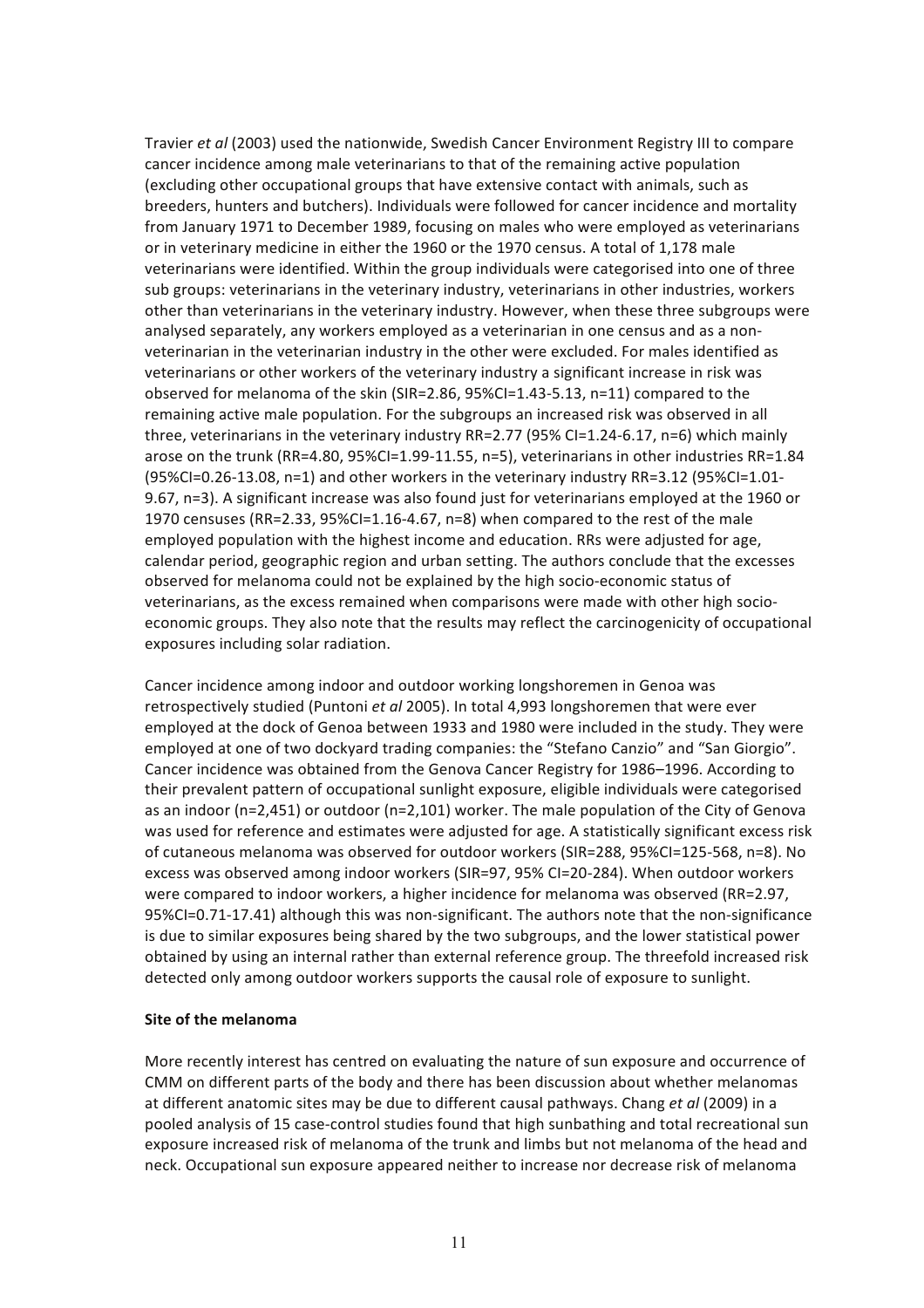on the trunk and limbs but tended to risk of melanoma on the head and neck especially at low latitudes (OR=1.7 95% CI 1.0-3.0) (adjusted for effects of age, sex, hair colour, ability to tan and freckling. Only three of the 15 studies included by Elwood and Jopson were included in this paper with many being much more recent.

The same pattern was found in a case-control study not included in the paper by Chang et al. (Whiteman *et al* 2006) in which cutaneous melanomas developing on the head and neck were significantly more likely to occur in people with high levels of total sun exposure during adulthood, whereas melanomas on the trunk tended to occur on people with lower levels of sunlight exposure overall, but who reported higher levels of recreational exposure on the chest and back. They found that outdoor workers had a relative excess of head and neck melanomas and a deficit of melanomas at other body sites, similar to other studies. The authors suggest that this might appear to be associated with chronic exposure to high levels of sunlight which is in contrast to the many studies suggesting the role of intermittent exposure. One reason put forward by the authors for this apparent contradiction is that the site at which a melanoma develops reflects the susceptibility of host melanocytes to proliferate in response to sunlight i.e. people with an inherently low propensity to develop nevi require high levels of sunlight to develop melanoma and their tumours will tend to arise on habitually exposed sites such as the head and neck.

#### **General limitations of the studies**

Several different types of epidemiological study designs have been used in the literature reviewed, including cohort, case-control (population, hospital and registry-based) and crosssectional studies. All have their advantages and disadvantages and these need to be taken into account when weighing up the strength of all the evidence. Cohort studies require a long follow-up to achieve sufficient numbers of cases for analysis and may suffer from loss to followup and changes in occupational and other circumstances. Case-control studies are by nature retrospective and thus may suffer from recall bias. Cross-sectional studies only provide information at one point in time making inference of causal relationships between exposure and disease outcome difficult to assess.

Many of the studies reviewed were case-control studies based on cases identified from hospital or population registers thus increasing the likelihood of accurate diagnosis of melanoma. More problematical is the retrospective nature of the exposure assessment with most studies being based on interview (face-to-face, by post or telephone) and recall of sun exposure both during leisure and occupational activities. Recall bias may have increased in more recent studies as awareness of the hazards of sun exposure became more common.

Exposure assessment of sun exposure is complex being a combination of frequency, intensity and duration. However, there appear to be no accepted definitions for capturing these components or for the levels and categories that are of importance to the development of melanoma. The studies therefore varied considerably in the amount and detail of information collected on sun exposure. Several estimated 'life time' or total numbers of hours of occupational and recreational exposure in winter and summer (e.g. Mackie and Aitchison 1982, Green *et al* 1986). Often a large amount of potentially relevant information was collected such as number of weeks on vacation in a sunny area, the usual number of hours spent outdoors during occupation and recreation in different seasons, detail of activities such as sunbathing and clothing normally worn. This sometimes led to a multiplicity of variables being derived for analysis or some form of complex index or scoring system.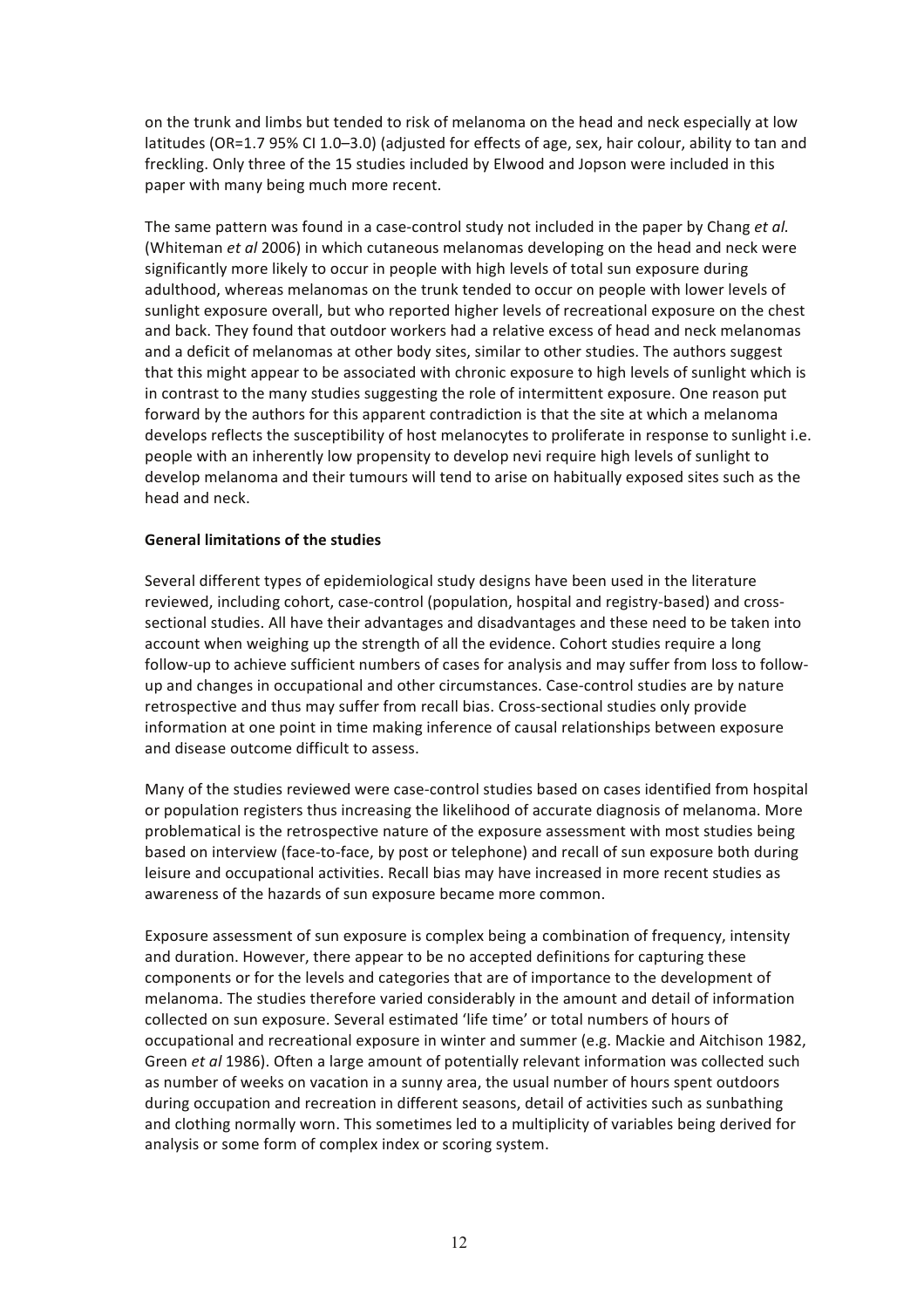In addition the adjustment of risk estimates of the association between occupational sun exposure and melanoma for other risk factors and confounders varied between studies, partly depending on the information collected. Adjustment for hair and/or skin colour, ethnicity and freckling was fairly common. Other adjustment variables sometimes included were tendency to burn, educational level or socio-economic status, use of sun screen and recreational sun exposure.

A further challenge in the design of epidemiological studies is the choice of a comparison population. In the case-control studies reviewed many used hospital patients as controls. Some of these were patients with other dermatological conditions or malignancies other than melanoma (Graham et al 1985) who may have been more aware about the effects of sun exposure.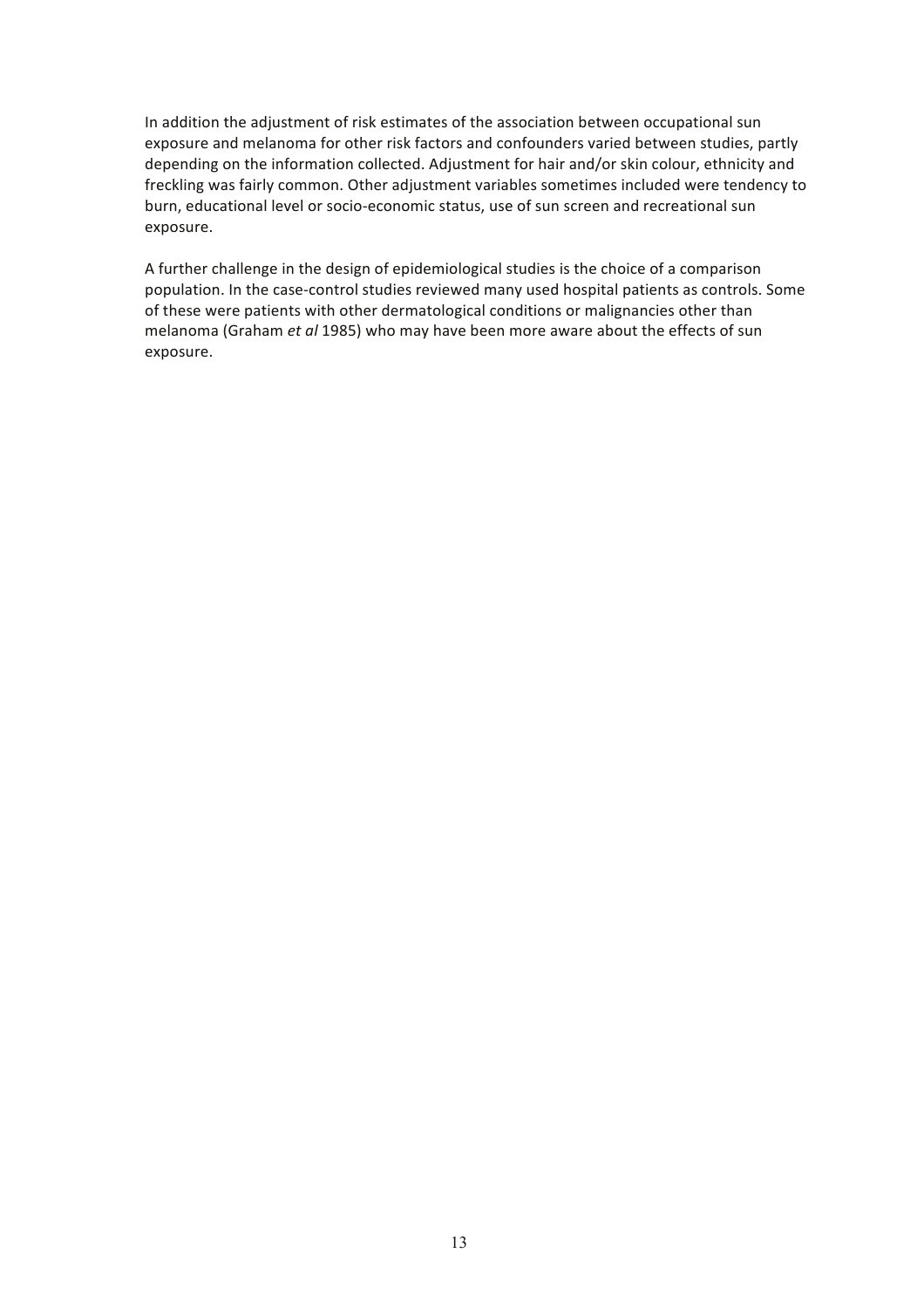#### **4. Attributable Fraction estimation**

Chapter 4 gives details of the data used for estimation of the burden of CMM from occupational exposure to solar radiation and the results overall, for males and females separately and by industry sector.

#### 4.1 General considerations

#### Data relevant to the calculation of AF

The two data elements required are an estimate of relative risk (RR), and either (1) an estimate of the proportion of the population exposed (p(E)) from independent data for Great Britain, or (2) an estimate of the proportion of cases exposed ( $p(E|D)$ ) from population based study data.

The RR chosen from a 'best study' source is described for each exposure, with justification of its suitability. Information on the 'best study' and independent data sources for the proportion of the population exposed are also summarised for each exposure in the appropriate section below. In the absence of more precise knowledge of cancer latency, for solid tumours a latency of up to 50 years and at least 10 years has been assumed for all types of the cancer. Therefore it is assumed that exposure at any time between 1963 and 2002 (the Risk Exposure Period, REP) can result in a cancer being recorded in 2011 as a registration or in 2012 as an underlying cause of death. Although strictly speaking the REP for cancer registrations recorded in 2011, the year for which estimation has been carried out, would be 1962-2001, for simplification the vears 1963 to 2002 have also been used, as for deaths, as the proportion exposed will not be affected. For an independent estimate of the proportion of the population exposed, numbers of workers ever exposed during this period are estimated by extrapolating from a point estimate of exposed workers taken from the period. For solar radiation this is from the CARcinogen EXposure Database CAREX (Pannett *et al* 1998) relating to 1990-93. Data are not available on the levels of exposure in all industry sectors for the carcinogens included in CAREX, nor the numbers exposed at these levels. The industry sectors were thus allocated to 'higher' or 'lower' exposure categories assuming distributions of exposure and risk that corresponded broadly to those of the studies from which the risk estimates were selected. The initial allocations were based on the judgment of an experienced human exposure scientist. Each assessment was then independently peer-reviewed and if necessary, a consensus assessment agreed. An adjustment is made to take account of gross changes in employment levels which have occurred particularly in manufacturing industry and the service sector across the REP. A turnover factor is applied to estimate numbers ever exposed during the REP, determined mainly by the estimate of staff turnover per year during the period. The point estimate of numbers employed are in Table 5 below, and the adjustment factors for CAREX and the staff turnover estimates are in Table A1 in the Statistical Appendix. The assumptions made about the age of entry into the workforce from staff turnover was that this occurred between the ages of 15 and 44, and retirement was at age 65 for men and women. The resulting estimate of numbers ever exposed during the REP is given in Table 6. Other estimates used in the calculations that remain constant across exposures (unless otherwise stated) are given below:

- Number of years in REP =  $40$
- Proportion in the workplace ever exposed is set to one, i.e. all are assumed to be exposed, in the absence of more detailed information.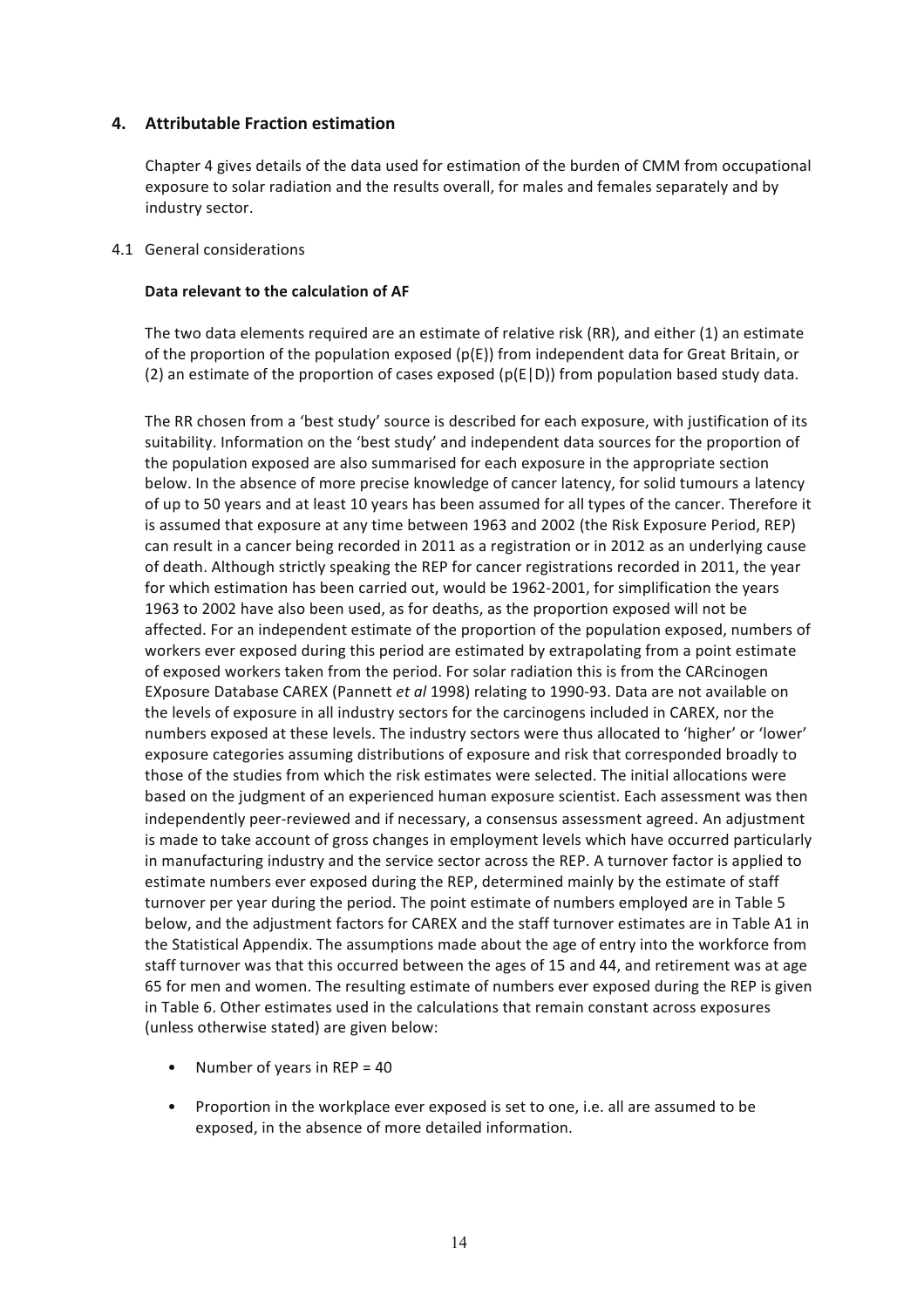- Numbers ever of working age during the target  $REP = 20.8$  million men, 22.2 million women (2012 population estimates). This is the denominator for the proportion of the population exposed, and is based on population estimates by age cohort in the target year.
- Total deaths from malignant melanoma of the skin in GB in 2012 = 1,219 for men aged  $25+$  (1,104 England and Wales and 115 Scotland), 882 for women aged  $25+$  (807 England and Wales and 75 Scotland).
- Total registrations for malignant melanoma of the skin in GB, averaged over 2008 to 2011 for England and 2008 to 2012 for Wales and Scotland =  $5,800$  for men aged  $25+$ (4,917 England, 347 Wales and 536 Scotland), 6,159 for women aged 25+ (5,212 England, 327 Wales and 620 Scotland).

Attributable numbers are estimated by multiplying the AF by the total number of cancers in GB. Only cancers which could have been initiated during the risk exposure period are counted, taking normal retirement age into account. Therefore for solid tumour cancers, total deaths or registrations recorded at all adult ages (25+) are used to estimate attributable numbers. An age specific estimator has been used for malignant melanoma due to occupational exposure to solar radiation, so that Attributable Fractions are estimated separately for each five-year age group and applied to total deaths or registrations in that age group.

For each agent where data on worker numbers are only available for men and women combined (CAREX data), the assumed percentage of men is given in addition to the numbers exposed. The allocation to high and low, and occasionally negligible, exposure level categories, or division into separate exposure scenarios, is also included in these tables.

Full details of the derivation of the above factors and the methods of calculating AF are published separately (Hutchings and Rushton; HSE 2011). Unless otherwise stated, Levin's method is used for estimates using independent estimates of numbers exposed, as used here for solar radiation, and Miettinen's method is used for study-based estimates. A summary of the methodology is given in the Statistical Appendix. For this analysis an age-group specific estimator for the Attributable Fraction has been used, with results given also using the non-agespecific estimator in the appendix so that comparisons can be made with the other results from the main British burden study, which used this methodology.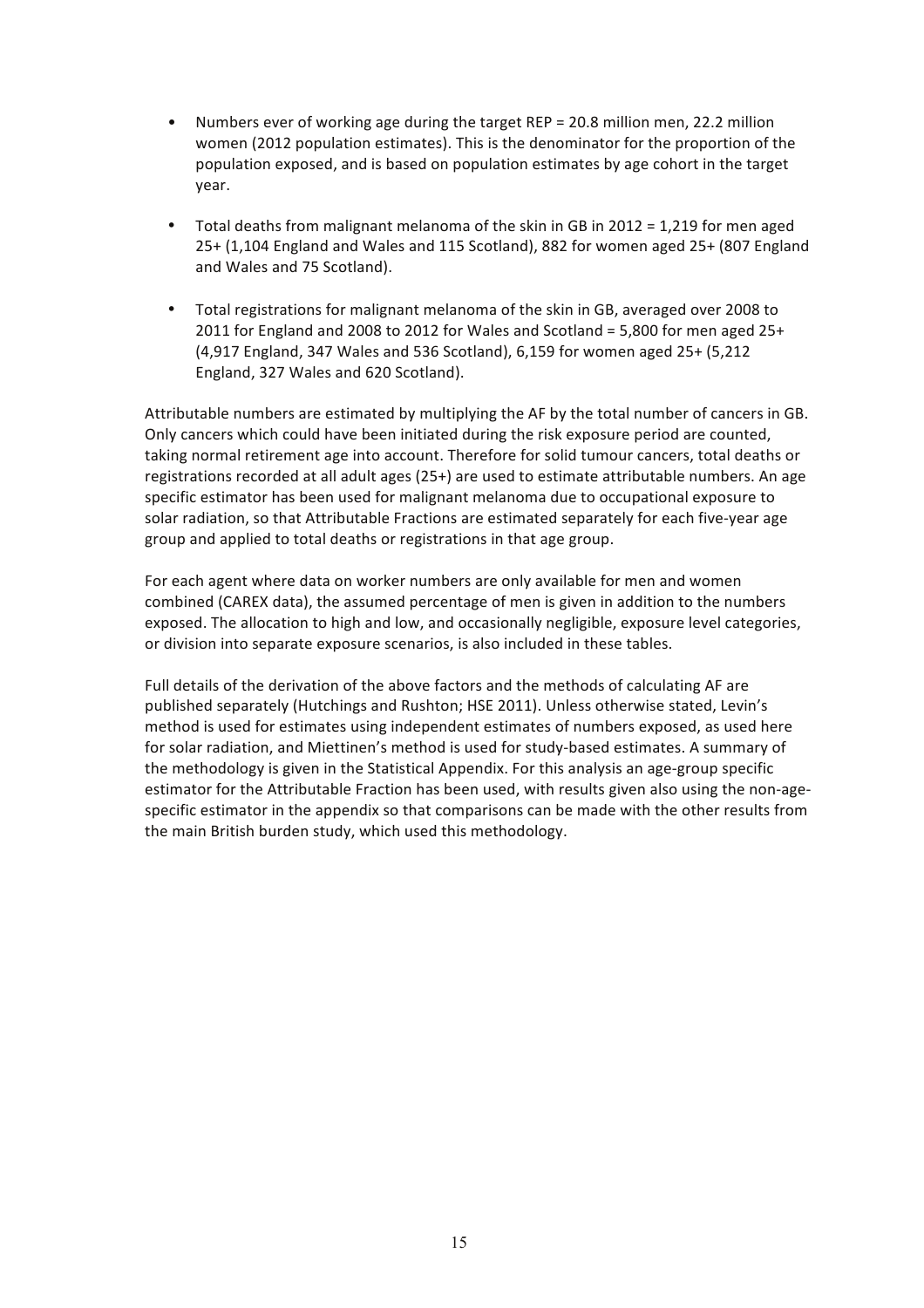#### 4.2 Solar radiation

#### (a) Risk estimate:

The risk for malignant melanoma caused by occupational exposure to solar radiation is difficult to estimate because everyone at some time in their life is exposed to sunlight at a greater or lesser degree depending on residential location and leisure time activities. Some but not all epidemiological studies have attempted to adjust risk estimates for non-occupational solar exposure. Typically, residential location is used as a surrogate for recreational sunlight exposure. There is uncertainty regarding the nature of how malignant melanoma develops regarding type of solar exposure although some studies suggest that intermittent, relatively high exposure is likely to be important in occupational studies.

Occupational exposure to solar radiation is usually measured via exposure categorisation (recreational or occupational) or job categorisation (indoor or outdoor). Outdoor work has been associated with an elevated risk of malignant melanoma (Goodman *et al 1995; Puntoni et al.* 2005; Garland et al. 1990). A consistently elevated risk has been observed for farmers (Cerhan *et al* 1998; Settimi *et al* 1999; Freedman *et al* 1997) and veterinarians (Miller and Beaumont 1995; Travier *et al* 2003). 

Goodman (1995) in a case-control analysis of cancer registry data in Los Angeles County, found proportional ORs, adjusted for age, educational level and birthplace, of 1.16 (95%CI=1.07-1.27) for mixed indoor/outdoor occupations and 1.15 (95%CI=0.94-1.40) for outdoor occupations relative to indoor occupations.

Freedman (1997), in a large US case-control study, estimated the risk associated with occupational sun exposure, adjusted for age, sex, race, socioeconomic status and farming occupation, was 0.92 (95%CI=0.87-0.98) for mixed indoor and outdoor occupations, 0.99  $(95\%C=0.87-1.12)$  for outdoor non-farmer exposure, and  $1.31$   $(95\%C=1.14-1.52)$  for farmers relative to indoor work. Additional adjustment for residential exposure in areas of low sunlight gave an OR=1.22 (95%CI=0.99-1.50) for non-farming outdoor exposure.

For the estimation of burden of melanoma due to occupational solar radiation exposure we have used risk estimates from the study by Freedman (1997) as this provides estimates adjusted for appropriate confounders and also for different levels of sunlight exposure. Britain has relatively low sunlight exposure generally. The risk estimate, adjusted for residential exposure in areas of low sunlight for non-farming outdoor exposure (1.22, 95%CI=0.99-1.50) has been therefore been used for 'higher' exposures (O) and the risk estimate 1.31 (95%CI=1.14-1.52) has been used for farmers (F) (Table 6). As the risk estimate for mixed indoor/outdoor exposure (M) from Freedman is less than 1 this has been set to 1.

(b) Numbers exposed:

CAREX estimated about 1,250,000 workers were exposed to solar radiation in Great Britain between 1990 and 1993. The numbers of workers exposed to solar radiation in the various industries covered are given in Table 5. The CAREX exposed workers are assumed to be either 'outdoor' workers (O) and therefore highly exposed, subject to 'mixed' exposure or 'lower' exposed (M) or having exposure at 'farmers' level (F). The percentage of males is taken as that for all occupations from the 1990 census within the group industry sectors.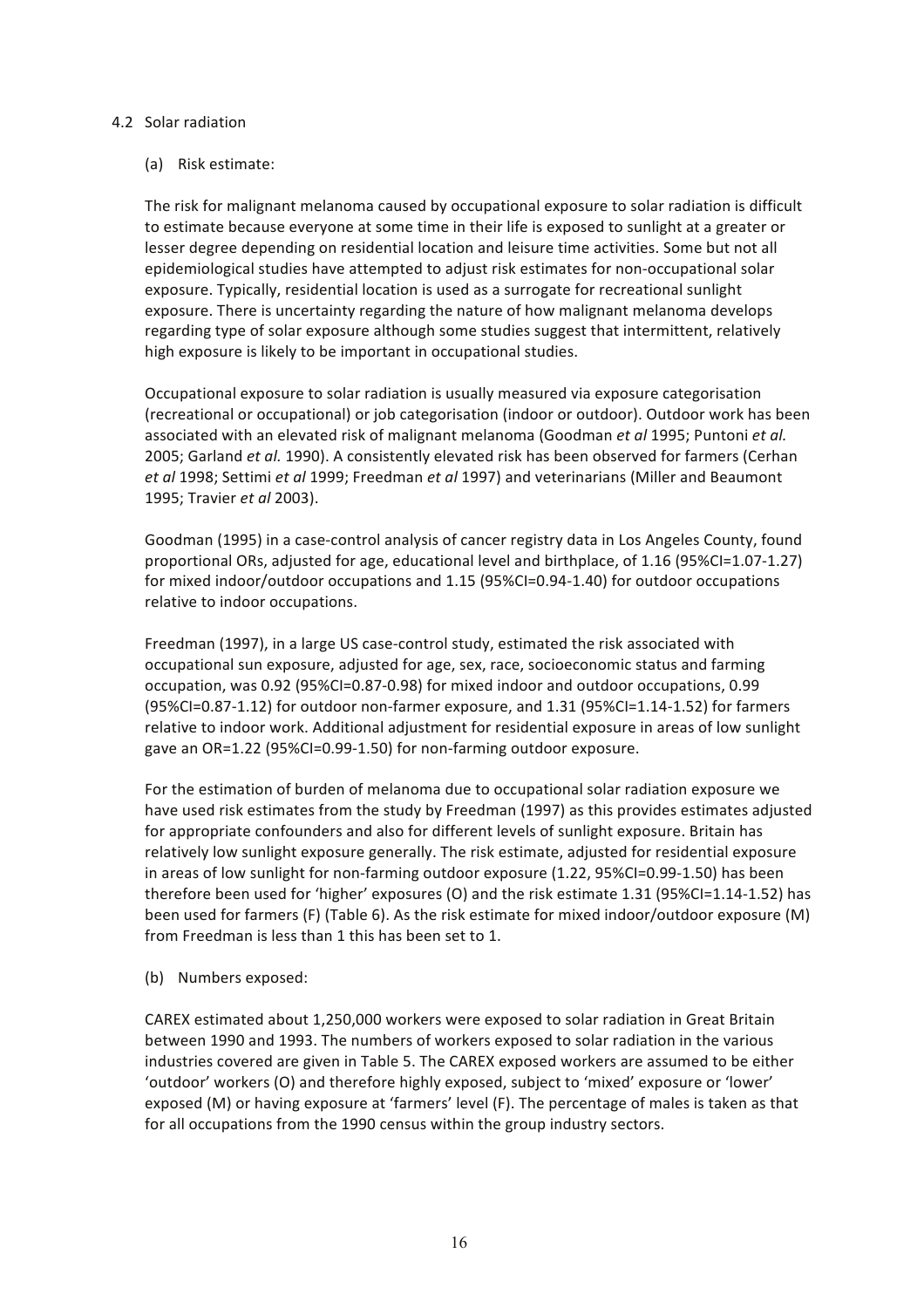| Code           | Industry                                         | <b>CAREX Data 1990-1993</b> |                  |                 |
|----------------|--------------------------------------------------|-----------------------------|------------------|-----------------|
|                |                                                  | <b>Number</b>               | <b>Number in</b> | <b>Exposure</b> |
|                |                                                  | <b>Exposed</b>              | <b>Industry</b>  | Level           |
| 11             | Agriculture and hunting                          | 159533                      | 419825           | F               |
| 12             | Forestry and logging                             | 9860                        | 14500            | F               |
| 13             | Fishing                                          | 8079                        | 16150            | O               |
| 23             | Metal ore mining                                 | 405                         | 1225             | O               |
| 29             | Other mining                                     | 11260                       | 28150            | O               |
| $311-2$        | Food manufacturing                               | 8288                        | 414150           | M               |
| 322            | Manufacture of wearing apparel, except footwear  | 5685                        | 189500           | M               |
|                | Manufacture of wood and wood and cork products,  |                             |                  |                 |
| 331            | except furniture                                 | 17287                       | 132975           | M               |
| 342            | Printing, publishing and allied industries       | 31922                       | 354750           | M               |
| 353            | Petroleum refineries                             | 2528                        | 18075            | O               |
| 361            | Manufacture of pottery, china and earthenware    | 8144                        | 54450            | O               |
| 362            | Manufacture of glass and glass products          | 6484                        | 43275            | M               |
|                | Manufacture of other non-metallic mineral        |                             |                  |                 |
| 369            | products                                         | 10633                       | 70875            | M               |
| 371            | Iron and steel basic industries                  | 1937                        | 48425            | м               |
| 372            | Non-ferrous metal basic industries               | 3173                        | 79325            | O               |
|                | Manufacture of fabricated metal products, except |                             |                  |                 |
| 381            | machinery & equipment                            | 8769                        | 292200           | M               |
| 384            | Manufacture of transport equipment               | 54828                       | 456900           | M               |
| 41             | Electricity, gas and steam                       | 18330                       | 140975           | O               |
| 42             | Water works and supply                           | 9035                        | 45175            | O               |
| $\overline{5}$ | Construction                                     | 350701                      | 1753450          | O               |
|                | Wholesale and retail trade and restaurants and   |                             |                  |                 |
| 6              | hotels                                           | 75349                       | 4459525          | M               |
| 711            | Land transport                                   | 84287                       | 671050           | M               |
| 712            | Water transport                                  | 8864                        | 68175            | M               |
| 719            | Services allied to transport                     | 37950                       | 180725           | M               |
| 72             | Communication                                    | 66984                       | 459425           | м               |
|                | Financing, insurance, real estate and business   |                             |                  |                 |
| 8              | services                                         | 50081                       | 2830800          | м               |
| 91             | Public Administration and Defence                | 117245                      | 1557875          | O               |
| 92             | Sanitary and similar services                    | 32910                       | 274225           | O               |
| 932            | Research and scientific institutes               | 7288                        | 91100            | м               |
|                | Medical, dental, other health and veterinary     |                             |                  |                 |
| 933            | services                                         | 8864                        | 1435675          | M               |
| 934            | Welfare institutions                             | 3724                        | 741375           | M               |
| 935-9          | Business, professional and other organisation    | 14231                       | 133075           | M               |
| 94             | Recreational and cultural services               | 26732                       | 534600           | 0               |
| 95             | Personal and household services                  | 6592                        | 686750           | 0               |
|                | <b>TOTAL</b>                                     | 1267982                     | 18698725         |                 |
|                |                                                  |                             |                  |                 |
|                |                                                  |                             |                  |                 |
|                | <b>Main Industry Sector</b>                      |                             | % Male           |                 |
| A-B            | Agriculture, hunting and forestry; fishing       | 177472                      | 79%              |                 |
| $C-E$          | Mining/quarrying, electricity/gas/steam,         | 198708                      | 71%              |                 |
|                | manufacturing industry                           |                             |                  |                 |
| F              | Construction                                     | 350701                      | 91%              |                 |
| $G - Q$        | Service industries                               | 423856                      | 46%              |                 |
|                | Armed forces                                     | 117245                      | 93%              |                 |

Table 5 Numbers of workers exposed to solar radiation according to CAREX in 1990-1993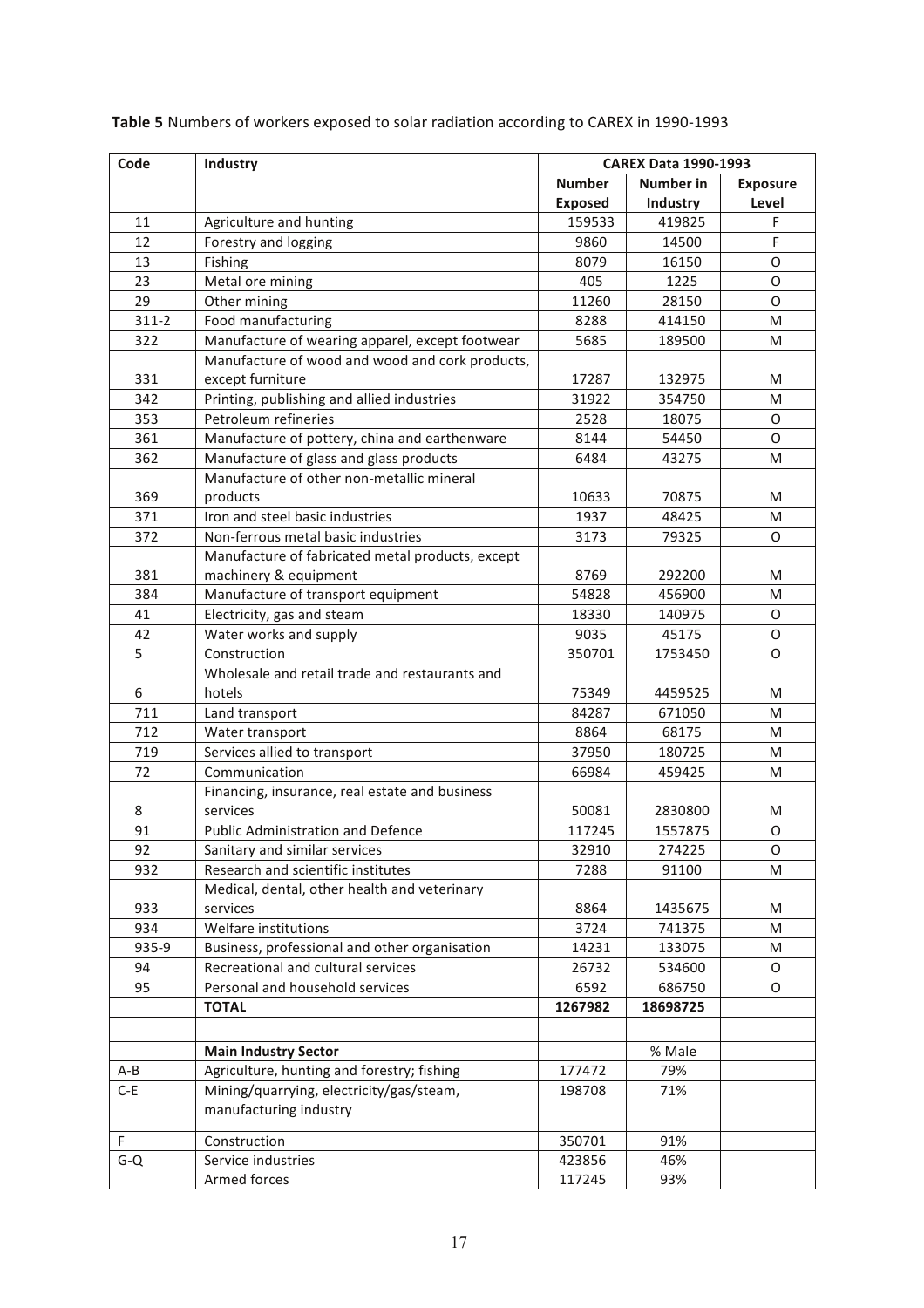#### (c) AF calculation

The estimated total (male and female) attributable fraction for CMM is 2.01% (95%CI=1.40%-2.72%), which equates to 48 (95%CI=33-64) deaths in (2012) and 241 (95%CI=168-325) registrations (in 2011) attributable to occupational exposure to solar radiation. The estimated AF for men is 3.17% (95CI=2.18%-4.28) resulting in 39 (95%CI=27-52) and 184 (95%CI=127-248) attributable deaths and registrations respectively. For women the estimated AF is 0.92%  $(95\%CI=0.71-1.32\%)$  resulting in 8 (95%CI=6-12) attributable deaths and 57 (95%CI=41-77) attributable registrations (Table 6). Table 7 gives numbers of registrations attributable to occupational exposure to solar radiation by five-year age groups.

These estimates have been obtained using an age-adjusted approach with the assumption that workers enter the workforce between the ages of 15 and 45 only, and retire at age 65. Results are also given in Table 6a in Section 6 for an alternative estimation method using an unadjusted age approach which was in the previous burden of occupational cancer estimates for which entry ages of between 15 and 24 were assumed.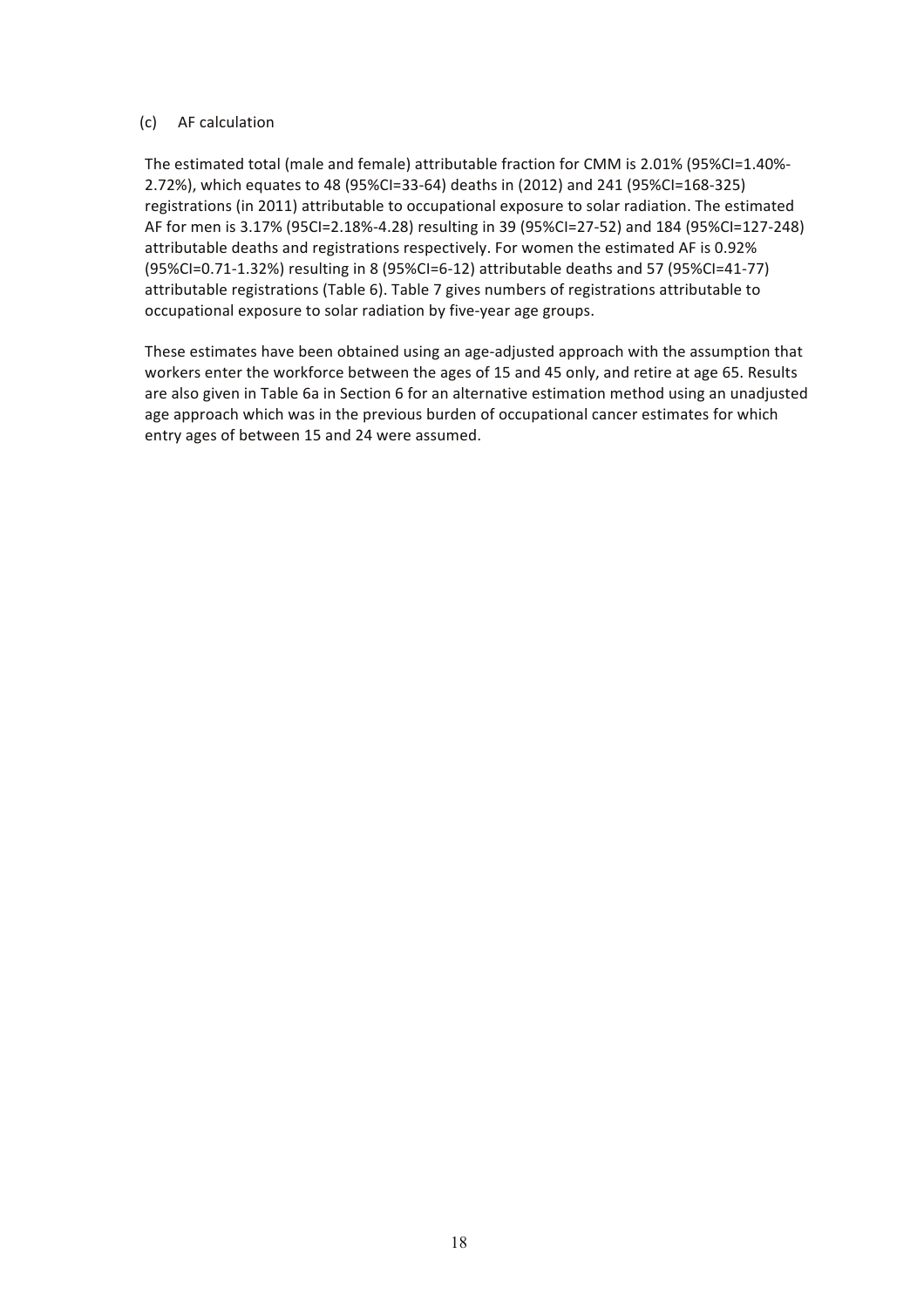| Table 6 Results for cutaneous malignant melanoma and exposure to occupational solar radiation |  |
|-----------------------------------------------------------------------------------------------|--|
|-----------------------------------------------------------------------------------------------|--|

|                                      |               | Men   |       | Women         |       |       | <b>Total</b> |       |       |
|--------------------------------------|---------------|-------|-------|---------------|-------|-------|--------------|-------|-------|
|                                      | <b>Number</b> | LL    | UL    | <b>Number</b> | LL    | UL    | Number       | LL    | UL    |
| Numbers ever exposed                 | 3,112,940     |       |       | 1,709,973     |       |       | 4,822,913    |       |       |
| Proportion of the population exposed | 14.97%        |       |       | 7.70%         |       |       | 11.22%       |       |       |
| <b>Malignant Melanoma</b>            |               |       |       |               |       |       |              |       |       |
| <b>Attributable Fraction</b>         | 3.17%         | 2.18% | 4.28% | 0.92%         | 0.71% | 1.32% | 2.01%        | 1.40% | 2.72% |
| Attributable deaths (2012)           | 39            | 27    | 52    | 8             | 6     | 12    | 48           | 33    | 64    |
| Attributable registrations (2011)    | 184           | 127   | 248   | 57            | 41    | 77    | 241          | 168   | 325   |
| Years of Life Lost                   | 660           | 441   | 863   | 160           | 116   | 216   | 820          | 557   | 1,079 |
| Disability-adjusted Life-years       | 826           | 546   | 1.100 | 212           | 154   | 295   | 1,038        | 700   | 1,394 |

Abbreviations: LL=lower limit of 95% confidence limit; UL=upper limit of 95% confidence limit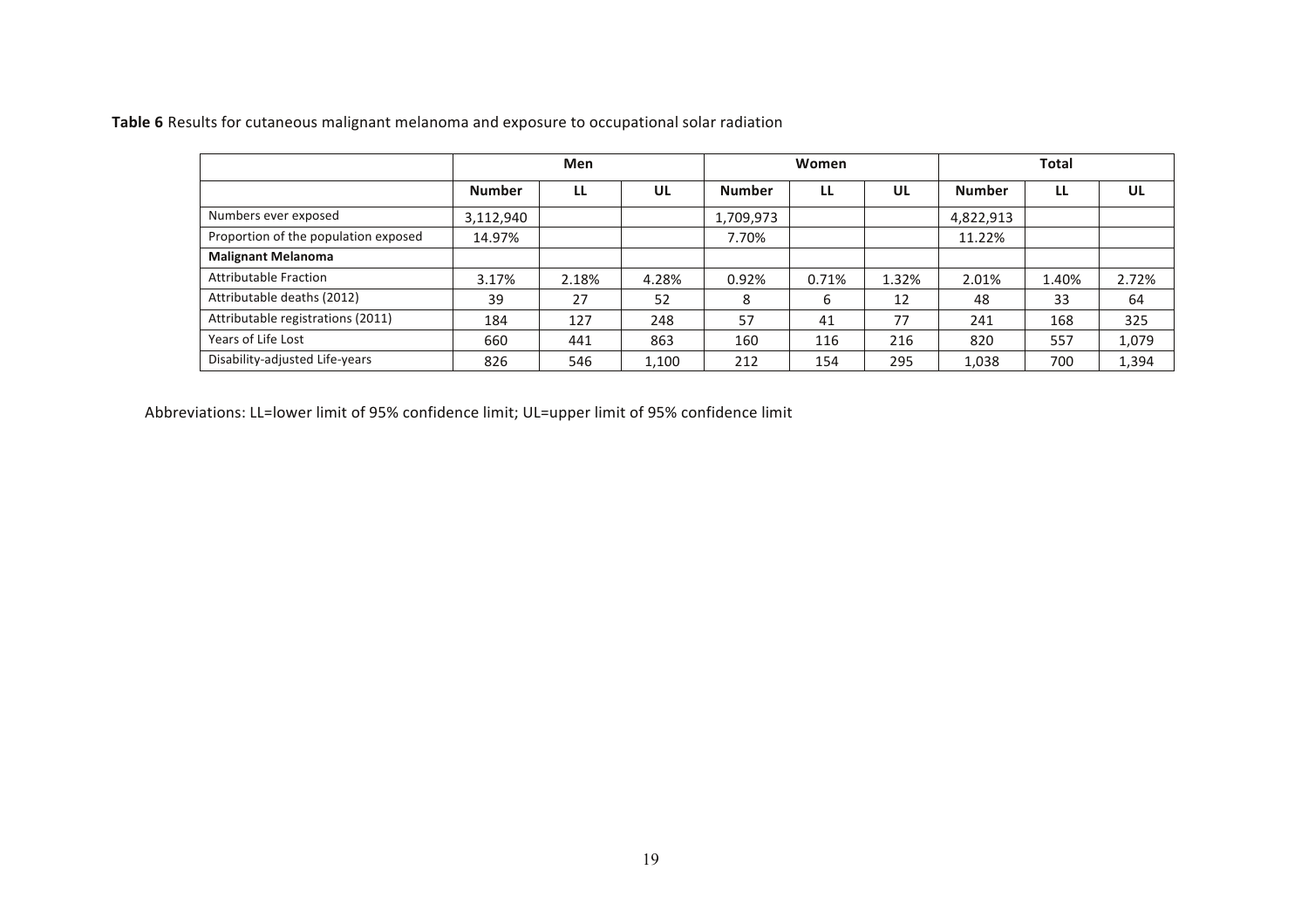| Men          |               |                |                | Women          |                |                          | <b>Total</b>   |                |     |
|--------------|---------------|----------------|----------------|----------------|----------------|--------------------------|----------------|----------------|-----|
| Age group    | <b>Number</b> | LL             | UL             | <b>Number</b>  | LL             | UL                       | <b>Number</b>  | LL             | UL  |
| 15-19        | 0             | 0              | $\mathbf 0$    | 0              | $\mathbf 0$    | 0                        | 0              | $\mathbf 0$    | 0   |
| $20 - 24$    | 0             | 0              | 0              | 0              | $\mathbf 0$    | 0                        | 0              | 0              | 0   |
| $25 - 29$    | 0             | $\Omega$       | 0              | 0              | $\mathbf 0$    | 0                        | 0              | 0              | 0   |
| 30-34        | 0             | 0              | 0              | 0              | 0              | 0                        | 0              | 0              | 0   |
| 35-39        | 1             | 0              | 3              |                | $\mathbf 0$    |                          | $\overline{2}$ | 0              | 4   |
| 40-44        | 3             |                | $\overline{7}$ | 2              | $\mathbf 0$    | 3                        | 5              |                | 10  |
| 45-49        | 8             |                | 15             | 3              | 1              | $\overline{\phantom{a}}$ | 11             | $\overline{2}$ | 21  |
| 50-54        | 14            | 3              | 28             | 5              | $\mathbf 1$    | 11                       | 19             | 4              | 38  |
| 55-59        | 22            | 4              | 42             | $\overline{7}$ | 2              | 13                       | 29             | 6              | 55  |
| 60-64        | 35            | $\overline{7}$ | 67             | 11             | 2              | 21                       | 46             | 9              | 87  |
| 65-69        | 34            | $\overline{ }$ | 63             | 9              | 3              | 18                       | 43             | 9              | 80  |
| 70-74        | 34            | 6              | 65             | 9              | $\overline{2}$ | 17                       | 43             | 8              | 83  |
| 75-79        | 20            | 5              | 37             | 6              | $\mathbf{1}$   | 11                       | 26             | 6              | 48  |
| 80-84        | 8             | $\overline{2}$ | 16             | 3              |                | 5                        | 11             | 2              | 22  |
| $85+$        | 3             |                | $\overline{7}$ |                | $\mathbf{0}$   | 3                        | 5              |                | 9   |
| <b>Total</b> | 184           | 127            | 248            | 57             | 41             | 77                       | 241            | 168            | 325 |

Table 7 Numbers of attributable registrations (2011) for cutaneous malignant melanoma and exposure to occupational solar radiation by age group<sup>(1)</sup>

Abbreviations: LL=lower limit of 95% confidence limit; UL=upper limit of 95% confidence limit

<sup>(1)</sup> Cancer registration estimates in this table are for these age groups in 2011 (the target year). The age breakdown is based on assumptions that the age of entry into the workforce through staff turnover is from 15 to 44 years and retirement is at age 65. Data are not available for the actual age breakdown of the workforce ever exposed over the risk exposure period (1963-2002).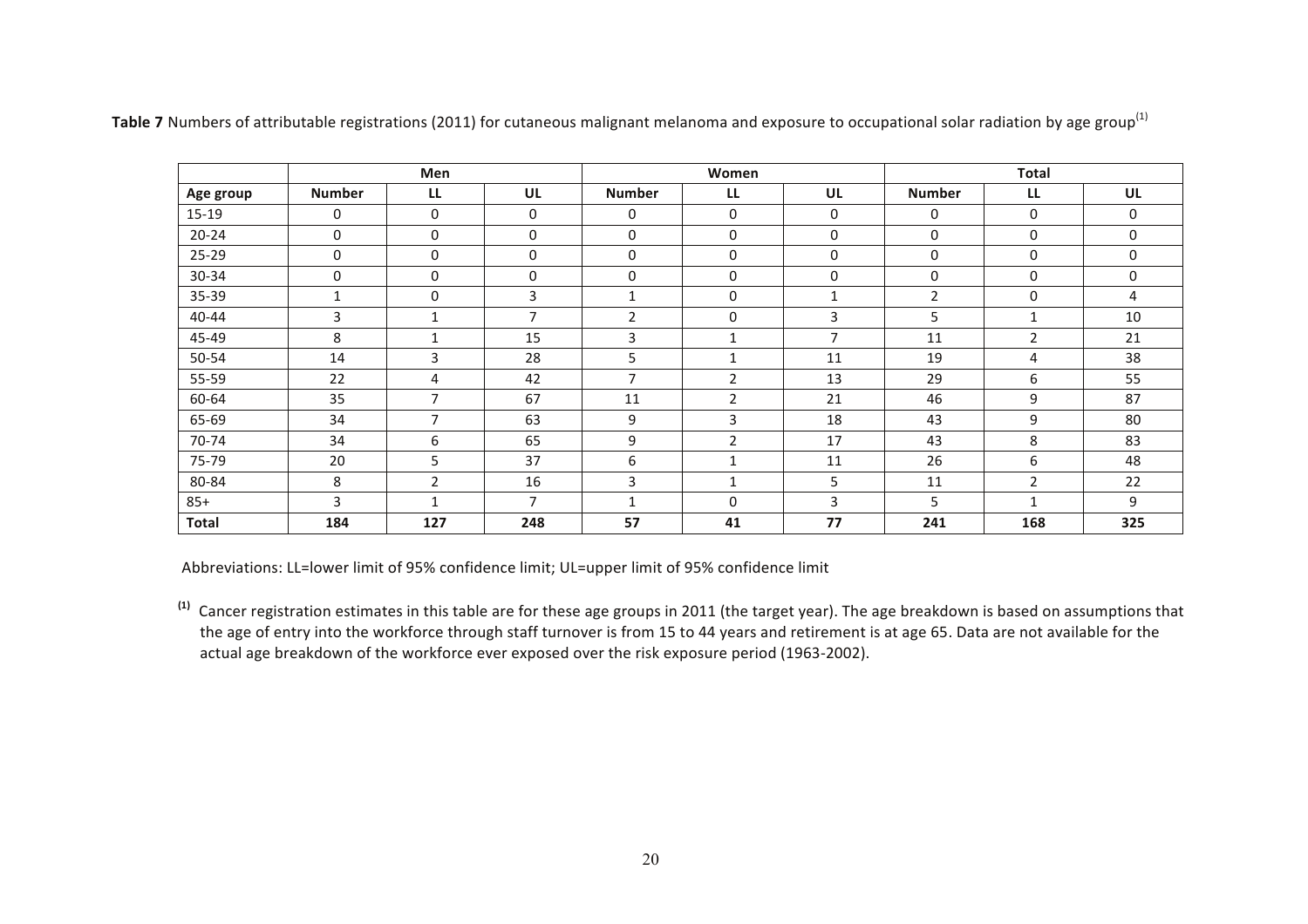#### 4.3 Industry results

Table 8 shows for industry categories from CAREX attributable registrations in 2011 and Table 9 shows attributable deaths in 2012. Only industries with at least 1 attributable registration are shown. The main industries of concern are construction, agriculture, public administration and defence, and land transport.

| Industry/Job category              | <b>Exposure</b><br>level<br>category* | <b>Main</b><br>Industry<br><b>Sector</b> | <b>Registrations</b> | <b>Registrations</b> | <b>Registrations</b> |
|------------------------------------|---------------------------------------|------------------------------------------|----------------------|----------------------|----------------------|
|                                    |                                       |                                          | <b>MEN</b>           | <b>WOMEN</b>         | <b>TOTAL</b>         |
| Agriculture and hunting            | F                                     | $A - B$                                  | 40                   | 15                   | 55                   |
| Construction                       | O                                     | F                                        | 90                   | 11                   | 101                  |
| Electricity, gas and steam         | O                                     | $C-E$                                    | 4                    | $\overline{2}$       | 6                    |
| Fishing                            | O                                     | $A-B$                                    | 1                    | 1                    | 2                    |
| Forestry and logging               | F                                     | $A-B$                                    | 2                    | $\mathbf{1}$         | 3                    |
| Land transport                     | O                                     | $G - Q$                                  | 8                    | 13                   | 21                   |
| Other mining                       | O                                     | $C-E$                                    | 3                    | 0                    | 3                    |
| Personal and household services    | O                                     | $G - Q$                                  | 1                    | $\mathbf{1}$         | $\overline{2}$       |
| Petroleum refineries               | O                                     | $C-E$                                    | 1                    | $\mathbf{0}$         | 1                    |
| Public administration and defence  | O                                     | $G - Q$                                  | 23                   | $\overline{2}$       | 26                   |
| Recreational and cultural services | O                                     | $G-O$                                    | 3                    | 4                    | 7                    |
| Sanitary and similar services      | O                                     | $G - Q$                                  | 3                    | 5                    | 8                    |
| Water transport                    | O                                     | $G - Q$                                  | 1                    | $\mathbf{1}$         | $\mathfrak{p}$       |
| Water works and supply             | $\Omega$                              | $C-E$                                    | $\mathcal{P}$        | 1                    | 3                    |
| Total                              | <b>Total</b>                          | Total                                    | 184                  | 57                   | 241                  |

**Table 8** Attributable cancer registrations for malignant melanoma by industry

\*F=Farmer, O=Outdoor worker

#### Table 9 Attributable cancer deaths for malignant melanoma by industry

| Industry/Job category              | <b>Exposure</b><br>level<br>category | Main<br>Industry<br><b>Sector</b> | <b>Deaths</b> | <b>Deaths</b>  | <b>Deaths</b> |
|------------------------------------|--------------------------------------|-----------------------------------|---------------|----------------|---------------|
|                                    |                                      |                                   | <b>MEN</b>    | <b>WOMEN</b>   | <b>TOTAL</b>  |
| Agriculture and hunting            | F                                    | $A - B$                           | 9             | 2              | 11            |
| Construction                       | O                                    | F                                 | 19            | $\overline{2}$ | 21            |
| Electricity, gas and steam         | O                                    | $C-E$                             | 1             | 0              | 1             |
| Fishing                            | O                                    | $A - B$                           | 0             | $\Omega$       | 0             |
| Forestry and logging               | F                                    | $A - B$                           | 1             | 0              |               |
| Land transport                     | O                                    | G-Q                               | 2             | 2              | 4             |
| Other mining                       | O                                    | $C-E$                             | 1             | 0              |               |
| Personal and household services    | O                                    | $G - Q$                           | 0             | 0              | 0             |
| Petroleum refineries               | O                                    | $C-E$                             | 0             | $\Omega$       | 0             |
| Public administration and defence  | O                                    | $G - Q$                           | 5             | $\Omega$       | 5             |
| Recreational and cultural services | O                                    | $G - Q$                           | 1             | 1              |               |
| Sanitary and similar services      | O                                    | $G - Q$                           | 1             | 1              |               |
| Water transport                    | O                                    | $G - Q$                           | 0             | 0              | 0             |
| Water works and supply             | O                                    | $C-E$                             | 0             | $\Omega$       |               |
| <b>Total</b>                       | <b>Total</b>                         | <b>Total</b>                      | 39            | 8              | 48            |

\*F=Farmer, O=Outdoor worker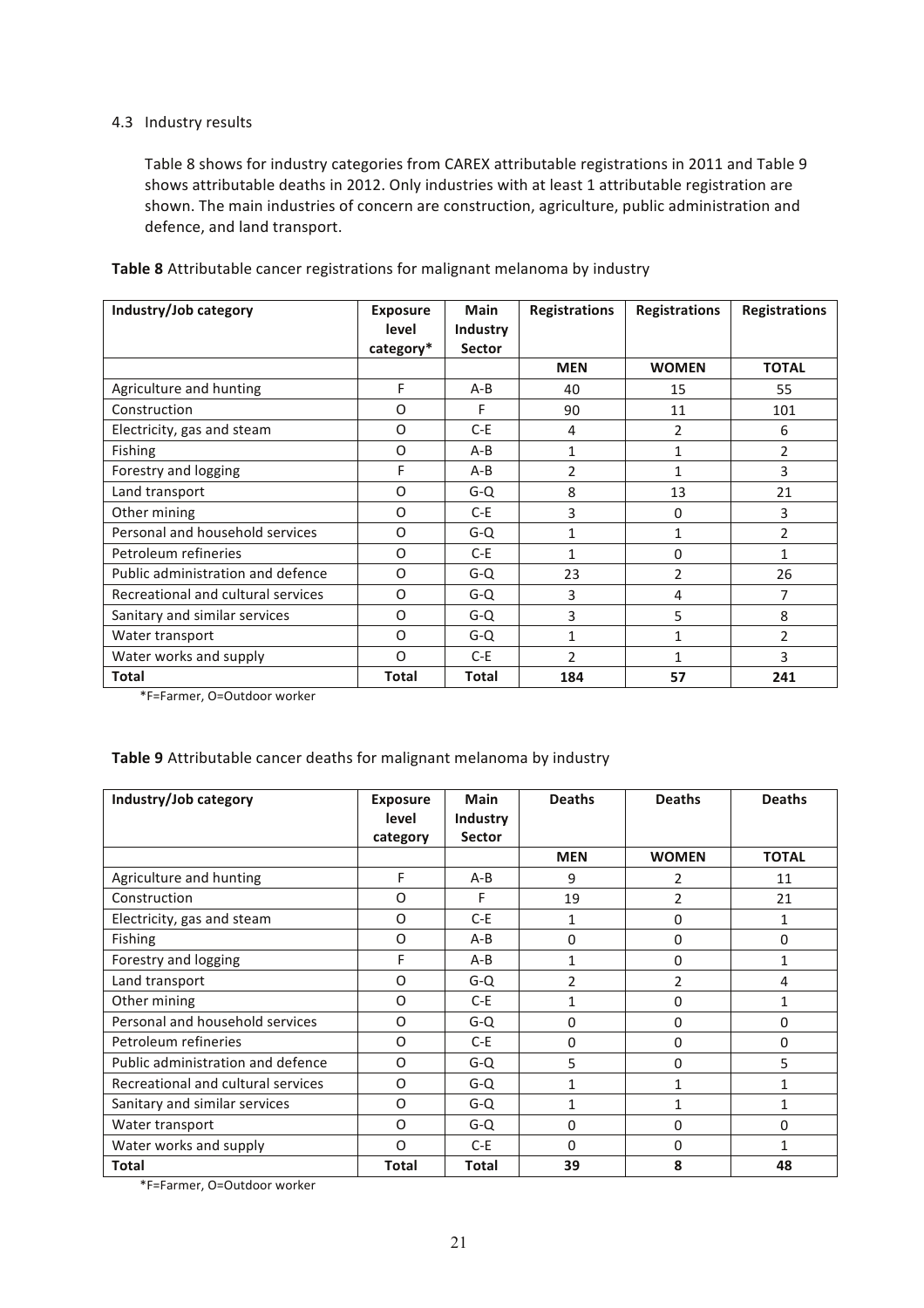#### **5. Discussion**

We estimate that 2% of all CMM occurring in Britain can be attributed to occupational exposure to solar radiation giving 48 attributable deaths and 241 newly occurring cancers. The industry of most concern is the construction industry (44% of the deaths and 42% of the registrations), followed by agriculture, public administration and defence, and land transport. These results confirm the concern about occupational solar radiation exposure arising from our previous estimate for non-melanoma skin cancer (NMSC) (AF=2.4%, 12 attributable deaths and 1,541 attributable registrations (Young et al 2012). Construction and public administration and defence were also highlighted for NMSC. Due to the known under-reporting of NMSC in Britain these figures are likely to be an underestimate the true burden. It is not thought that malignant melanoma is underreported as this is most likely to require hospital treatment.

As pointed out in section 3, assessment of the literature relating to occupational solar radiation is often hampered by inadequate definition of the type of skin cancer studied, the use of different methods for assessing exposure and variable adjustment for non-occupational exposure and other risk factors. Risk estimates thus vary substantially between studies, particularly for melanoma.

The assumptions made in the methodology used for this study may have introduced uncertainty or bias in the estimates, For CMM there was no good quality British study of workplace exposure to solar radiation and the study chosen may not have completely reflected exposures experienced in Britain. There was a general paucity of available information on separate risk estimates for men and women and for many carcinogens, including solar radiation, the risk estimates for men were used for women. In addition most estimates were for mortality rather than incidence. Epidemiological studies of occupational groups are often confounded by a 'healthy worker effect' i.e. a reduced overall risk estimate compared to the general population. This together with potential misclassification of exposure in epidemiological studies could lead to an underestimation of the true effect and thus an underestimation of the burden.

The approach to subdividing industry sectors into broad exposure groups, for example outdoor, mixed indoor/outdoor and mainly indoor for solar radiation, and allocating suitable risk estimates was a response to the lack of data on proportions exposed at different levels of exposure. Implicit assumptions were made regarding the similarity of durations and intensities of exposure between the population in the published study used for the risk estimates and British exposed workforce.

In most occupational epidemiological studies very short-term workers, e.g. those employed for less than a year, are excluded. Our turnover factor was thus calculated excluding workers with less than one year's employment. Inclusion of these would have increased the numbers ever exposed considerably. For example, for the construction industry, the annual turnover would increase from 13% excluding workers with under one year of employment to 22% when they are included. The overall effect of including these short-term workers would be to increase the AFs and attributable numbers.

There is a general paucity of information on latency of cancers due to occupational carcinogens, including solar radiation. Pragmatic assumptions about the length of the latency period were made and hence the risk exposure period.

A paper reporting exploration of the influence of these uncertainties is in preparation for submission to a scientific journal.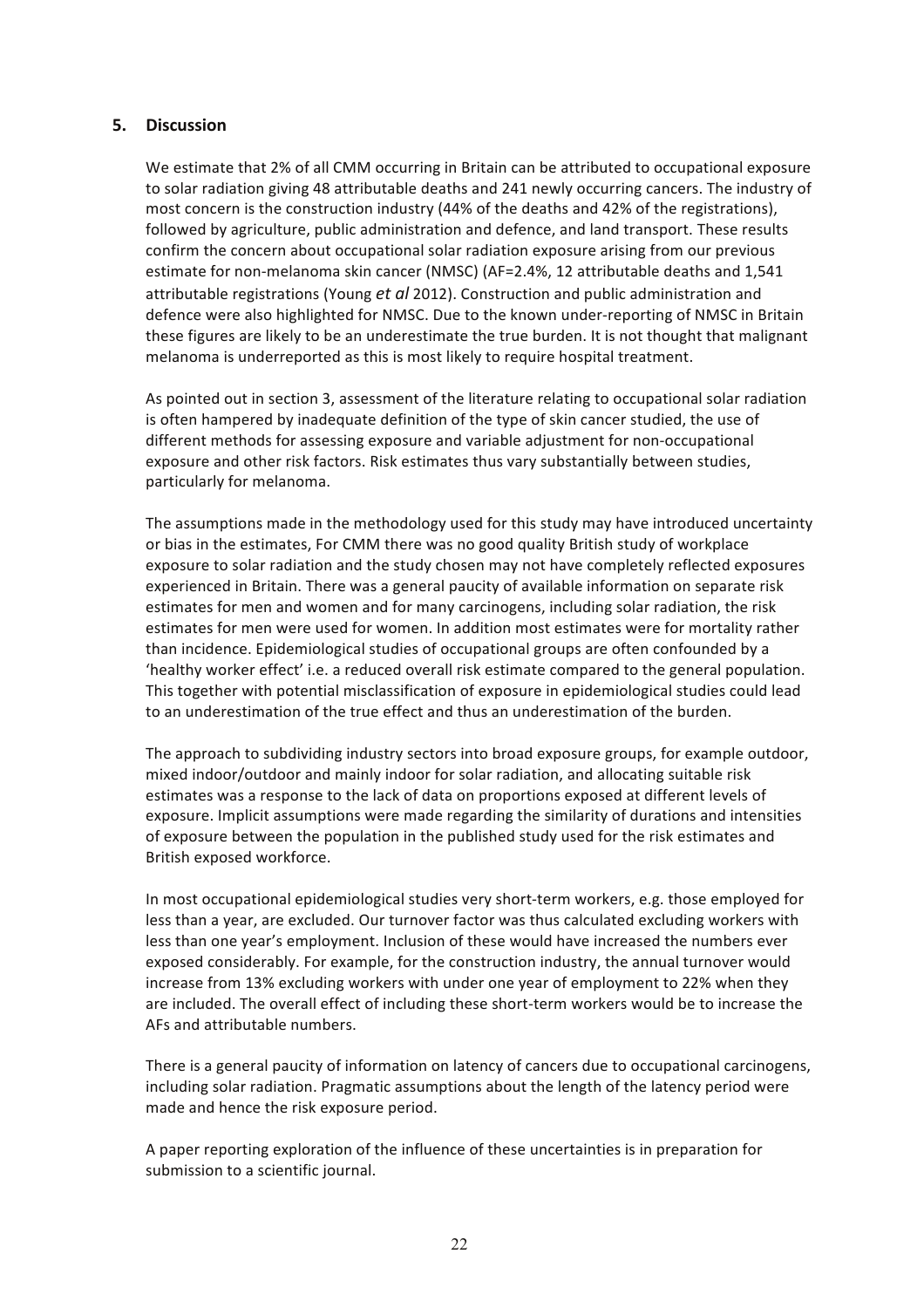#### **Summary**

In summary, this project is the first to quantify in detail the burden of cancer due to occupational exposure to solar radiation specifically for Britain. The results highlight the importance of solar radiation exposure in several industry sectors and in particular, in the construction industry. These results, together with the results for NMSC, serve to emphasise the urgent need to develop appropriate strategies to reduce this burden. This could include minimising exposure between the hours of 12.00 and 15.00, wearing appropriate protective clothing and using suitable skin protection creams or lotions.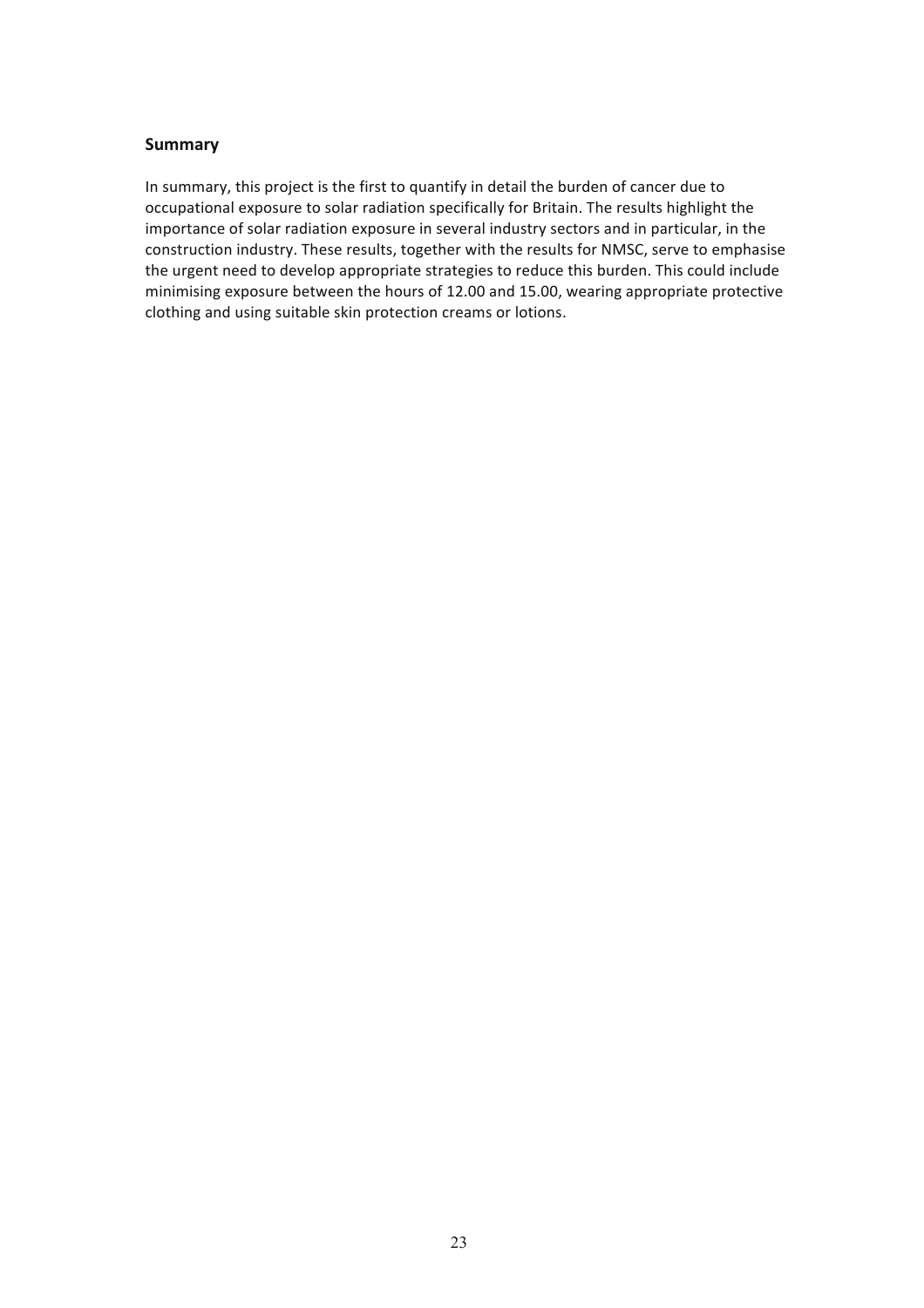#### **6. Bibliography**

Acquavella JF, Olsen G, Cole P, Ireland B, Kaneene J, Schuman S, Holden L (1998) Cancer among farmers: a meta-analysis. Annals of Epidemiology 8(1): 64-74

Cancer Research UK, 2014. Available: from http://www.cancerresearchuk.org/cancerinfo/cancerstats/types/skin/riskfactors/skin-cancer-risk-factors [August, 2014].

Cerhan JR, Cantor KP, Williamson K, Lynch CF, Torner JC, Burmeister LF (1998) Cancer mortality among Iowa farmers: recent results, time trends, and lifestyle factors (United States). *Cancer Causes & Control* **9(3)**: 311-319

Chang Y, Barrett JH, Bishop DT *et al.* (2009) Sun exposure and melanoma risk at different latitudes: a pooled analysis of 5700 cases and 7216 controls. Int J Epidem 38(3): 814-830

Coggon D, Harris EC, Brown T, Rice T, Palmer KT (2009) Occupational mortality in England and Wales, 1991-2000. Office of Public Sector Information, London

De Fabo E C, Noonan FP, Feras T, Merlino G (2004) Ultraviolet B but not ultraviolet A radiation initiates melanoma. *Cancer Research* **64(18)**: 6372-6376

Diepgen TL, Mahler V (2002) The epidemiology of skin cancer. *British Journal of Dermatology* **146(Supplement 6)**: 1-6

Doll R, Peto R (1981) The cause of cancer. Oxford University Press: Oxford Dubin N, Moseson M, Pasternack BS (1986) Epidemiology of malignant melanoma: pigmentary traits, ultraviolet radiation and the identification of high risk populations. *Recent Results Cancer Research* **102**: 56-75

El Ghissassi F, Baan R, Straif K et al. (2009) A review of human carcinogens - Part D: radiation. *Lancet Oncology* **10:** 751-2

Elwood JM, Gallagher RP, Hill GB *et al* (1984) Pigmentation and skin reaction to sun as risk factors for cutaneous malignant melanoma: Western Canada Melanoma study *Br Med J* 288: 99-102

Elwood JM and Jopson J (1997) Melanoma and sun exposure: an overview of published studies.

Elwood JM, Williamson C, Stapleton PJ (1986) Malignant melanoma in relation to moles, pigmentation and exposure to fluorescent and other lighting sources. *Br J Cancer* 53: 65-74

Freedman DM, Zahm SH, Dosemeci M (1997) Residential and occupational exposure to sunlight and mortality from non-Hodgkin's lymphoma: composite (threefold) case-control study. *BMJ* **314(7092)**: 1451-1455

Gallagher RP, Elwood JM, Hill GB (1986) Risk factors for cutaneous malignant melanoma: Western Canada Melanoma study. Recent Results Cancer Research **102**: 38-55

Gallagher RP, Lee TK (2006) Adverse effects of ultraviolet radiation: a brief review. *Progress in Biophysics and Molecular Biology* **92:** 119-131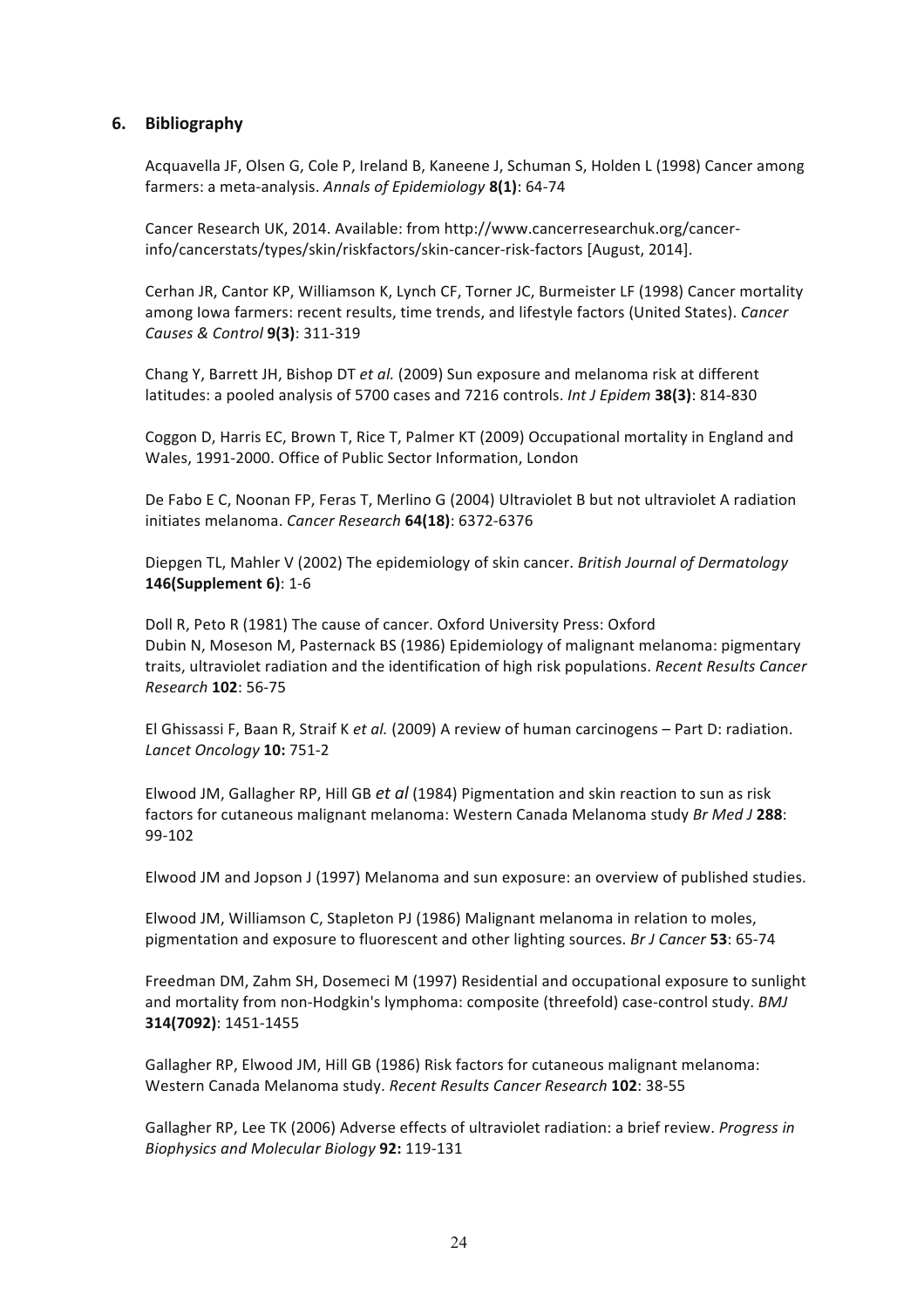Gandini S, Sera F, Cattaruzza MS, Pasquini P, Picconi O, Boyle P, Melchi CF (2005) Meta-analysis of risk factors for cutaneous melanoma: II. Sun exposure. *European journal of cancer* 41(1): 45-60

Garland FC, White MR, Garland CF, Shaw E, Gorham ED (1990) Occupational sunlight exposure and melanoma in the U.S. Navy. *Archives of Environmental Health* **45(5):** 261-267

Gawkrodger DJ (2004) Occupational skin cancers. *Occupational Medicine* 54: 458-463

Goodman KJ, Bible ML, London S, Mack TM (1995). Proportional melanoma incidence and occupation among white males in Los Angeles County (California, United States). *Cancer Causes & control* **6(5)**: 451-459

Graham S, Marshall J, Haughey B et al (1985) An enquiry into the epidemiology of melanoma. *Amer J Epidemiol* **122**: 606-619

Gruber SB, Armstrong BK (2006) Cutaneous and Ocular Melanoma. In: Schottenfeld D and Fraumeni J F. eds, *Cancer Epidemiology and Prevention*. 3rd edn. Oxford University Press, Oxford, pp. 1196-1229

Holman CDJ, Armstrong BK (1984) Pigmentary traits, ethnic origin, benign nevi and family history as risk factors for cutaneous malignant melanoma. *J Natl Cancer Inst* **72**: 257-266

HSE (2011) Hutchings S and Rushton L. The burden of occupational cancer in Great Britain: Technical report: Methodology: RR595. Health and Safety Executive http://www.hse.gov.uk/research/rrpdf/rr595meth.pdf.

HSE (2012a) The burden of occupational cancer in Great Britain: Technical report: nonmelanoma skin cancer. Health and Safety Executive: http://www.hse.gov.uk/cancer/ HSE (2012b) The burden of occupational cancer in Great Britain: Technical report: melanoma. Health and Safety Executive: http://www.hse.gov.uk/cancer/

Hutchings SJ, Rushton L (2012) The Burden of Occupational Cancer in Britain. Statistical Methodology. Br J Cancer 107: S8-S17

IARC (2012)*: Radiation:* Volume 100D. Lyon: International Agency for Research on Cancer, Lyon.

ISD, 2014. *ISD Cancer Information Programme*. Available at http://www.isdscotland.org.

Koutros S, Alavanja MCR, Lubin JH et al. (2010) An update of cancer incidence in the Agricultural Health Study. *J Occup Environ Med*. **52(11)**: 1098–1105

Lee E, Burnett CA, Lalich N, Cameron LL, Sestito JP (2002) Proportionate mortality of crop and livestock farmers in the United States, 1984-1993. American Journal of Industrial Medicine **42(5)**: 410-420

MacKie RM, Aitchison TC (1982) Severe sunburn and subsequent risk of primary cutaneous malignant melanoma in Scotland. *Br J Cancer* 46: 955-960

Miller JM, Beaumont JJ (1995) Suicide, cancer, and other causes of death among California veterinarians, 1960-1992. American Journal of Industrial Medicine 27(1): 37-49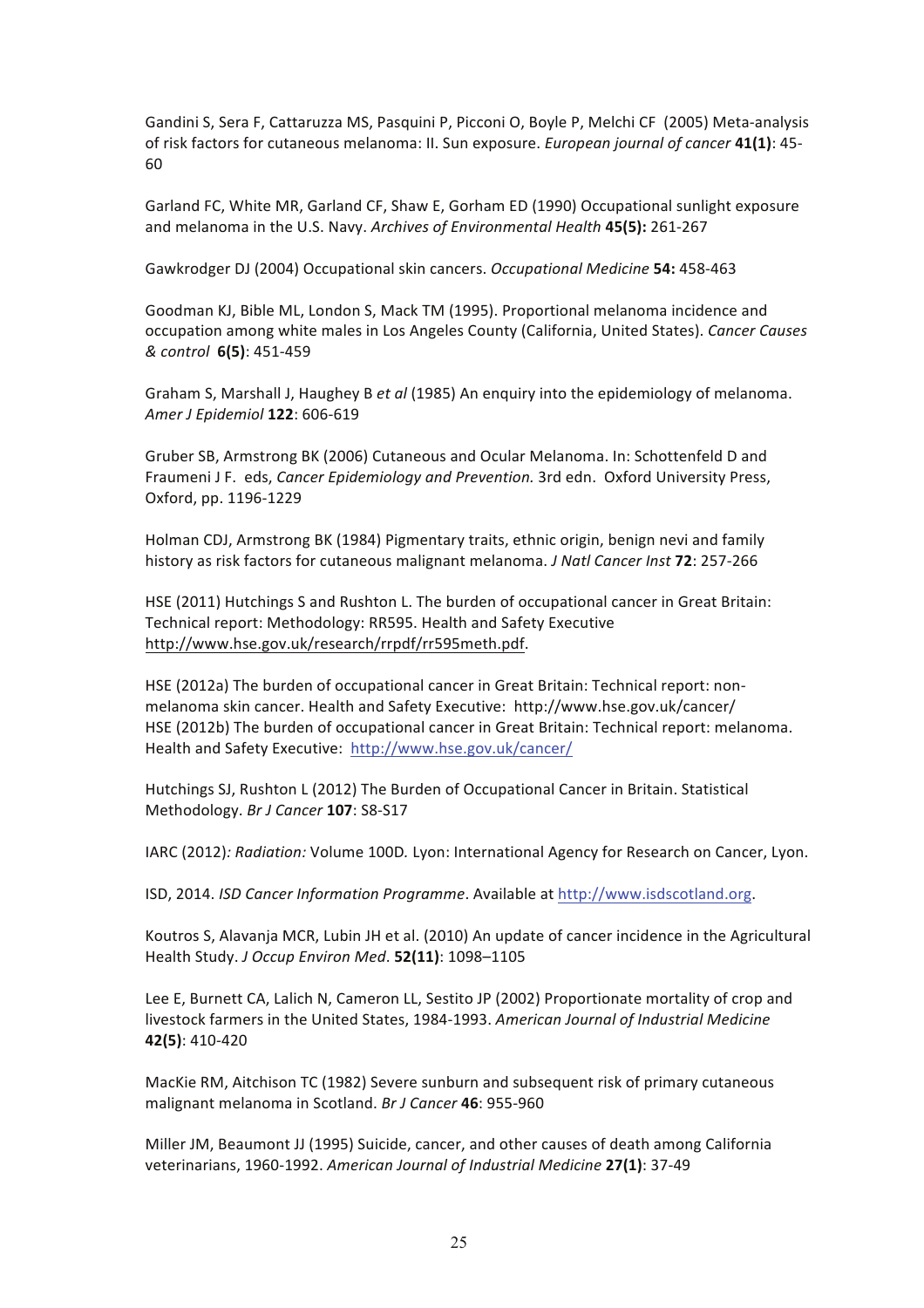ONS, 2014a. Cancer Statistics, Registrations England. Series MB.1 Nos. 25-43. London: Office for National Statistics. Available at http://www.ons.gov.uk/ons/publications

ONS, 2014b. Mortality statistics: Cause. Available at http://www.ons.gov.uk/ons/datasets-andtables/index.html/

Osterlind A, Tucker MA, Hou-Jensen K et al (1988) The Danish case-control study of cutaneous malignant melanoma I: Importance of host factors. *Int J Cancer* 42: 200-206

Pannett B, Kauppinen T, Toikkanen J, Pedersen J, Young R, Kogevinas M (1998) Occupational Exposure to Carcinogens in Great Britain in 1990-93: Preliminary Results. In Carex: International Information System on Occupational Exposure to Carcinogens. Finnish Institute of Occupational Health, Helsinki.

Puntoni R, Ceppi M, Casella C, Ugolini, Gennaro V, Puntoni M, Vercelli M, Merlo DF (2005) Increased incidence of cutaneous malignant melanoma among longshoremen in Genoa, Italy: the role of sunlight and occupational exposure. Occupational and Environmental Medicine **62(4)**: 270-271

Ramirez CC, Federman DG, Kirsner RS (2005) Skin cancer as an occupational disease: the effect of ultraviolet and other forms of radiation. *International Journal of Dermatology* 44(1): 95-100

Rushton *et al.* (2012) The Burden of Occupational Cancer in Britain. *Br J Cancer* 107: S1-S108

Rushton L, Bagga S, Bevan R, Brown TP, Cherrie JW, Fortunato L, Holmes P, Slack R, Van Tongeren M, Young C, Hutchings SJ. (2010) Occupation and cancer in Britain. *B J Cancer* 102: 1428-1437

Rushton L, Hutchings S, Fortunato L, Young C, Evans G, Brown T, Bevan R, Slack R, Holmes P (2012) Bagga S, Cherrie J, Van Tongeren M. Occupational cancer burden in Great Britain. *Br J Cancer* **107**: S3-S7

Settimi L, Comba P, Carrier P, Boffetta P, Magnani C, Terracinin B, Andrion A, Bosia S, Ciapini C, De Santis M, Desideri E, Fedi A, Luccoli L, Maiozzi P, Masina A, Perazzo PL, Axelson O (1999) Cancer risk among female agricultural workers: a multi-center case-control study. American Journal of Industrial Medicine **36(1)**: 135-141

Siemiatycki J, Richardson L, Striaf K, Letreille B, Lakhani R, Campbell S, Rousseau M, Boffetta P (2004) Listing occupational carcinogens. *Environmental Health Perspectives* 112: 1447-1459

Travier N, Gridley G, Blair A, Dosemeci M,d Boffetta AP (2003) Cancer incidence among male Swedish veterinarians and other workers of the veterinary industry: a record-linkage study. *Cancer Causes & Control* **14(6)**: 587-593

Walter SD, King WD, Marrett LD (1999) Association of cutaneous malignant melanoma with intermittent exposure to ultraviolet radiation: results of a case-control study in Ontario, Canada. *International Journal of Epidemiology* **28(3)**: 418-427

WCISU, 2014. Cancer Incidence in Wales. Available at http://www.wales.nhs.uk.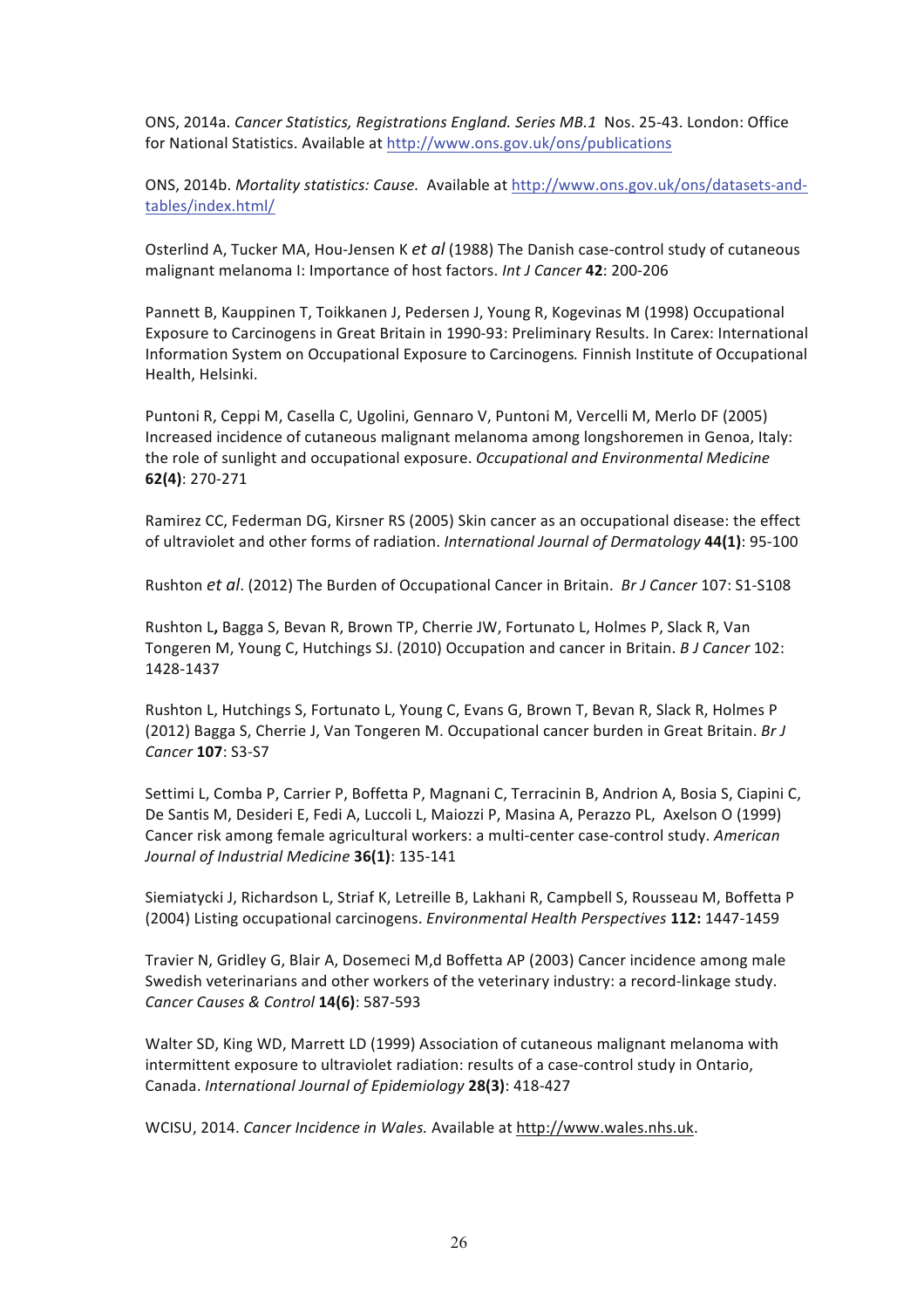Whiteman DC, Stickely M, Watt P et al. (2006) Anatomic site, sun exposure and risk of cutaneous melanoma. *Amer Soc Clin* Onc **24(19)** 3172-3177

Young C, Rushton L with the British Occupational Cancer Study Group. (2012) The Burden of Occupational Cancer in Britain. Skin cancer *Br J Cancer* 107: S71-S75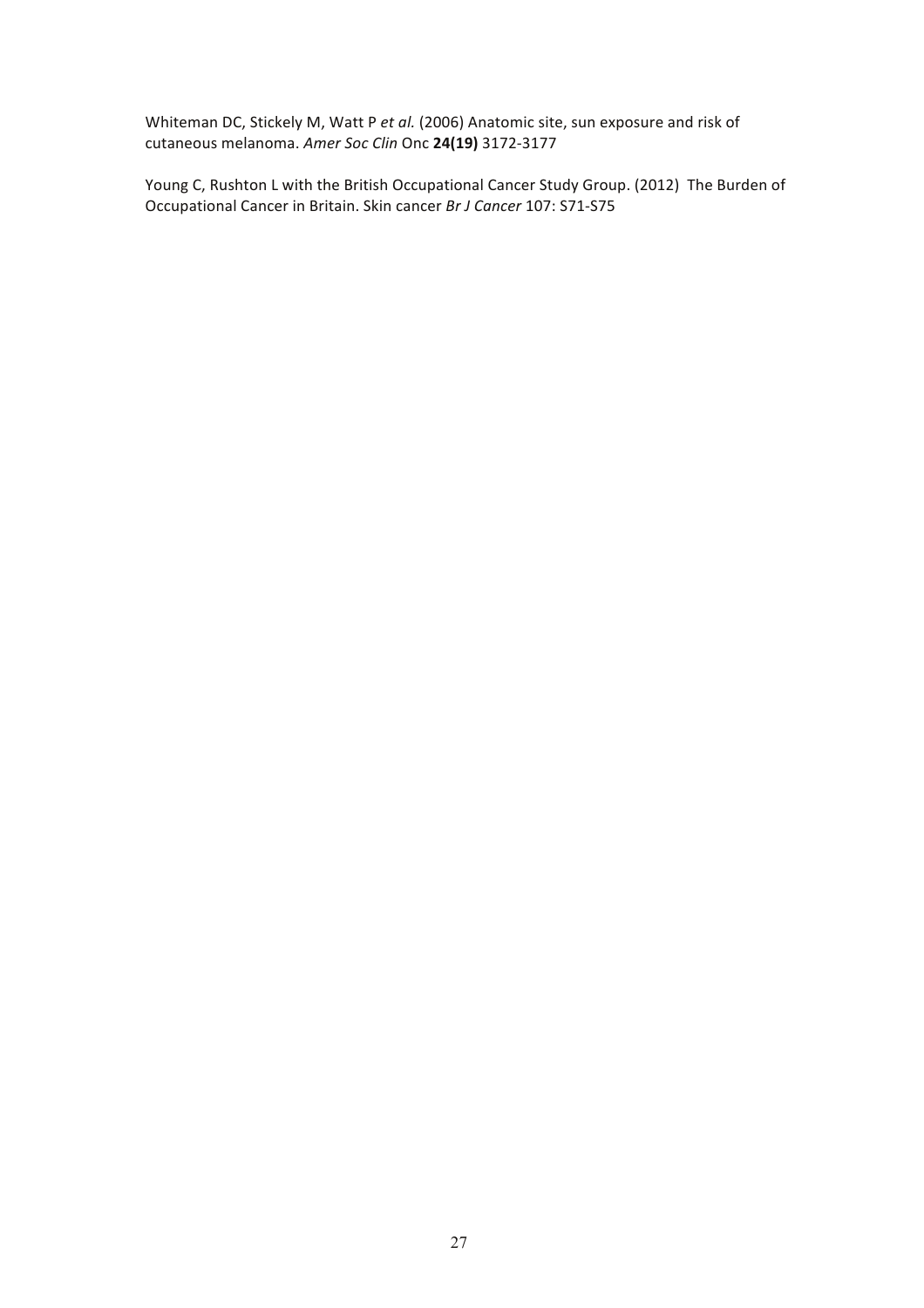#### **7. Statistical Appendix**

#### Formulae used in the estimation of AF by age group

Levin's equation to estimate attributable fraction (AF); risk estimate taken from an occupational study and proportion exposed taken from and independent source

$$
AF = p(E)_{g} * (RR-1)/(1+p(E)_{g} * (RR-1))
$$
\n(1)

where RR = relative risk,  $p(E)_{g}$  = proportion of the population exposed in age group g

A common denominator is used across exposure levels and industries for each exposure, by age group

Miettinen's equation to estimate attributable fraction; risk estimate and proportion exposed taken from a single occupational study

$$
AF = p(E|D) * (RR-1)/RR
$$
 (2)

where  $p(E|D)$  = proportion of cases exposed (E = exposed, D = case)

Turnover equation to estimate numbers ever employed during the REP

$$
N_{e(REP)g} = \sum_{i=a}^{i=b} I_{(adj15)i} * n_0 / (R-15) \}
$$
  
+ 
$$
k = (age(u) - age(1)) j = d + k
$$
  
+ 
$$
\sum_{k=0}^{k = (age(u) - age(1))} \sum_{j=c+k}^{j=d+k} \{I_{(adj15)j} * n_0 * TO / (age(u) - age(l) + 1)\} (3)
$$

where  $N_{e(REP)g}$  = numbers ever employed in the REP for age group g  $n_0$  = numbers employed in the exposed job/industry at a mid-point in the REP TO = staff turnover per year  $R =$  retirement age (65 for men and women)  $I_{\text{[adi15]i}}$  = the proportion of survivors to age i of those alive at age 15 (from GB life tables) a to  $b = a$ ge range achieved by the original cohort members by the target year  $(2012)$  in age range g  $c$  to  $d = a$ ge range achieved by the turnover recruited cohort members by the target year in age range g age(u) and  $age(1) = upper$  and lower recruitment age limits (e.g. 44 and 15)

The derivation and assumptions underlying this formula are described in the methodology technical report, available on the HSE website (HSE 2011). The equation can be represented as a single factor acting as a multiplier for  $n_0$ , calculated by setting  $n_0$  to 1 in the above equation, so that the factor varies only with TO see Table A1 below.

Equation to estimate the proportion of the population exposed

$$
p(E)_{g} = N_{e(REP)g} / N_{p(REP)g}
$$
 (4)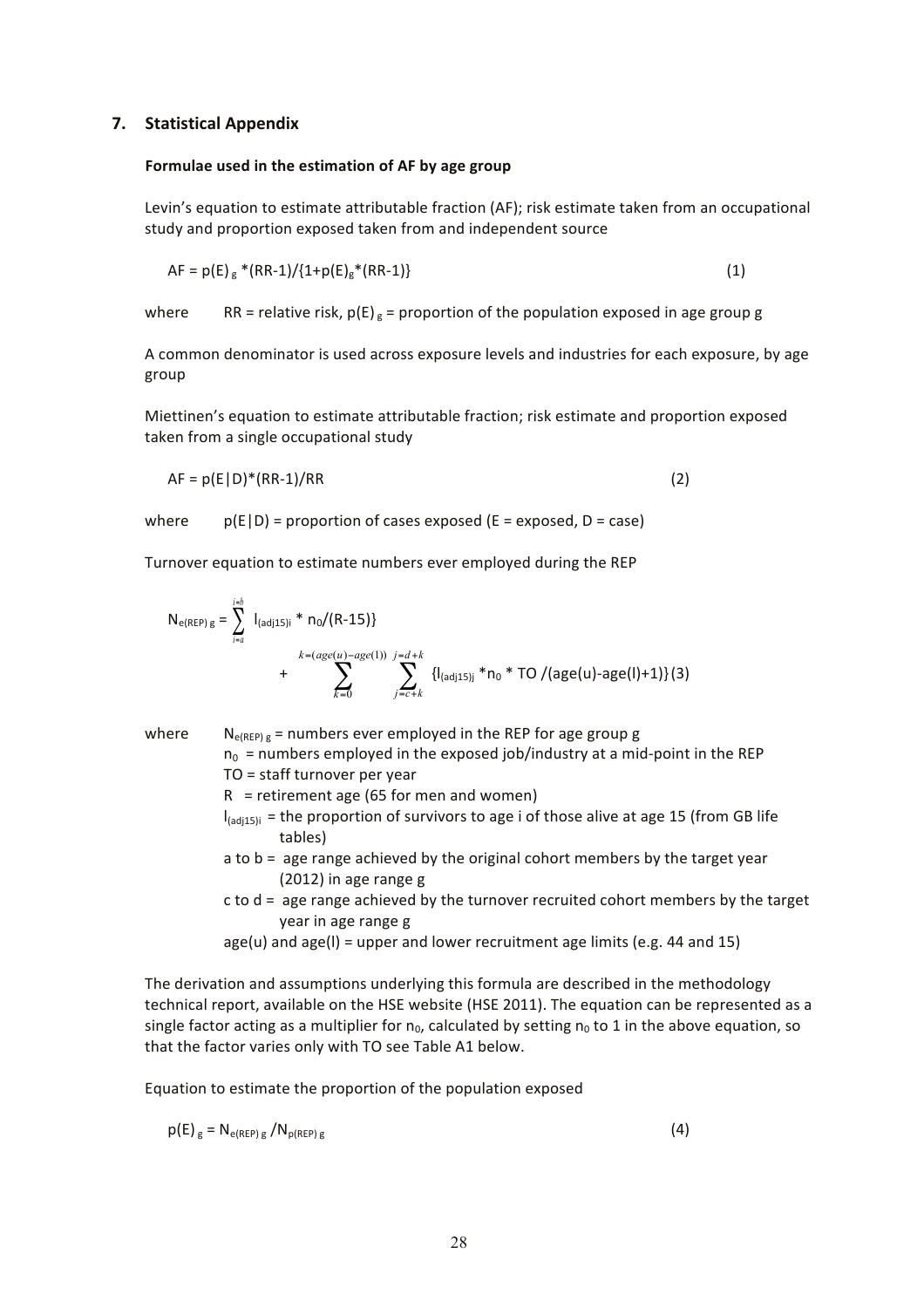where  $N_{p(REP) g}$  = numbers ever of working age during the REP from population estimates for the relevant age group in the target year

Equation for combining AFs, by age group, where exposed populations overlap but are independent and risk estimates are assumed to be multiplicative:

$$
AF_{\text{overall}} = 1 - \Pi_k(1 - AF_k) \text{ for the k exposures in the set } (5)
$$

#### Table A1 Employment level adjustment factors and annual staff turnovers used in the calculation of AF

|       |         | <b>Main Industry Sector</b> | Adjustment factor for change in employment | <b>Turnover</b> |         |         |         |          |
|-------|---------|-----------------------------|--------------------------------------------|-----------------|---------|---------|---------|----------|
|       |         |                             | levels*                                    |                 |         |         |         | per year |
|       |         |                             | 1961-70                                    | 1971-80         | 1981-90 | 1991-00 | 2001-10 |          |
| Men   | $A - B$ | Agriculture, hunting and    |                                            |                 |         |         |         |          |
|       |         | forestry; fishing           | 1.3                                        | 1.3             | 1.1     | 0.9     | 0.8     | 7%       |
|       | $C-E$   | Mining and quarrying,       |                                            |                 |         |         |         |          |
|       |         | electricity, gas and water; |                                            |                 |         |         |         |          |
|       |         | manufacturing industry      | 1.4                                        | 1.4             | 1.2     | 0.9     | 0.7     | 9%       |
|       | F       | Construction                | 1.0                                        | 1.0             | 1.0     | 1.0     | 1.0     | 12%      |
|       | $G - Q$ | Service industries          | 0.8                                        | 0.8             | 0.9     | 1.0     | 1.2     | 11%      |
|       |         | Total                       |                                            |                 |         |         |         | 10%      |
| Women | $A - B$ | Agriculture, hunting and    |                                            |                 |         |         |         |          |
|       |         | forestry; fishing           | 1.2                                        | 1.2             | 1.1     | 1       | 0.9     | 10%      |
|       | $C-E$   | Mining and quarrying,       |                                            |                 |         |         |         |          |
|       |         | electricity, gas and water; |                                            |                 |         |         |         |          |
|       |         | manufacturing industry      | 1.5                                        | 1.5             | 1.2     | 0.9     | 0.6     | 14%      |
|       | F       | Construction                | 0.9                                        | 0.9             | 0.9     | 1.0     | 1.1     | 15%      |
|       | $G - Q$ | Service industries          | 0.7                                        | 0.7             | 0.9     | 1.1     | 1.2     | 15%      |
|       |         | Total                       |                                            |                 |         |         |         | 14%      |

\* Applied to CAREX data for the solid tumour REP only.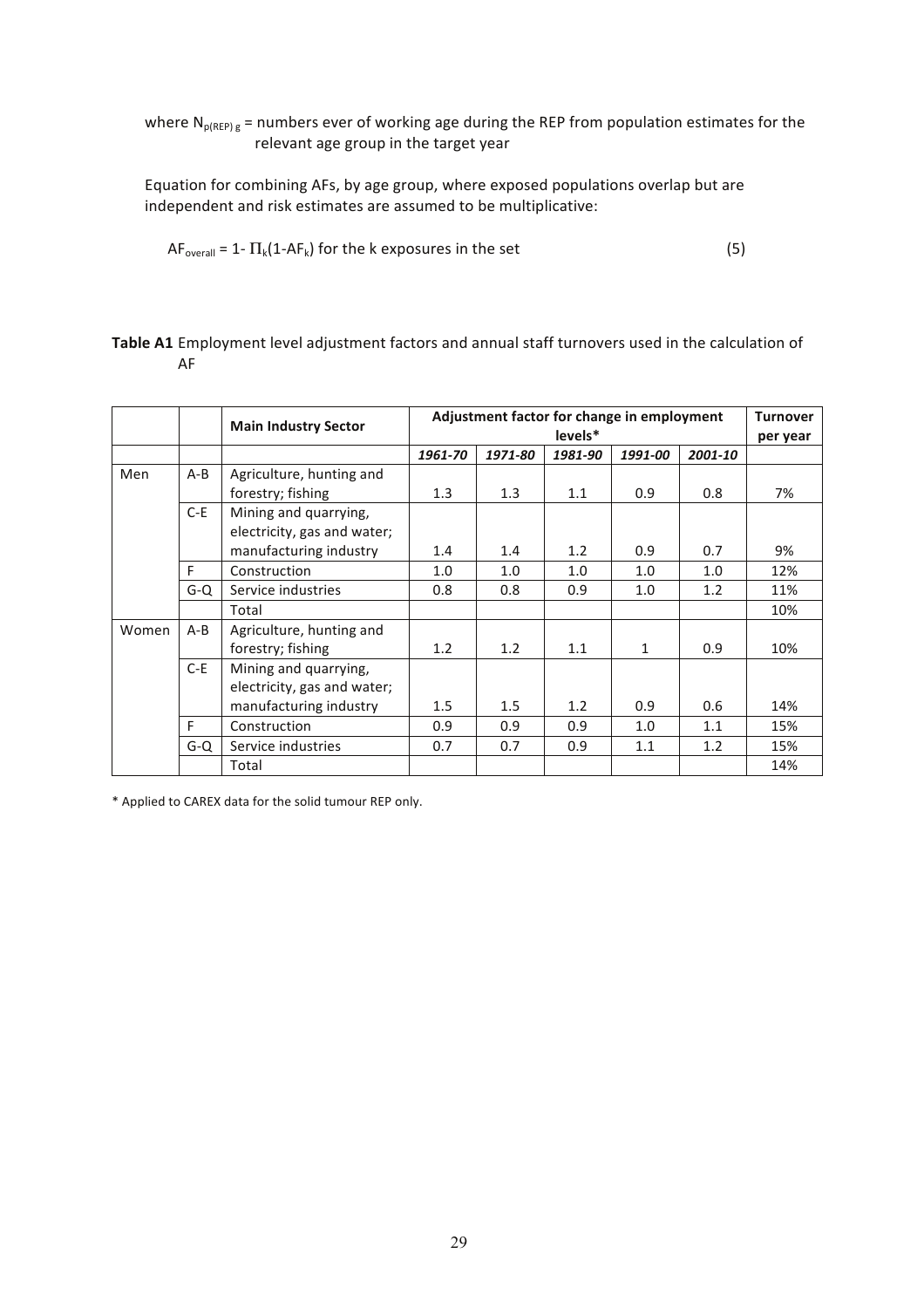#### **8. Supplementary Table**

Table 6a Results for Cutaneous Malignant Melanoma and Exposure to Occupational Solar Radiation using an 'all age' attributable fraction estimator and assuming that workers enter the exposed cohort between the ages of 15 and 24

|                                      | Men       | Women     | Total     |  |
|--------------------------------------|-----------|-----------|-----------|--|
| Numbers ever exposed                 | 3,670,413 | 1,903,484 | 5,573,897 |  |
| Proportion of the population exposed | 17.65%    | 8.57%     | 12.96%    |  |
| <b>Malignant Melanoma</b>            |           |           |           |  |
| <b>Attributable Fraction</b>         | 2.93%     | 0.88%     | 1.88%     |  |
| Attributable deaths (2012)           | 36        | 8         | 44        |  |
| Attributable registrations (2011)    | 170       | 54        | 224       |  |
| Years of Life Lost                   | 591       | 144       | 735       |  |
| Disability-adjusted Life-years       | 744       | 195       | 939       |  |